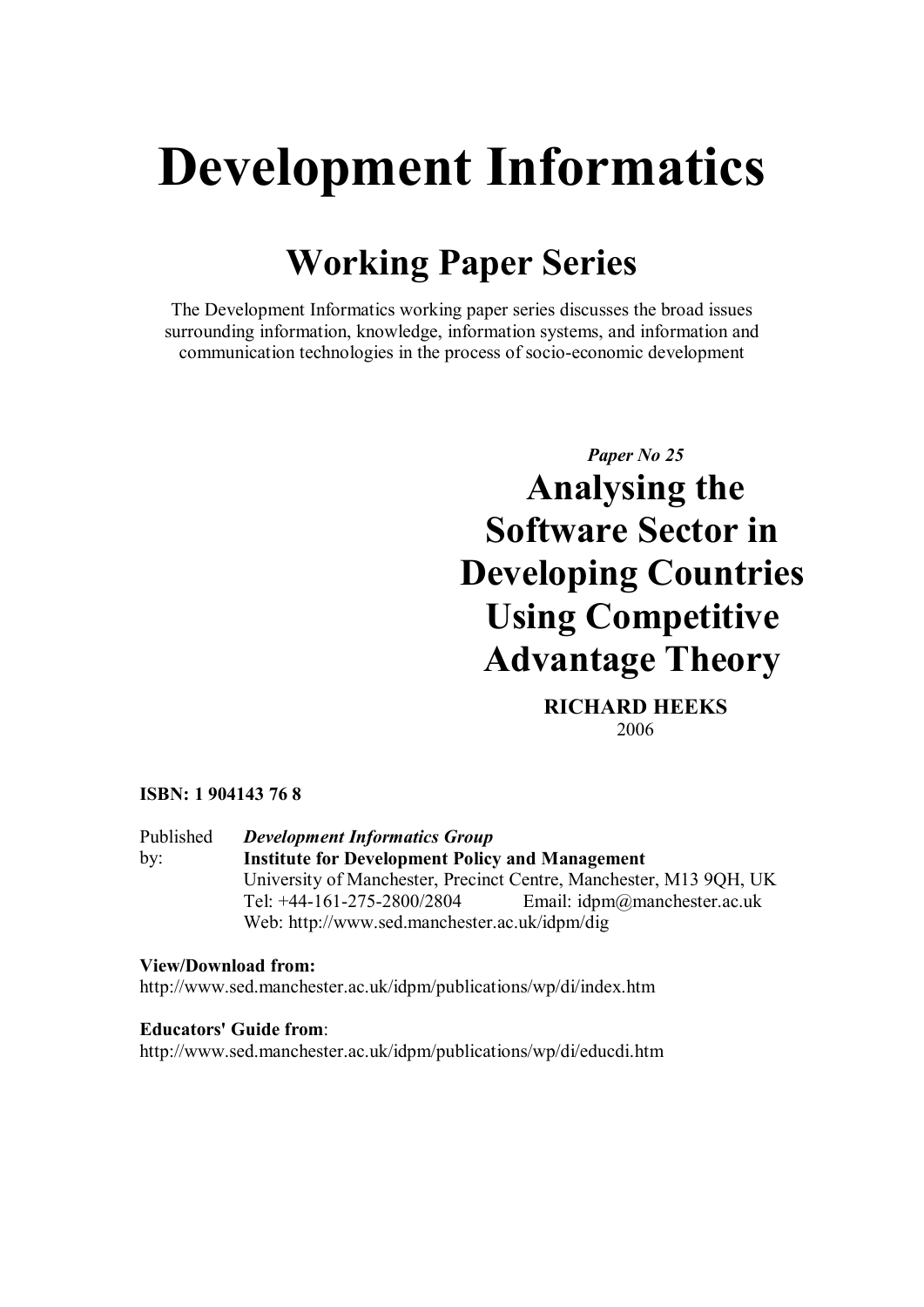## **Table of Contents**

| C1. DOES THE INDIAN SOFTWARE INDUSTRY DEMONSTRATE A COMPETITIVE ADVANTAGE? 18<br>D3. OVERALL CONCLUSIONS ABOUT COMPETITIVE ADVANTAGE THEORY AND DEVELOPMENT |                                                                  |  |
|-------------------------------------------------------------------------------------------------------------------------------------------------------------|------------------------------------------------------------------|--|
|                                                                                                                                                             |                                                                  |  |
|                                                                                                                                                             |                                                                  |  |
|                                                                                                                                                             |                                                                  |  |
|                                                                                                                                                             |                                                                  |  |
|                                                                                                                                                             |                                                                  |  |
|                                                                                                                                                             |                                                                  |  |
|                                                                                                                                                             |                                                                  |  |
|                                                                                                                                                             |                                                                  |  |
|                                                                                                                                                             |                                                                  |  |
|                                                                                                                                                             |                                                                  |  |
|                                                                                                                                                             |                                                                  |  |
|                                                                                                                                                             |                                                                  |  |
|                                                                                                                                                             | C. ANALYSING INDIA'S SOFTWARE SECTOR USING COMPETITIVE ADVANTAGE |  |
|                                                                                                                                                             |                                                                  |  |
|                                                                                                                                                             |                                                                  |  |
|                                                                                                                                                             |                                                                  |  |
|                                                                                                                                                             |                                                                  |  |
|                                                                                                                                                             |                                                                  |  |
|                                                                                                                                                             |                                                                  |  |
|                                                                                                                                                             |                                                                  |  |
|                                                                                                                                                             |                                                                  |  |
|                                                                                                                                                             |                                                                  |  |
|                                                                                                                                                             |                                                                  |  |
|                                                                                                                                                             |                                                                  |  |
|                                                                                                                                                             |                                                                  |  |
|                                                                                                                                                             |                                                                  |  |
|                                                                                                                                                             |                                                                  |  |
|                                                                                                                                                             |                                                                  |  |
|                                                                                                                                                             |                                                                  |  |
|                                                                                                                                                             |                                                                  |  |
|                                                                                                                                                             |                                                                  |  |
|                                                                                                                                                             |                                                                  |  |
|                                                                                                                                                             |                                                                  |  |
|                                                                                                                                                             |                                                                  |  |
|                                                                                                                                                             |                                                                  |  |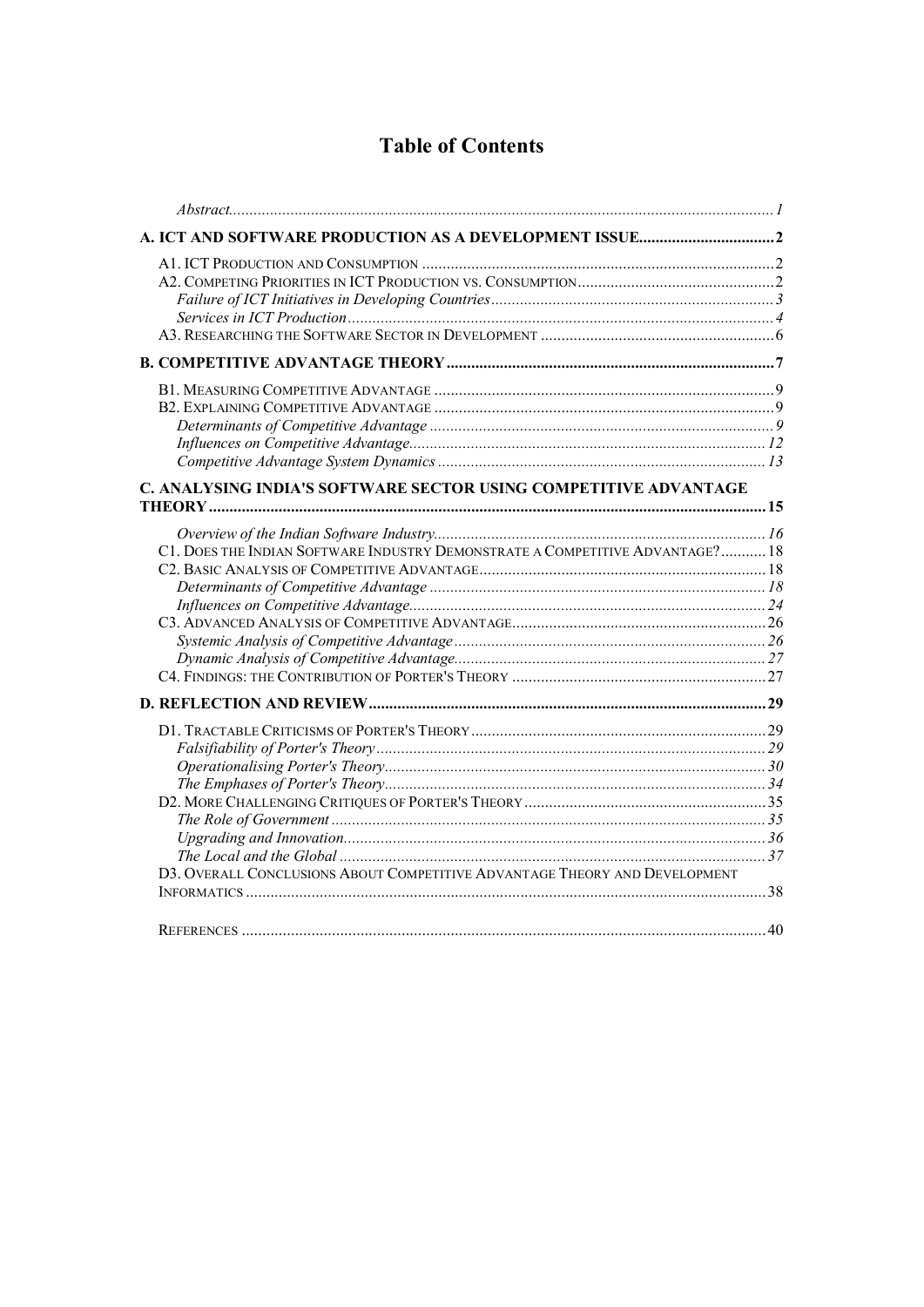## **Analysing the Software Sector in Developing Countries Using Competitive Advantage Theory**

#### **Richard Heeks**

Development Informatics Group, IDPM, University of Manchester, UK richard.heeks@manchester.ac.uk

2006

#### <span id="page-2-0"></span>**Abstract**

Information and communication technology (ICT) production in developing countries has been under-researched compared to ICT consumption, yet it offers greater developmental returns. Within the ICT sector, software production is particularly attractive, with low entry barriers and strong potential to create jobs, exports, skills and other developmental externalities. Western nations were first movers in software, so a key research question is to understand how developing countries – as latecomers – can create competitive advantage in software. This paper presents Porter's theory of competitive advantage, based on the "diamond" of determinants, as a framework for addressing this question. It applies this theory to the case of India's software industry which it finds does have a competitive advantage, based on variables such as everincreasing advanced skills, domestic rivalry, clustering, and government policy/vision. The paper identifies some challenges to Porter's theory that can be resolved relatively easily but also some less tractable problems around the issues of understanding government policy, processes of upgrading/innovation, and local/global linkages. All these require some amendments to Porter's original ideas. Nonetheless, Porter's theory is seen to be a valuable tool for development informatics research, applicable to a variety of ICT sectors – not just software – and offering answers to questions about whether sectors are competitive, why they are or are not competitive, and what should be done to improve or sustain competitive advantage.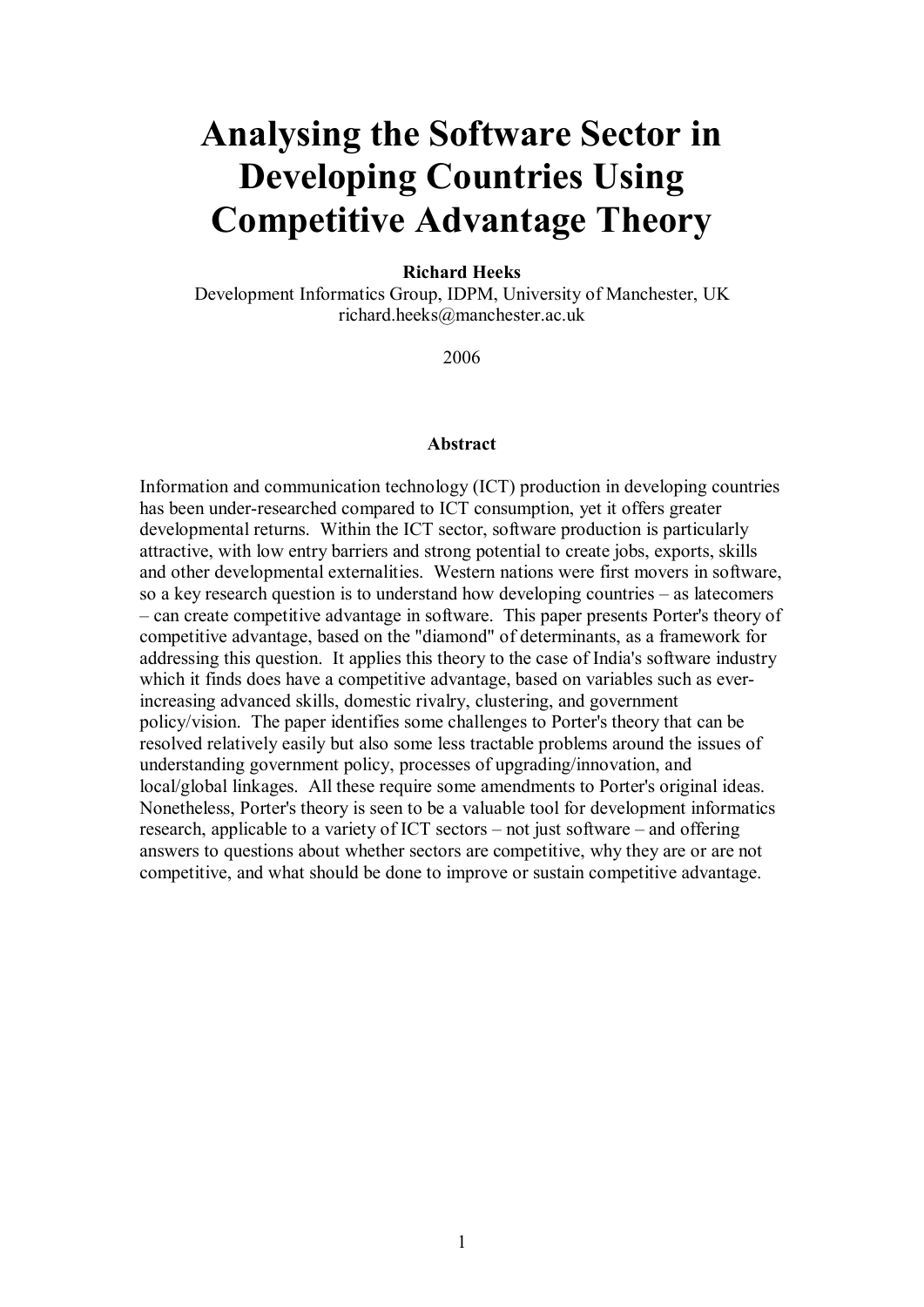## <span id="page-3-0"></span>**A. ICT and Software Production as a Development Issue**

## <span id="page-3-1"></span>**A1. ICT Production and Consumption**

Information and communication technologies have now penetrated all parts of the value chain in all productive sectors, and we need some way of classifying the different roles played by ICTs. One simple classification is to distinguish between ICT *production* and ICT *consumption*. The former can be defined to include all those industrial sectors that involve the production of ICT goods. This would principally cover two types:

- · *ICT consumer goods production*: production of computer hardware, software and digital telecommunication products for direct consumption, such as manufacture of personal computers and modems, and production of operating systems and application software packages.
- · *ICT producer goods production*: production of items used in ICT consumer goods production including capital goods (such as automated machinery for manufacturing PCs, or software tools used to write application software) and intermediate goods (such as chips, motherboards, hard disk drives, DVD drives, etc used in computer manufacture).

Computer and telecommunications hardware falls clearly into the category of 'goods' but it cannot function without software, and software straddles an increasingly blurred line between 'goods' and 'services' given the importance of customised software (Sauvant 1986). ICT production should therefore be seen to cover production of both ICT goods and ICT services.

## <span id="page-3-2"></span>**A2. Competing Priorities in ICT Production vs. Consumption**

There are some important comparative differences between ICT production and ICT consumption. In terms of analysis, there has been less work done on the former in developing countries compared to the latter.<sup>1</sup>

One possible reason for this is the argument that the developmental returns to investments in ICT consumption are greater than those to ICT production. Hence, that developing countries – and those who research ICTs and development – should focus more on consumption than production. This is certainly a view that some commentators and international agencies promote: "as in past technological revolutions, many of the benefits of the IT revolution accrue to users rather than the producers of IT-related goods." (IMF 2001:121).

 $1$  To take two sample examples, of 102 papers presented at the 2002 and 2005 IFIP9.4 conferences (the international group dealing with ICTs and development), only twelve were about ICT production; even more skewed, of the 50 articles in the three most recent (at the time of writing) complete volumes (8 10) of *Information Technology for Development* journal, just one was directly focused on ICT production.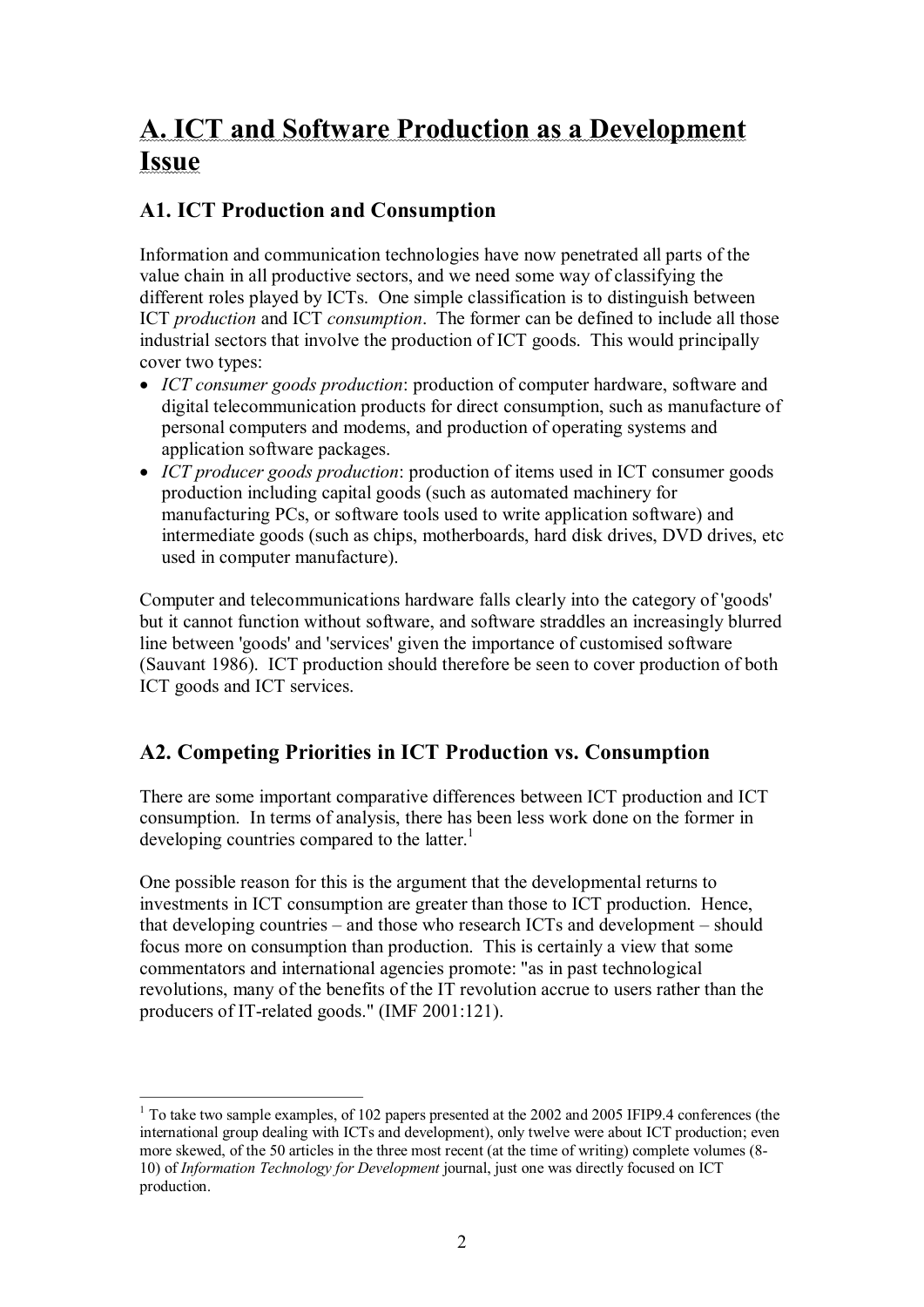This may seem odd given the strength and importance of ICT production. For example, in the late 1990s:

"The ICT sector contributed close to 10% of OECD business GDP in 2001, up from 8% in 1995. It employed over 17 million people – over 6% of business employment … The sector attracted around one-half of all venture capital investment through 2003, spends one-quarter of total business R&D, and takes out close to onefifth of all patents." (OECD 2004:13)

However, the greater return to consumption is argued to occur largely due to deteriorating terms of trade as the price of ICT goods falls faster than that of non-ICT goods, and as strong competition holds down profits and wages in ICT-producing sectors to levels seen in non-ICT sectors.

This global/Western evidence has then been extrapolated – with some consideration of experiences in the newly-industrialised countries – to developing countries (Kraemer & Dedrick 1998; see also Kraemer & Dedrick 1994). Again, this may seem odd given the strong contribution to jobs and value-added made by the ICT sector in developing countries. Nonetheless, the argument is that:

"the benefits from IT use are likely to outweigh the benefits from production. … The ability to use information technology improves the capabilities of firms in developing countries in facing the competition from multinational corporations or in developing partnerships with them.

While a number of new countries (like Japan, Taiwan, Hong Kong, South Korea, China, India and the Philippines) successfully entered the IT industry during the PC revolution of the 1980s, other countries such Brazil and Mexico have had little success. Even Japan and South Korea have enjoyed only limited benefits from computer production (as opposed to component production) outside their own markets. The opportunities are even more limited today since some segments of the IT industry (e.g. microprocessors, operating systems, packaged business applications) are virtually closed off because the standards are set by the leading companies in the market (like Intel and Microsoft). Other segments of the industry require large capital investments and specialized skills or have already been preempted by earlier entrants." (Pohjola 1998:10-11)

I wish to challenge this view, though, and to argue that the opposite may be true: that the developmental returns to investments in ICT production may well be greater than those to ICT consumption. I argue this because past work – growing out of macro economic work based on manufacturing – has a number of shortcomings in the way it conceives ICTs. In particular, despite many efforts to understand the special nature of ICTs, economic work on the technology still tends to treat it as it would other manufacturing sectors and technologies.

This misconception – akin to conceiving ICTs as hardware rather than holistically as information systems – has a number of implications that may undermine previous conclusions. Just two will be discussed here. First, there has been limited incorporation of real-world, micro-level evidence on the fate of ICT consumption initiatives. Second, there has been a tendency to ignore or downplay the ICT services element of ICT production, and to overemphasise the ICT goods component.

#### <span id="page-4-0"></span>**Failure of ICT Initiatives in Developing Countries**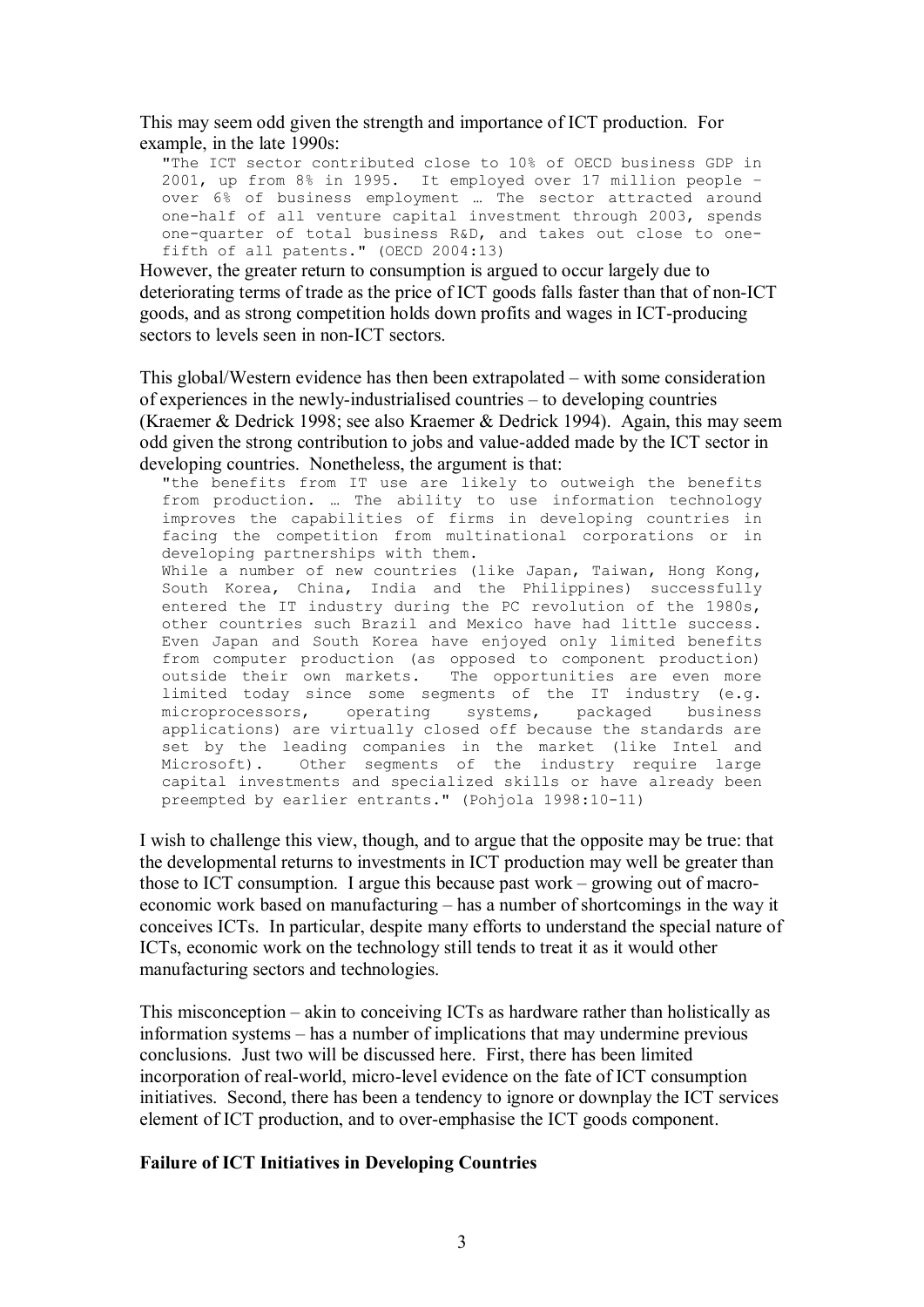The intended goals of ICT consumption initiatives – applying ICTs in existing private, public and NGO sector organisations – have often related to increasing productivity in those organisations. This could produce a developmental return on investment but it is undercut by something poorly-considered by macro-level analyses: the high failure rates of such initiatives. Data on this is woefully limited but we can estimate that perhaps one-third of such initiatives are total failures, and a further one-half are partial failures (Heeks 2002, Heeks 2003).

One reason for partial failure in achieving economic benefits from ICT consumption in developing countries is that the financial logic of ICT-based automation is typically based on Western cost/benefit calculations in which the cost of new technology is more than balanced by the benefit of labour cost savings. Whether such economic benefits are delivered by ICTs in Western economies is still a matter of much debate. In developing countries, though, we can be fairly certain that such calculations do not apply since technology costs are typically two-three times greater and labour costs up to ten times lower than in industrialised countries (Heeks & Kenny 2002).

Overall, then, the likelihood of ICT consumption investments in developing countries delivering a financial return seems small. Hence, studies which do find a positive return on ICT investment in industrialised countries, find no such return in developing countries (Lal 1996, Kraemer & Dedrick 2001); and studies investigating productivity gains from ICT consumption investments in developing countries find no such gains (Molla 2005).

Of course, ICT production will also suffer its share of failures. General figures suggest that a majority of new enterprises in developing countries may disappear within five years of start-up (Liedholm  $&$  Mead 1999). However, there are good reasons for thinking that the impact of such "failure" is relatively muted in the ICT production sector. For one thing, "disappearance" is not the same as failure; some IT start-ups disappear because they are acquired by a larger firm. Figures on enterprise failure also vary greatly between countries and sectors. Lack of demand is a significant contributing factor to enterprise failure generally but demand for ICT goods and services is generally growing quite strongly, suggesting that failure rates for new IT enterprises may be lower than for other sectors (Heeks et al 2004). Lastly, failure in ICT production has different effects from failure in ICT consumption. Consider, say, a software firm in Tanzania asked to produce an e-government system. After one year the system is delivered but it never becomes operational. On the ICT consumption side, this failure has delivered nothing to the government agency that is the consumer. On the ICT production side, though, this initiative has delivered one year's worth of jobs, income, and skill development to the software firm that is the producer.

In summary, then, it seems that the micro-level experience of failure of ICT initiatives in developing countries is likely to skew benefits more towards production than consumption.

## <span id="page-5-0"></span>**Services in ICT Production**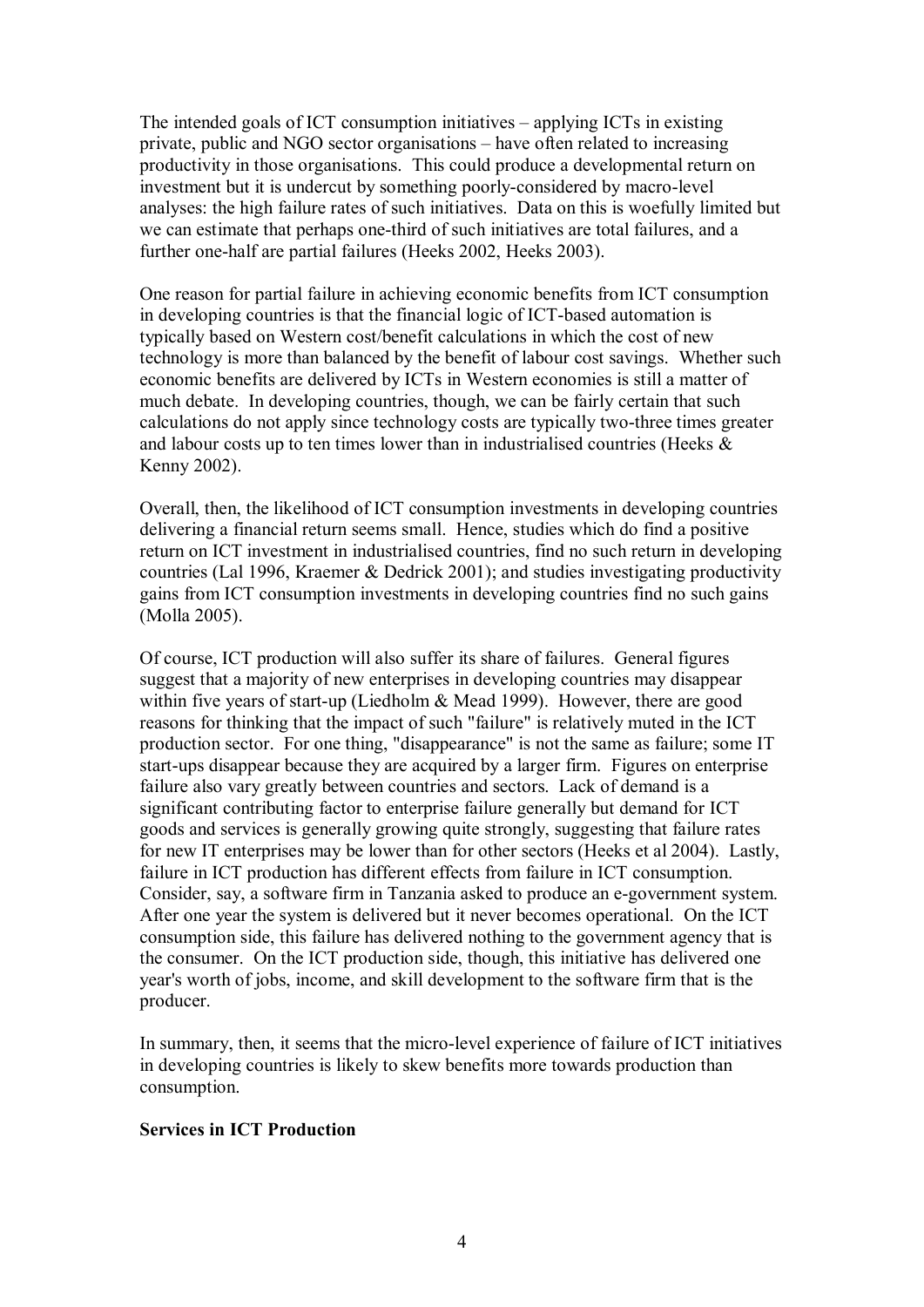As well as failing to consider the micro-level issue of failure, work arguing a greater priority for ICT consumption rather than production has also focused on ICT goods rather than services. We may or may not accept the contention that long-term benefits of ICT manufacturing are lower than those of equivalent investments in ICT consumption<sup>2</sup>. However, the contention loses its value significantly if we acknowledge the presence of services within ICT production because many of the assumptions about ICT production that may hold for ICT goods do not hold for ICT services.

A central assumption about the spread of benefits between ICT consumers and producers arises from the continuously falling price:performance ratio of ICT hardware. This is often summed up in terms of Moore's Law which can be contrasted with Boehm's Curve (Boehm 1973) shown in extrapolated form in Figure 1.



**Figure 1: Extrapolated Version of Boehm's Curve**

What Boehm's Curve reflects is the fact that software – particularly software services – does not demonstrate the sharp decline in relative price seen in hardware-based ICT goods. Hence, conclusions drawn about declining terms of trade for producers of ICT goods do not hold for producers of software, particularly software services. There are other assumptions made within the consumption-over-production arguments that do not hold for software/software services. Wage levels in the software sector have not been held down to levels seen in non-ICT sectors; instead, they have risen faster (see, for example, Patibandla & Petersen 2002). Entry barriers are posed by virtual monopolies in certain segments of the package PC software product market but this does not apply in the many other segments of the software product market, nor does it generally apply to software services. Third, entry barriers into some parts of the software product market are high, since they require heavy investments in R&D and marketing, but this is not true of other software markets (Heeks 1996). There are what one might call medium barriers to entry into niche product markets, while costs of entry into many software services segments are very low, requiring little more than one person plus a PC. Hence, latecomers can and do continuously enter many software sector segments.

<sup>&</sup>lt;sup>2</sup> It is beyond the scope of this paper to address this contention but it should, nonetheless, be recognised as a contention rather than an accepted fact. The IMF (2001) report, for example, urges caution and notes the lack of general data, the problems of interpreting what data there is, and the significant lack of evidence for developing countries specifically.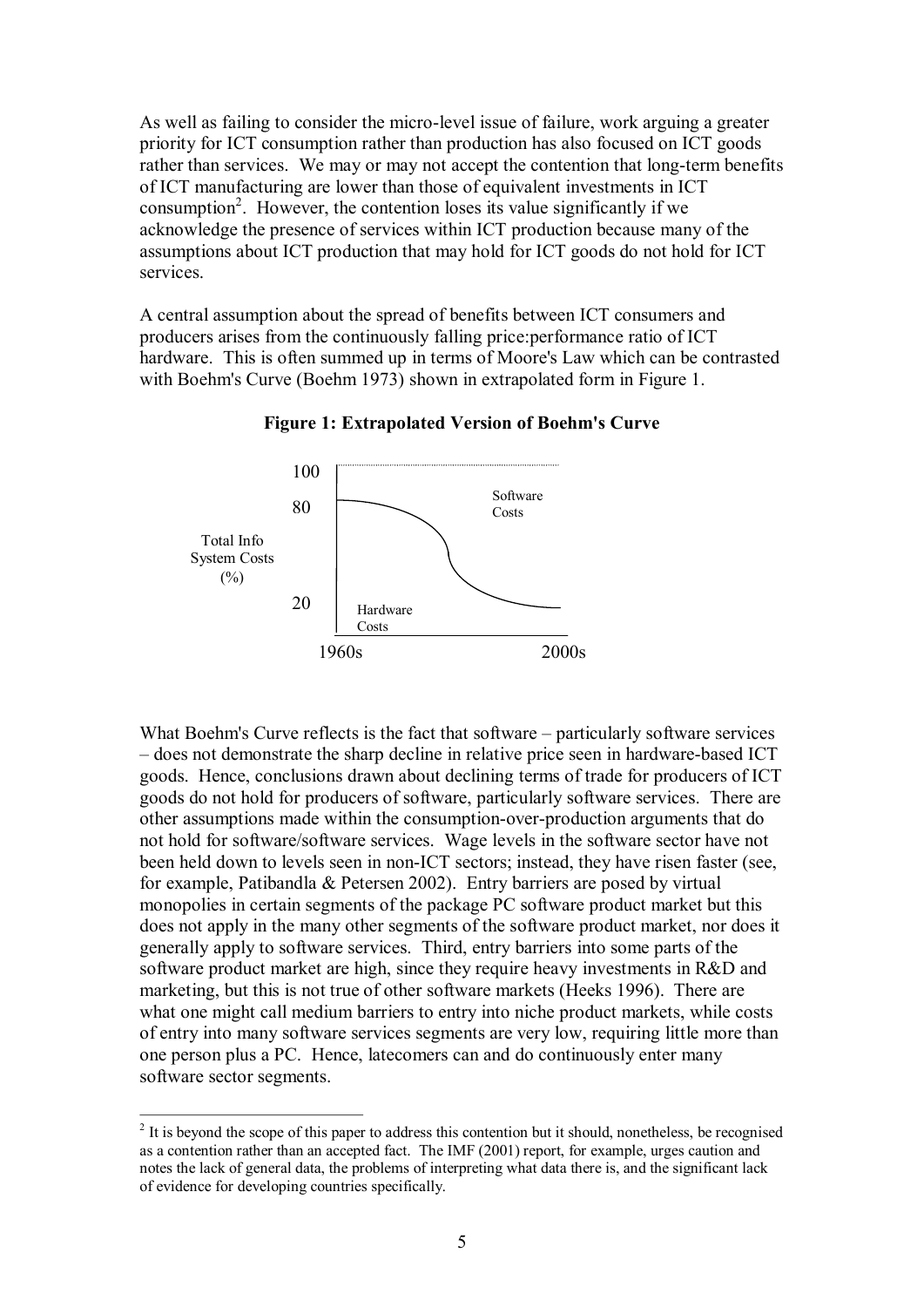The evidence on entry barriers explains how the entry costs for software/services production are lower than those for hardware production. The evidence on failure showed how the costs of software consumption are higher than those for hardware consumption (since it is the software element of the information system – particularly the customised software created by services development – that typically underpins the failure and which has to be abandoned, rather than the hardware element).

Finally, then, we can look at ways in which the benefits of software/services production might be greater than the benefits of hardware production. First, as compared with hardware production, there are relatively few scale economies in production of software services (*ibid.*). Hence, the benefits of software production are likely to be spread more broadly. Second, as noted above, it is software rather than hardware that either matches or mismatches organisational information systems needs. Thus, there is some evidence that having local software development capacity increases the value of information systems consumed locally because it can customise those systems to specific local needs in a way that local hardware development capacity cannot (Pooparadai 1999, Heeks 2002).

In summary, while this section lacks what might be seen as conclusive proof, there are certainly strong indications that the cost/benefit balance which is argued to make ICT consumption more valuable than ICT production in relation to hardware/goods finds a mirror image in relation to software/services. The picture is not so clear for software goods (i.e. products for niche organisational functions, like accounting packages, or for niche segments, like hotel management packages), but it does seem fairly clear for software services (i.e. from-scratch development or customisation of one-off software systems).

## <span id="page-7-0"></span>**A3. Researching the Software Sector in Development**

Greater priority – in both policy and research terms – should be given to software production in developing countries. This has been argued above in the opportunity cost terms of production vs. consumption. It can also be the conclusion of more simplistic impact studies, which show a variety of developmental impacts arising from the presence of an active software sector in a developing country (Arora & Athreye 2002, Kambhampati 2002, Carmel 2003a):

- · *Economic impacts*: employment creation, income generation through wages, income generation through returns on capital investments, export earnings, human capital formation through skill development, and contributions to productivity improvement.<sup>3</sup>
- · *Economic externalities*: induced growth in supply institutions (such as hardware firms and educational establishments), in related sectors (such as IT-based services), and in consumer sectors (e.g. via developments in e-government and ecommerce).

<sup>&</sup>lt;sup>3</sup> For example, by the early part of the 21<sup>st</sup> century, the Indian software industry contributed 2.5% of GDP, 5% of all private sector employment and 10% of exports (Kambhampati 2002, Arora & Gambardella 2004, Heeks & Nicholson 2004).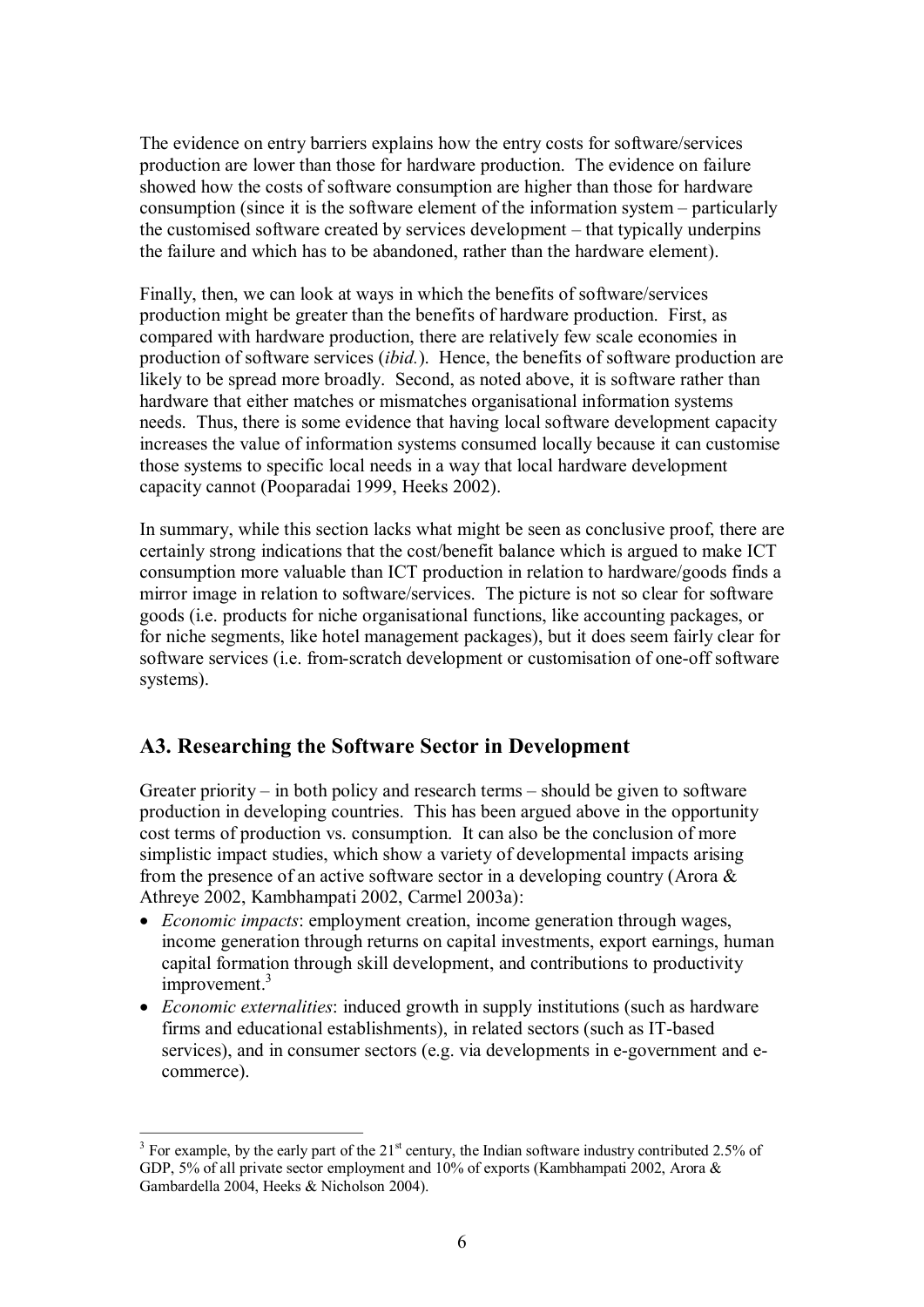· *Social/organisational externalities*: demonstration effects of the benefits of entrepreneurship and of operation of new organisational structures (such as flatter hierarchies) and processes (such as international standards of accounting or HR management).

If the software sector in development thus deserves to be the focus of more research, then what should be the focus of that research? Some illustrations include:

- *Information systems-in-development*: analysing why information systems-indevelopment projects fail and seeking ways to improve the process of software development in order to reduce the failure rate and, hence, improve the contribution that both software production and related consumption can make to development. See, for example, Heeks (2002) which draws on concepts from the sociology of technology.
- *Management-in-development*: analysing the particular structures and processes by which software production in developing countries is managed. Given the importance of software exports via offshore outsourcing, this would include a focus on analysing and seeking to improve offshore software projects. See, for example, Heeks et al (2001) which draws from contingency theory to develop the 'COCPIT' framework of client—developer dimensions.
- · *Development impact*: analysing the range of economic, social and political impacts of software sector development. See, for example, Kambhampati (2002) which uses a checklist of impacts.
- *Business-in-development*: analysing the government policies, business strategies and other factors underlying growth and development of the software sector in developing countries. See, for example, Carmel (2003b) which uses a checklist of success factors induced from case data.

In comparative terms, the first three issues listed have seen relatively little research activity. Instead, much of what has been written about the software sector in developing countries has essentially sought to understand why and how the sector can grow. The importance of this as a research issue partly reflects the arguments made above about the relative importance of software production to developing countries.

It also reflects real-world outcomes. There has been the very strong and continuous growth of the software industry in some developing countries, such as India and China, which many other countries would like to understand and replicate. More generally there is a perceived need to understand the very varied performance of the software industry in different countries with the experience of India and China contrasting with that of other developing countries which have seen outcomes ranging from steady but ordinary growth through slow growth to contraction of the software industry (see, e.g., UNCTAD 2004). In this case, the research question metamorphoses from "Why and how does the software sector grow in developing countries?" to "Why and how does the software sector develop differently in different developing countries?".

## <span id="page-8-0"></span>**B. Competitive Advantage Theory**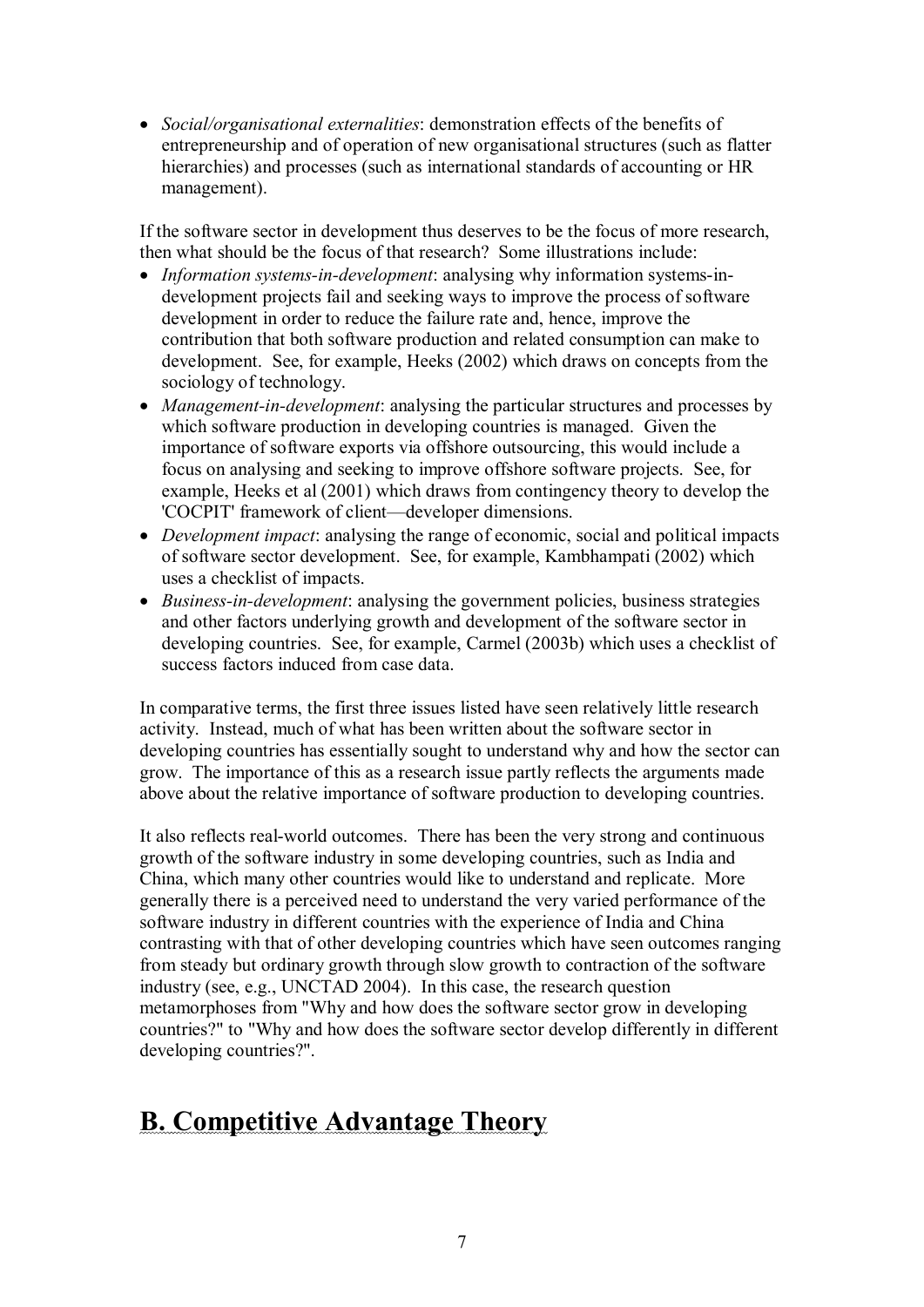Unfortunately, much of the research work to date aimed at answering the business-indevelopment questions posed above has taken an a-conceptual approach that is largely descriptive. While such research may make some interesting points, it may lack sufficient rigour to make its findings credible and it can often be repetitive of earlier work. The pictorial analogy of such work is that of stones being thrown into a pond; each one making a ripple but then sinking without trace.

Instead, it would be better if each 'stone' was placed on a cairn, building on what has come before and acting as a foundation for future work. Such a contribution is generally only possible where the research draws on some pre-existing conceptual framework. A number of different frameworks could be used to research software industry growth. Heeks (1996), for example, uses a development policy model of the continuum from structuralist to neo-liberal policy. However, questions about sectoral growth more commonly draw frameworks from the literature on competitiveness and competitive advantage.

Wignaraja (2003:15) characterises that literature into three perspectives:

- a. "a *macroeconomic* perspective which deals with internal and external balance at country-level and focuses on real exchange rate management as the principal tool for competitiveness;
- b. a *business strategy* perspective which is concerned with rivalries between firms and countries and a limited role for public policies in fostering competitiveness;
- c. a *technology and innovation* perspective that emphasises innovation and learning at the enterprise and national-levels and active public policies for creating competitiveness."

In this paper, the selected framework for analysis is a well-known theory from within the second category of literature: Michael Porter's theory of competitive advantage, as described in his 1990 book, *The Competitive Advantage of Nations* (Porter 1990). This is selected for a number of reasons. First, it is well-known and fairly wellestablished. There is thus an important hinterland of work explaining, critiquing, developing and applying the theory; including application to the software sector in developing countries. Second, it is relatively accessible, particularly thanks to the "diamond model" that can be seen as the core of the theory. Third, it has been comparatively stable, with later presentations (e.g. Porter 2001, Porter 2002) differing relatively little from the original theory, probably because the theory is 'owned' by a single person. Fourth, it overcomes some important limitations of the macroeconomic perspective on competitiveness while, at the same time, incorporating aspects of the technology and innovation perspective<sup>4</sup>.

Porter's theory will now be summarised. In presenting such work, it would be the norm to start with a definition of key terms; particularly "competitiveness" and "competitive advantage". Bizarrely and frustratingly, Porter seems unable or unwilling to pin himself down to a straightforward definition; nor does he clearly distinguish between the two concepts except to leave some general sense that the latter is a somewhat more comparative concept than the former.

<sup>4</sup> Wignaraja's contention that the latter perspective is distinct from the business strategy perspective is therefore debatable. Porter developed his model to make "improvement and innovation in methods and technology a central element." (1990:20), and sees government policy, while one element among others, as being "vital" and "essential" (*ibid.*:681).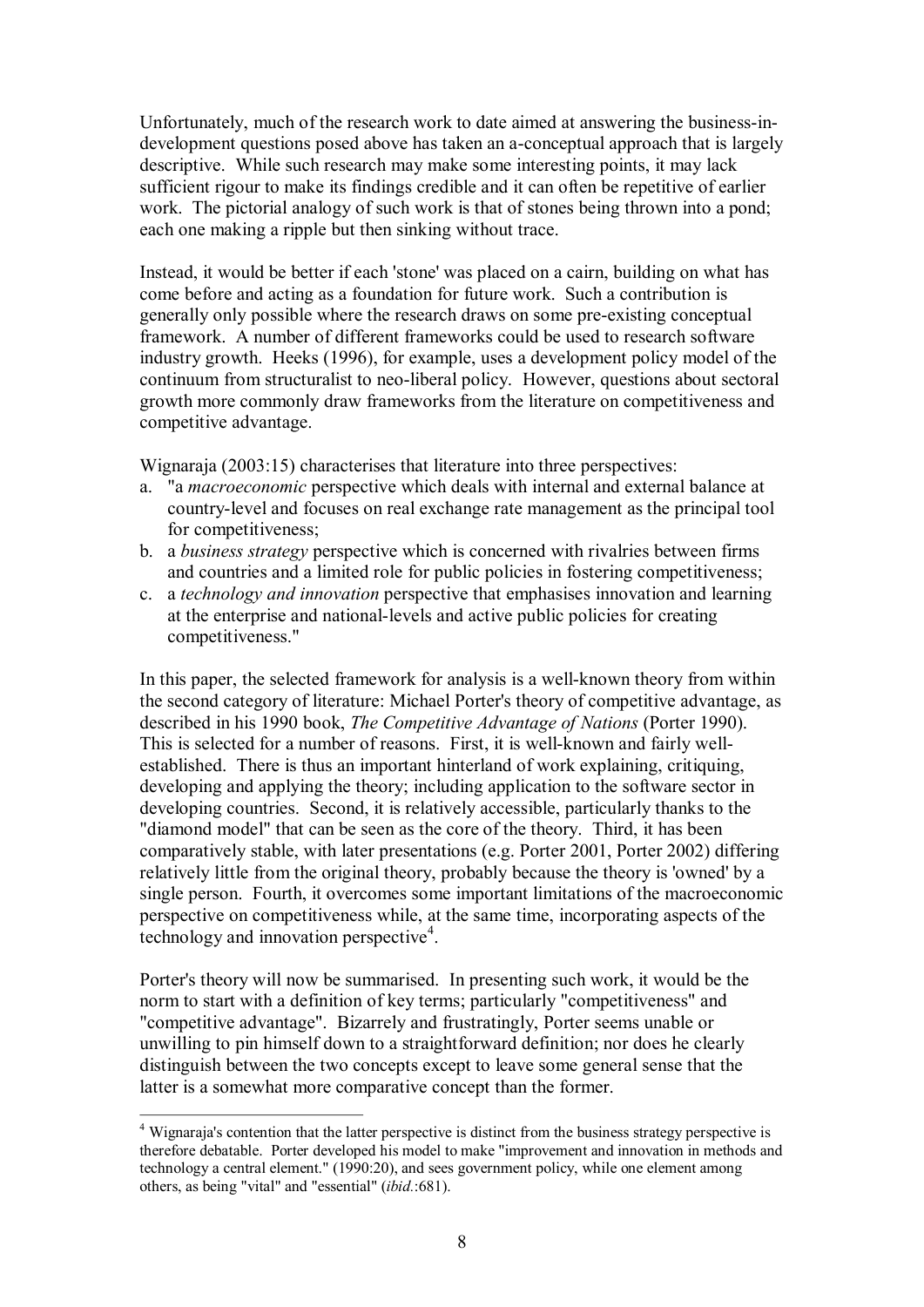Instead, both initial and later presentations break the "competitiveness/competitive advantage" concept into two parts: a dependent variable that measures the outcome of competitive advantage, and a set of independent variables that are the source of competitive advantage. Each of these will be discussed in turn.

## <span id="page-10-0"></span>**B1. Measuring Competitive Advantage**

When discussing the competitiveness of nations, Porter's focus is on productivity – "The only meaningful concept of competitiveness at the national level is national productivity" (Porter 1990:6) – measured in terms of GDP per capita: "the best single, summary measure of microeconomic competitiveness available across all countries" (Porter 2002:8).

However, when operationalising his ideas to give country case studies, he recognises that it is not nations that compete but firms; more particularly firms within "*specific industries and industry segments*." (Porter 1990:9). Instead, though, of building up his cases on the basis of measures of productivity within industries:

"We chose as the best measures of international competitive advantage either (1) the presence of substantial and sustained exports to a wide array of other nations and/or (2) significant outbound foreign investment based on skills and assets created in the home country" (*ibid.*:25)

For those assessing competitive performance, Porter therefore offers a choice of one or more of: productivity, exports, and outbound investment.

## <span id="page-10-1"></span>**B2. Explaining Competitive Advantage**

## <span id="page-10-2"></span>**Determinants of Competitive Advantage**

Porter feels that one must look for the independent variables – the determinants of competitive advantage – at industry or even segment level. His ideas are therefore quite appropriate for those seeking to study at the level of the software sector. These determinants, in part, can be summed up by a "diamond" of four main determinant categories (see Figure 2; Porter 1990:72).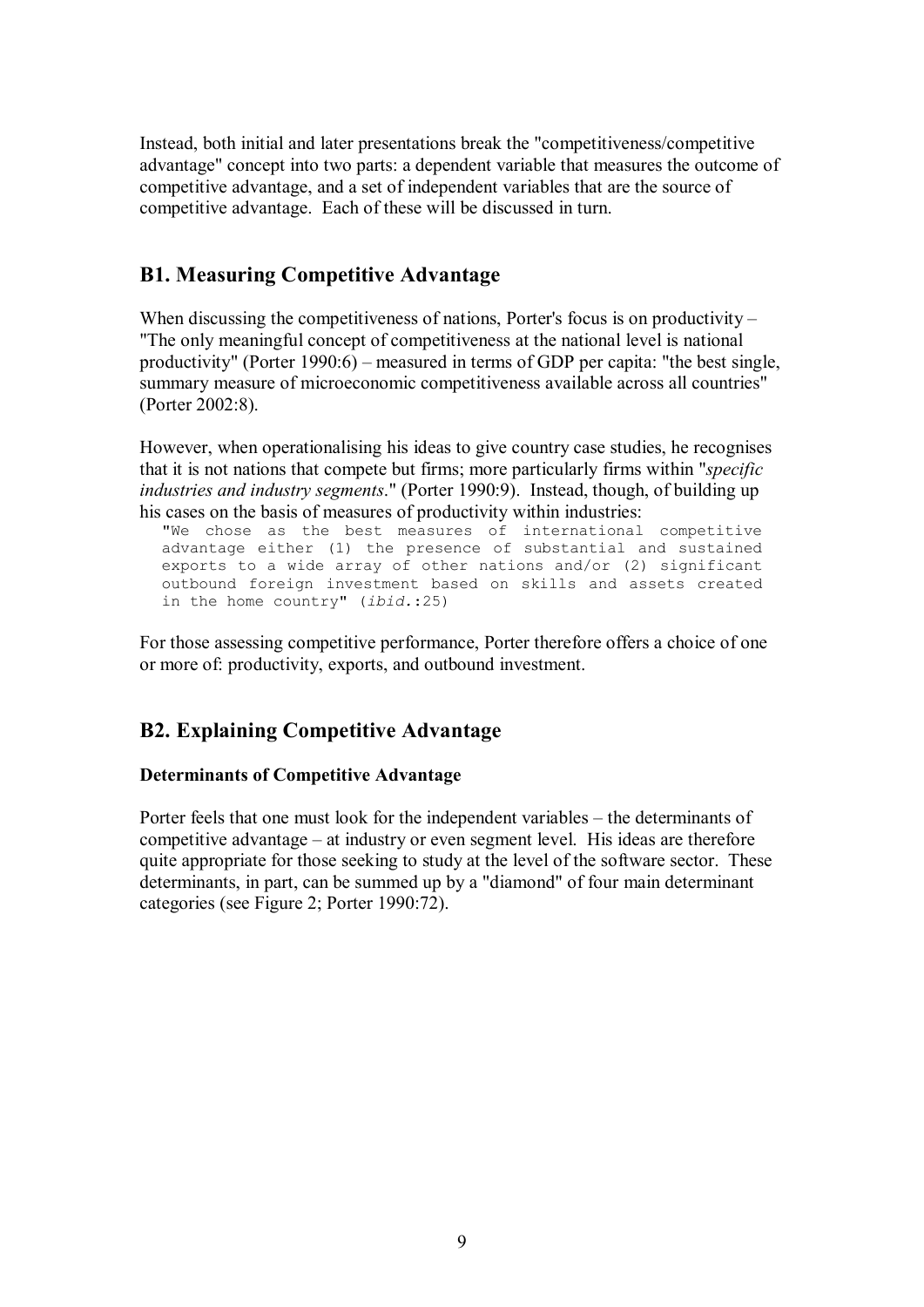

**Figure 2: The Determinants of Competitive Advantage**

Each of these will now be discussed in some further detail

## *Factor Conditions*

Factors of production are the "the inputs necessary to compete in any industry" (*ibid.*:76), which Porter classifies into human resources, physical resources (including natural resources but also location and time zone), knowledge resources, capital resources, and infrastructure (including transport, communications, and power). He moves beyond the simple factor approaches of other models (such as some used in economics) in a number of ways:

· *The richness of categorisation* (Grant 1991): where simple factor models might use just 'labour', 'capital' and 'land', Porter provides a much richer perspective on production inputs. He identifies "*Basic factors* … natural resources, climate, location, unskilled and semiskilled labor, and debt capital" and "*Advanced factors*

… modern digital data communications infrastructure, highly educated personnel … and university research institutes" (Porter 1990:77); and he identifies "*Generalized* factors … the highway system, a supply of debt capital … [that] can be deployed in a wide range of industries" and "*Specialized* factors [which] involve narrowly skilled personnel, infrastructure with specific properties" and which have limited applicability *(ibid.:*78). Echoing the ideas of resource-based theory, he finds that the latter in each category  $-$  i.e. the advanced and the specialised factors – are those that are more significant for competitive advantage, partly because they are hardest to imitate. This applies especially in services where "less-skilled labor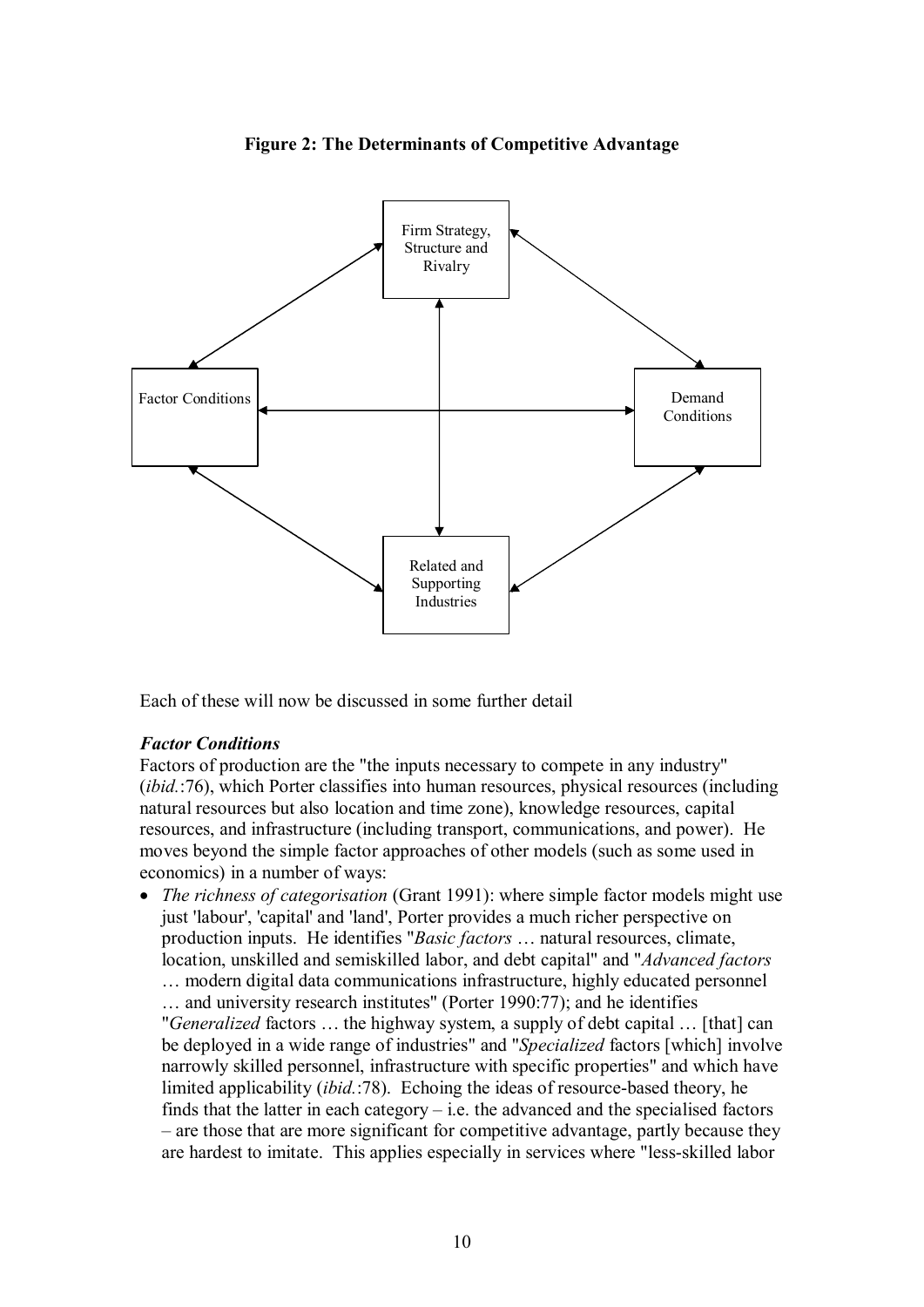is usually unimportant" while "a nation's stock of specialized, skilled professional and technical personnel is frequently vital" (*ibid.*:256).

- · *Deployment and creation*: for Porter, it is not simply a question of a factor existing in an economy; what is more important to competitive advantage is the way in which factors are "created, upgraded and made more specialized … [and] … *how efficiently and effectively they are deployed*." (*ibid.*:76). He thus takes both a dynamic and process-oriented perspective on factors (although his own studies tend to say relatively little about how factors are actually deployed within firms).
- · *Factor disadvantages*: from his field data, Porter notes that some national industries succeed despite the absence or weakness of a production factor. This he attributes to the pressures for innovation that such a factor disadvantage creates.

## *Demand Conditions*

One theme of this determinant category is once again that of moving beyond the assumptions of simple economic models, which would concern themselves mainly with market size. For Porter, market size is of relatively limited importance: he allows that a large local market can encourage scale economies, but also that it may hinder export drive. Instead, what matters is the composition of demand, specifically of domestic demand since "Where foreign and home market needs diverge, signals from the home market usually dominate." (*ibid.*:87). The composition of domestic demand can be factored in terms of

- The nature of the market such as its growth rate, number of buyers, and the particular segments that dominate.
- · How sophisticated and demanding local buyers are.
- The relation of those buyers to global trends and markets, with competitive advantage accruing if local buyers anticipate global demands and/or if they can provide channels for internationalising local demand (for example if they are multinationals).

The overall message is that the more innovative pressure local buyers place on firms, which they do more through qualitative than quantitative factors, the greater the competitive advantage.

## *Related and Supporting Industries*

As with demand, there is a domestic focus in this determinant which looks at "the presence in the nation" of suppliers and others who are internationally competitive (*ibid.*:100). Suppliers to the focal industry are particularly important: if they are competitive, they can supply the focal industry with low-cost and/or high-quality and/or early-access inputs but they can also act in a less formal way by giving new ideas, through joint problem-solving, and generally by stimulating innovation.

Related industries (for software one could probably count much of the IT sector and also professional services such as consulting) can also help if they are competitive. They can provide "information flow and technical interchange". In addition, international demand for what a related and competitive industry provides can "pull through" demand for what the focal industry produces (e.g. a globally-competitive consulting services industry could help pull through demand for software services).

In both cases, because of their proximity, lower transactions costs, and "cultural similarity" (*ibid.*:106), local supply/related industries are more important than foreign ones.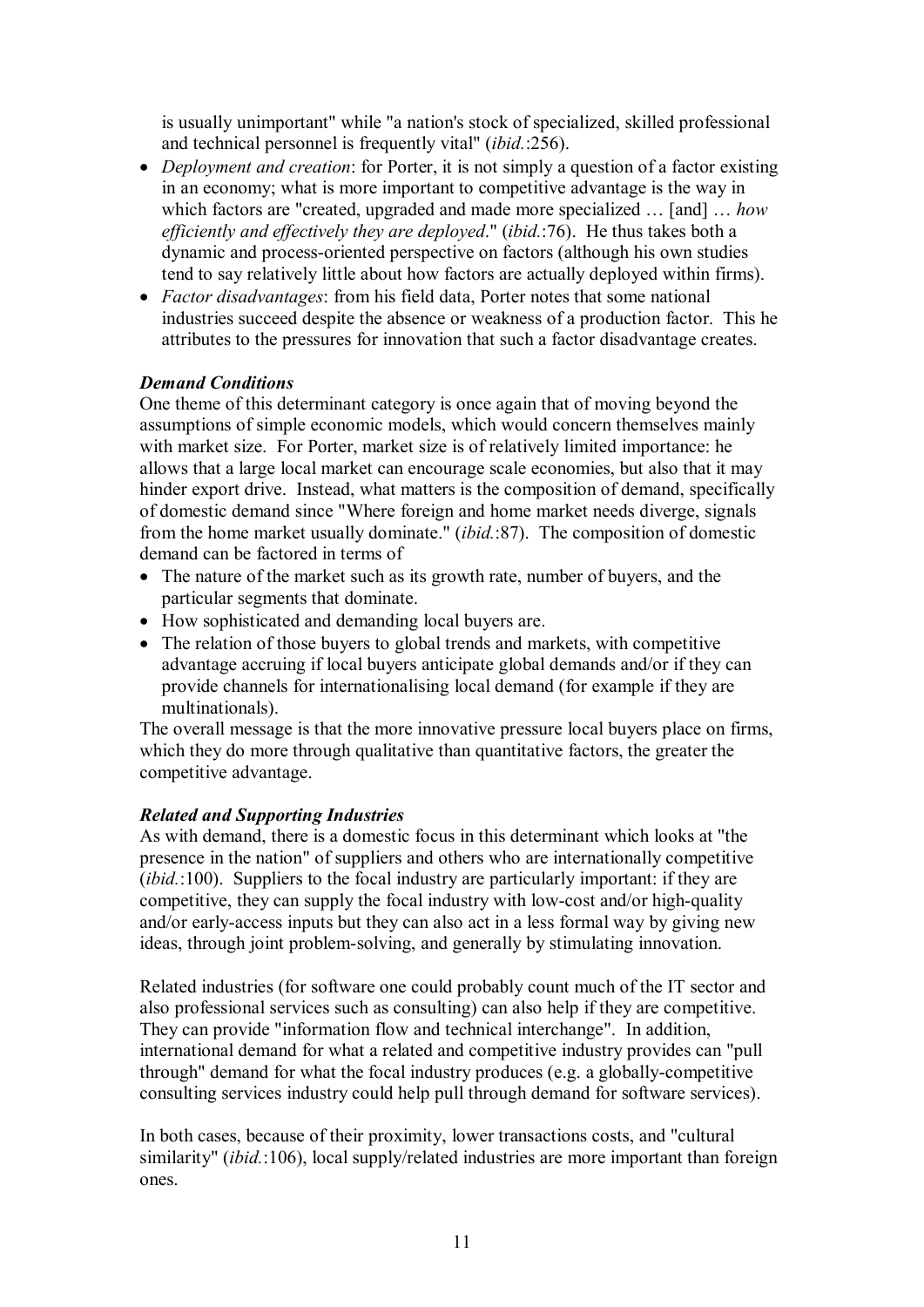## *Firm Strategy, Structure, and Rivalry*

Retitled in later works "context for firm strategy and rivalry", in the original, this covers not just context but also a number of other factors. Three main elements are identified:

- · *Domestic firm strategy and structure*: this begins with some clarity in arguing that "Nations will tend to succeed in industries where the management practices and mode of organization favored by the national environment are well suited to the industries' sources of competitive advantage." (*ibid.*:108). For example, the Italian 'national environment' seems to favour fragmented structures and niche strategies. The elements that constitute the national environment are quite broad, though would be readily recognisable to those working from a new institutionalist perspective. They include "attitudes towards authority, norms of interpersonal interaction, attitudes of workers towards management and vice versa, social norms of individualistic or group behavior, and professional standards. These in turn grow out of the educational system, social and religious history, family structures, and many other often intangible but unique national conditions." (*ibid.*:109). "Language skills", "government policy" and "a nation's political stance" are also seen to play a role.
- · *Goals*: "Nations will succeed in industries where … goals and motivations are aligned with the sources of competitive advantage." (*ibid.*:110). For company goals, this alignment will be determined by "ownership structure, the motivation of owners and holders of debt, the nature of the corporate governance, and the incentive processes that shape the motivation of senior managers." (*ibid.*:110). Incentive systems but also national attitudes towards things like money, success and risk will similarly influence alignment of individual goals. Both will be affected by a sector's national prestige and priority, and by the ability of sectoral actors to show sustained commitment to building up the sector.
- *Domestic rivalry*: where the other two elements are rather broad and loose, this is rather clearer: "Among the strongest empirical findings from our research is the association between vigorous domestic rivalry and the creation and persistence of competitive advantage in an industry." (*ibid.*:117). Where there are several strongly-competing domestic rivals – which support for new business formation will foster – they push each other to seek out new markets (often overseas), to compete on cost and quality, to develop new products, and to look for higher-order factors of production.

## <span id="page-13-0"></span>**Influences on Competitive Advantage**

The complete systemic map of determinants of competitive advantage must add in two further elements that sit outside the diamond (see Figure 3):

- · *Chance*: chance describes elements outside the control of firms or sectors, such as wars or surges in demand or major technological changes. Chance is seen as lying outside the diamond because it is the core determinants that decide which nations or sectors gain or lose from chance.
- · *Government*: Porter takes a similar line on government policy. It is an "important influence on competitive advantage" (*ibid.*:128) but lies outside the diamond because its role is as a positive or negative influence on the four determinants. Of itself, government cannot create competitive advantage.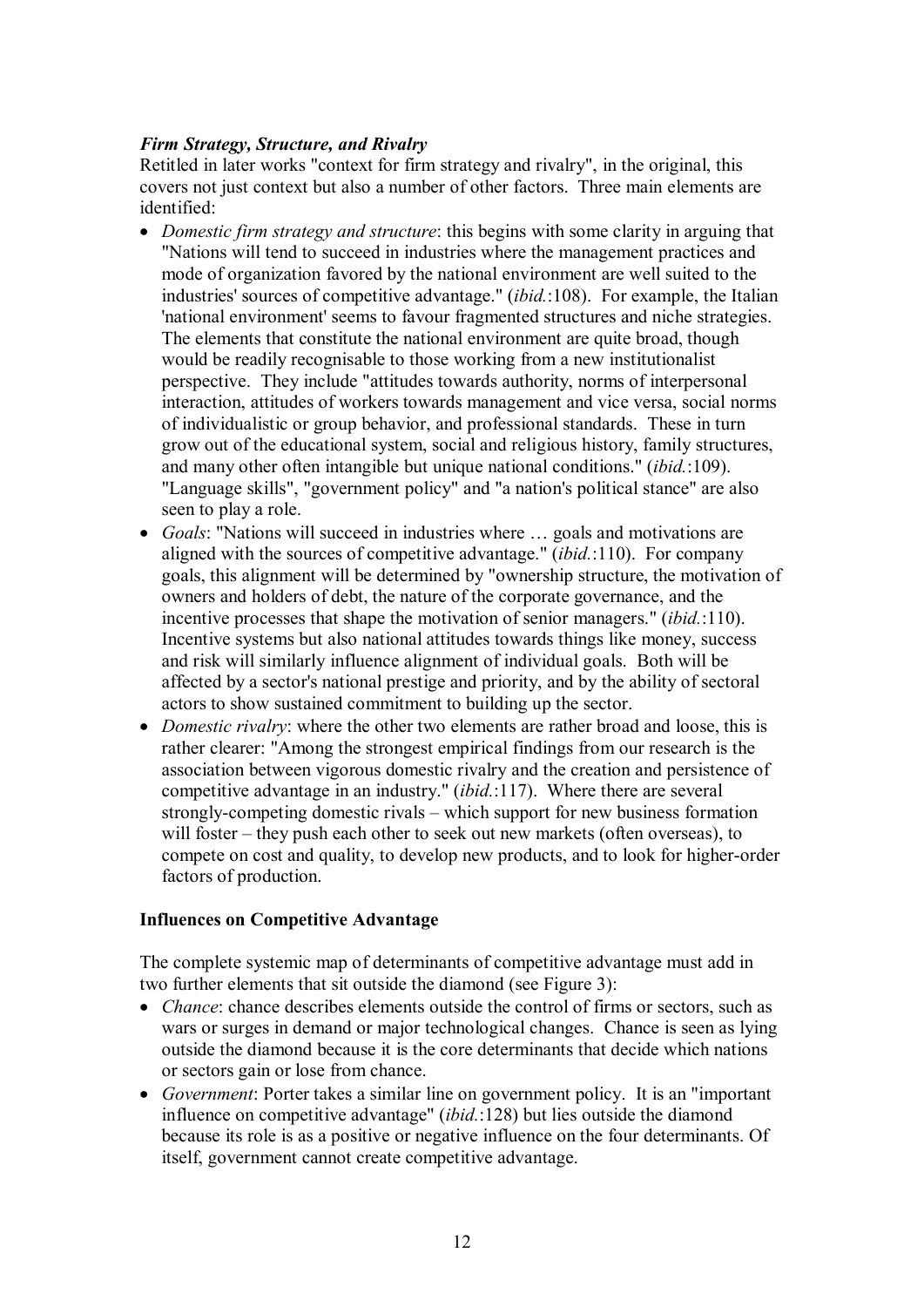

**Figure 3: The System of Competitive Advantage** 

## <span id="page-14-0"></span>**Competitive Advantage System Dynamics**

As will be noted below, some applications of Porter's work do not seem to get beyond the diamond; in particular, do not seem to get beyond applying the diamond in a reductionist manner, ticking off each of the four categories one-by-one. Porter, however, takes a holistic and systemic view of the diamond as "a mutually reinforcing system". This adds at least three further aspects to his theory.

## **Inter-relationship of Determinants**

As denoted by the diamond's arrows, each one of the determinant categories impacts and is impacted by all of the other three categories. A full analysis of competitive advantage in an industrial sector would therefore take this into account possibly, as Porter does *(ibid.*:132-143), by systematically analysing all twelve of the possible inter-relations.

## *Clustering*

Because of the importance of local related/supporting industries and of domestic rivalry, competitive advantage is supported by clustering in both senses of the word. First, as Porter uses the term, by the development of a network of firms – suppliers, buyers, competitors and collaborators – who stimulate each other through rivalry but who also exchange information and labour; build attention and reputation with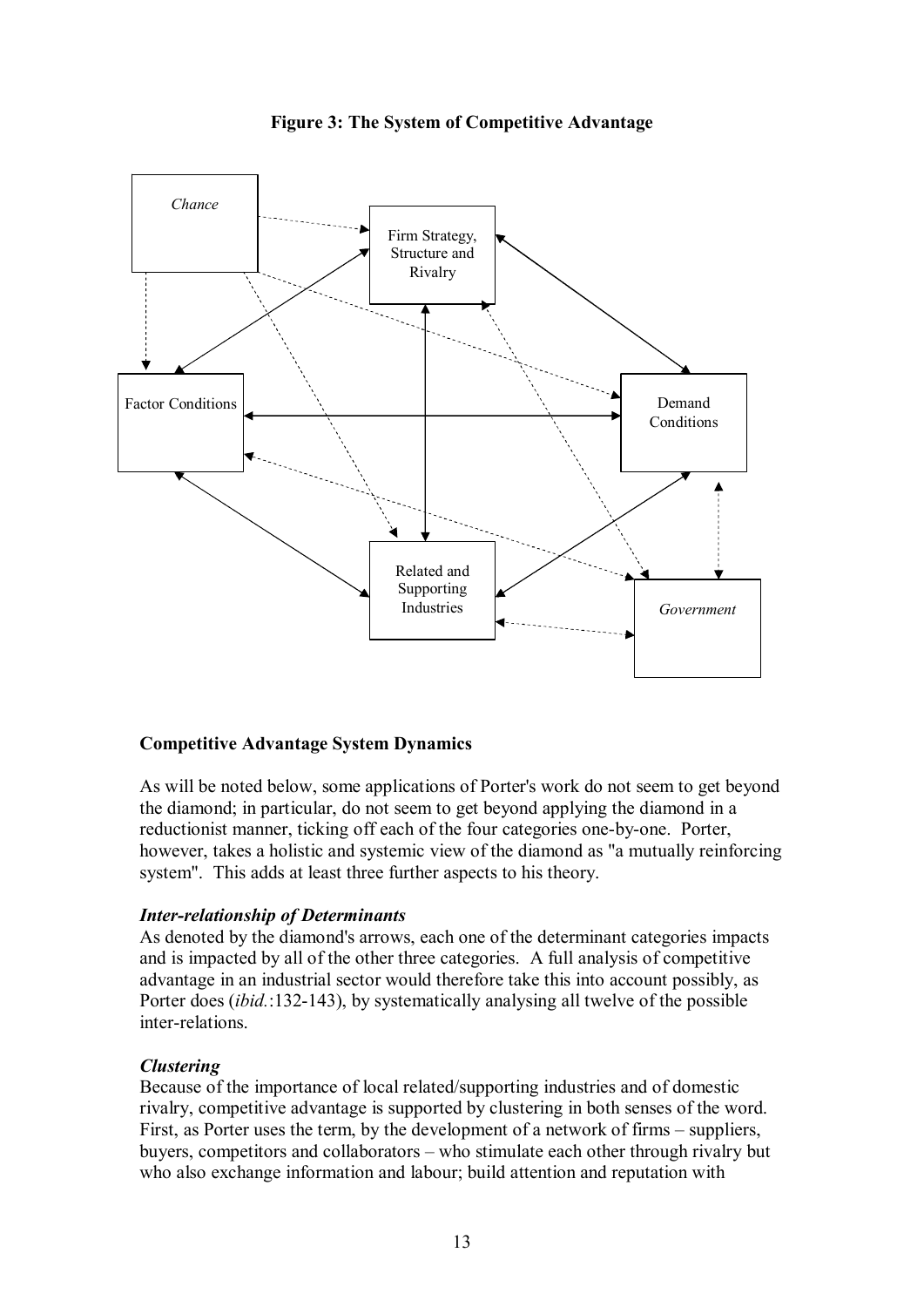investors, government and customers; and act as the catalyst for new entrants. Second, for similar reasons, by the development of geographic concentrations of firms which can thrive on the way in which proximity fuels both determinants and their interactions. Indeed, it is one of Porter's key points that "the local" becomes more, not less, important as globalisation proceeds because proximity is that which is resistant to globalisation.

## *Chronological Dynamics*

For Porter, a cross-sectional perspective on competitive advantage will be of some value but a longitudinal perspective will be better because "The system is … constantly in motion. The national industry continually evolves" (*ibid.*:144). From this, Porter then builds to the notion of stages of competitive development. As with other ideas, he himself applies this at the level of nation but it may well fit more comfortably at the analysis level of interest here – the industrial sector. There are three main stages:

- *Factor-driven*, where an industry would draw its advantage "almost solely from *basic* factors of production" (*ibid.*:547) such as natural resources or semi-skilled labour. In this stage, factor conditions are the only determinant that matters: domestic demand is modest or non-existent and, with foreign firms providing the source of technology and market access, issues of supporting/related industries do not apply. Porter sees such industries as vulnerable and as a poor foundation for sustained productivity growth. Most nations – particularly developing countries – have factor-driven development as the genesis of most of their competitive industries (either that or "unusually heavy local demand" (*ibid.*:160)) but they then remain stuck in the factor-driven stage.
- *Investment-driven*: "In this stage, national competitive advantage is based on the willingness and ability of a nation and its firms to invest aggressively." (*ibid.*:548). Investments are made in new technology (particularly foreign technology); in developing the higher-skilled workers who can absorb, use and improve that technology; and in modern infrastructure. Domestic rivalry helps drive this on, but factor conditions – particularly more advanced/specialised factors and the means for creating them domestically – remain important. Home demand conditions may still be relatively unimportant but Porter sees best prospects in those industries where home demand is supportive. Related/supporting industries remain relatively unimportant, with continued reliance on foreign sources. Government may well play a substantial role, in creating/upgrading factors, in temporary protection to promote domestic competition, and in helping with technology acquisition. Porter sees this as most likely to occur in relatively mature sectors with large labour cost components, fairly standardised products, and technology that is readily transferable. At least from the perspective of 1990, he saw few signs of developing nations having reached this stage.
- *Innovation-driven*: now the full diamond is in place advanced factors are created and deployed, there are strong supporting industries, sophisticated and internationalising demand, global strategies and strong competition. Firms are innovating new product/process technologies, and drawing in foreign investment. Government's role has changed to a more indirect one that helps improve the quality of domestic demand and that encourages local start-ups and other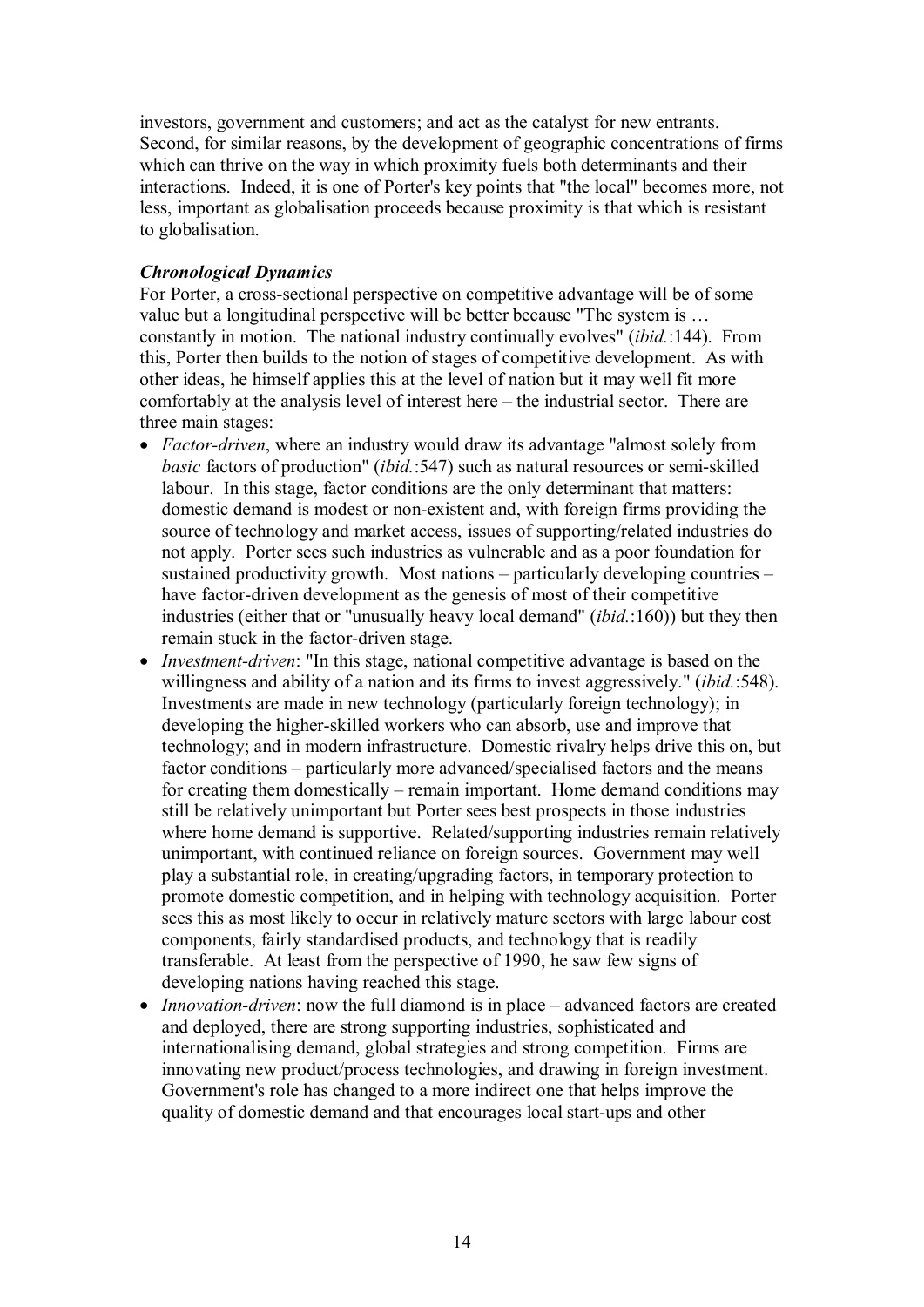competitive pressures. This is not a stage that Porter associates with any developing countries.<sup>5</sup>

Progress relies on elements such as: factor creation mechanisms (such as good universities), the motivation of managers and staff to make money, vigorous domestic rivalry, upgrading of demand in the domestic market, selective factor disadvantages that give an impetus to innovation, and the capacity for new business formation.

## <span id="page-16-0"></span>**C. Analysing India's Software Sector Using Competitive Advantage Theory**

Having identified competitive advantage as an important analytical issue for software industry research, and having identified Porter's theory as a relevant model for researching competitive advantage, we now move on to apply the model to a specific national case: India. Specifically, then, we address the issues of whether or not India's software industry exhibits a competitive advantage (the "how" question posed earlier), and of what explains its competitive position (the "why" question posed earlier).

This is by no means the first time that Porter's theory has been applied to the analysis of software industries in 'follower' nations; defined as those attempting to build a software sector after the first-movers like the US, UK, France, etc which built a competitive position in software in the  $1970s^6$ . Examination of these previous studies suggests they could be plotted somewhere on the field summarised in Figure 4.



## **Figure 4: Researcher Usage of Porter's Theory**

 $<sup>5</sup>$  There is a fourth stage – wealth-driven – that represents the seeds of decline rather than progress. It</sup> occurs when firms in an already-wealthy country stop focusing on innovation and instead try to preserve the status quo. It is of little relevance to developing countries.<br><sup>6</sup> The 'follower' terminology is temporarily adopted here rather than 'developing country' in order to

encompass some studies of the Irish software industry that have used Porter's model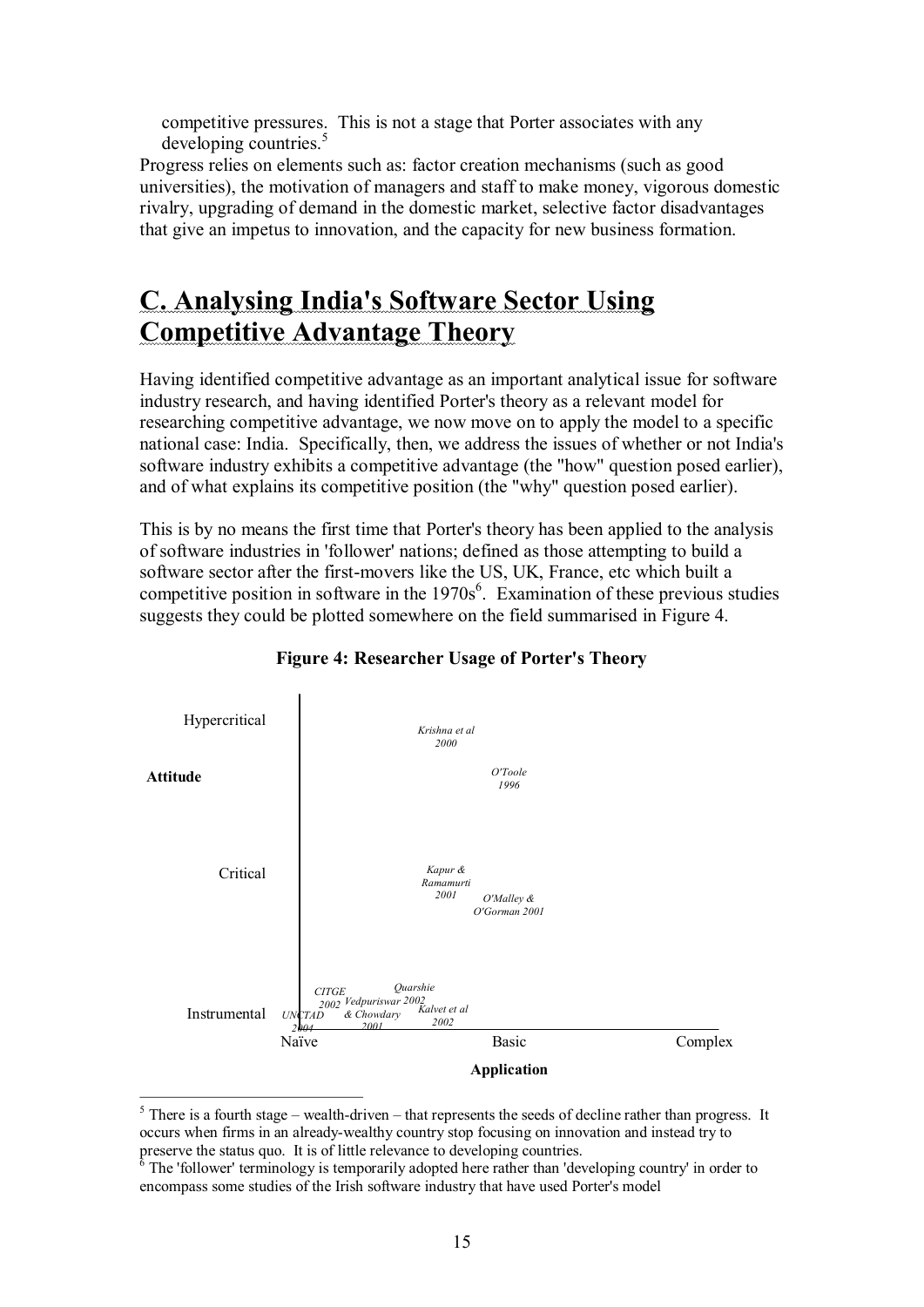Each axis will be explained in turn, starting with application:

- · *Naïve application* of Porter's theory covers descriptive work that tends to merely use the four diamond category headings as dump bins into which to allocate points, with little engagement with the content of those categories, with determinant elements missed out, and potentially with misunderstanding of the determinants. There is no engagement with any of the systemic or dynamic elements of the theory.
- · *Basic application* covers somewhat more analytical work that goes through the four determinant categories fairly systematically, using these to try to characterise or understand a software industry. There again tends to be no engagement with any of the systemic or dynamic elements of the theory.
- · *Complex application* is analytical work that encompasses the four diamond and two extra-diamond categories, and which engages with the systemic and dynamic aspects of Porter's theory.

Attitude is harder to induce from the research outputs analysed since one can only subjectively interpret the appearance of that attitude:

- · *Instrumental work* is that which sees Porter's theory as a tool to achieve a descriptive or analytical end. It is unquestioning of the theory, and assumes it to be valid.
- · *Critical work* uses Porter's theory for instrumental purposes but is also reflective on that tool and does not take it as an accepted truth.
- · *Hypercritical work* seems to use Porter as an Aunt Sally, setting out to prove that his theory is wrong, sometimes with possibly limited regard for the evidence.

This particular paper lies somewhere between the basic and the complex in its application, and attempts to be critical in its attitude. Before operationalising these ideas, though, a background on India's software industry must first be provided.

## <span id="page-17-0"></span>**Overview of the Indian Software Industry**

During the 1950s and 1960s, there was no Indian software industry.<sup>7</sup> Software came bundled with hardware provided by multinational hardware companies like IBM and ICL. IBM's unbundling of software from hardware in the late 1960s is seen as a generic global catalyst for the existence of independent software firms (*Financial Times* 1989). Indian firms – notably Tata Consultancy Services which was a professional consulting firm and is now the country's largest software firm – did make some tentative software exports from 1974 but, in general, software development remained the in-house preserve of large user organisations or of the emergent indigenous hardware manufacturers.

The late 1970s/early 1980s saw a number of developments that mark the true emergence of an Indian software industry. A US multinational – Burroughs – set up the first software-related joint venture when it saw an opportunity to combine sales of

 $\frac{7}{1}$  Unless otherwise indicated, data in this section is drawn from fieldwork undertaken between 1988 and 2003 by the author and by Brian Nicholson. This data has been extensively reported elsewhere, e.g. Heeks (1996), Sahay et al (2003), Heeks & Nicholson (2004).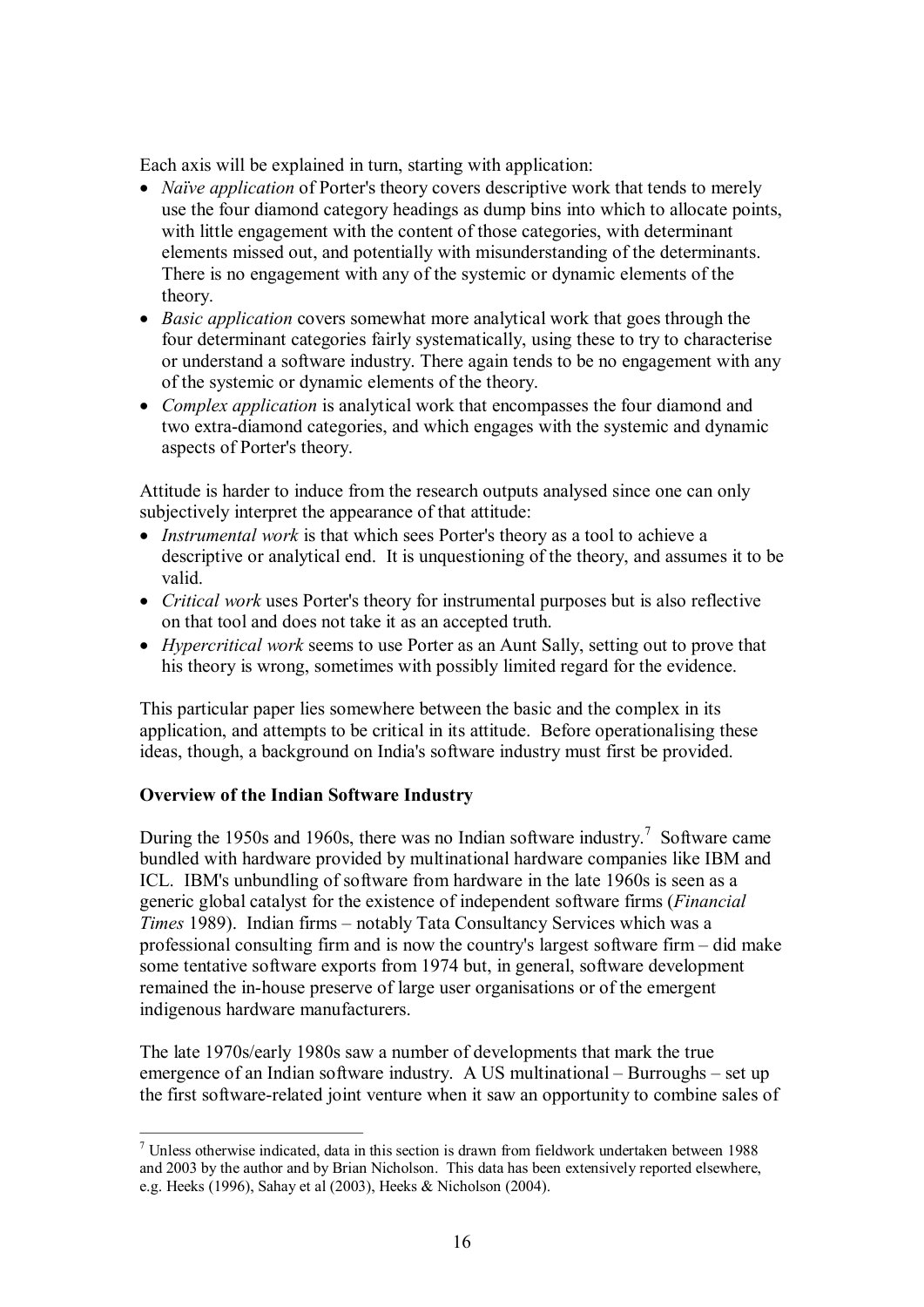its hardware products into the growing Indian market with use of Indian staff to produce software (almost entirely working at the US sites of Burroughs' clients). In house software groups began trying to sell their products in the Indian marketplace, sometimes leading to their being spun-off as software firms. At the same time, IBM withdrew from India, catalysing the creation of a number of computer services/software firms by its ex-employees, mainly seeking to serve the domestic market.

The 1980s saw very strong growth in the domestic hardware base, partly due to the advent of the personal computer, partly due to the – related – liberalisation of hardware policy in 1984. Despite this – or perhaps because of the growth in software piracy associated with standard PC software – the domestic market began to lose its significance with more and more firms seeing greater opportunities in software exports.

There have been continuous exports of software products since the early 1980s. These include enterprise systems, design software, and database management tools. However, products have never formed more than 5% of total exports and, in 2003/4, they made up 2.7% of the total (Heeks 1999a, Ahmad 2004). Indian software exports have been, and remain, dominated by services.

Within the overall segment of software services exports, though, trends of change are detectable. Indian firms began with a strong emphasis on 'bodyshopping': the transportation of software staff to work overseas at the client's site. In the late 1980s, around 75% of export earnings came from bodyshopping. By 2000, this had dropped to nearer 60% (*Dataquest* 2001) and by 2003 it was closer to 50% (McNurlin 2003, Nasscom 2004), indicating a slow but steady trend towards offshore working.

This has been paralleled by a second trend: that of moving from supply of individual programmers to complete turnkey programming project services. As with offshore working, the trend of change has been greater within individual client—vendor relationships than in the industry overall. Nor has the industry overall diversified much from its main market: the US. Figures from the early 1990s up to 2003/4 consistently show around two-thirds of software exports going to the US, one-fifth going to Europe (mainly the UK, Germany and France), and about 10% going to other English-speaking OECD nations (e.g. Australia, Canada) (Heeks 1996, Nasscom 2004).

Although it faded into the background during the 1980s and 1990s, the domestic market has continued to grow, bolstered in recent years by strong private and public sector investment in e-commerce and e-government applications respectively. As a result, by 2003/4, software sales to the local market were US\$2bn (Ahmad 2004).

Nevertheless, exports remain the 'jewel in the crown', representing more than 80% of industry revenues. India exported US\$8.8bn-worth of software in 2003/4, reflecting average annual growth of more than 35% over two decades. The total number of software firms (domestic and export) could be as high as 6,000 though probably less than 1,000 of these are actively engaged in exports (*Economic Daily* 2002, Kublanov & Satyaprasad 2004). Software employment figures also vary, with estimates of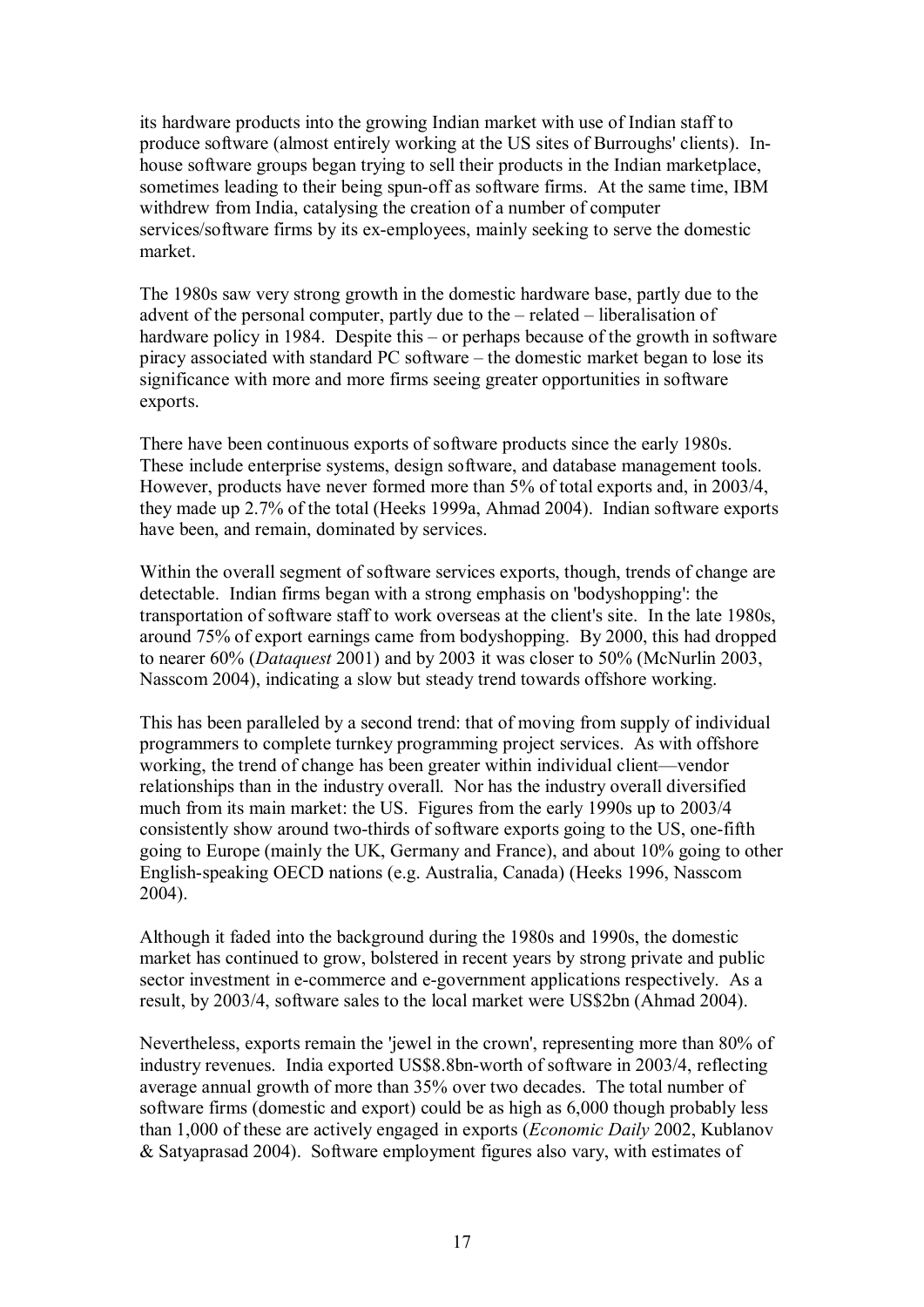those working in software exports ranging from 100,000 (KPMG/Nasscom 2004) to 450,000 (Kublanov & Satyaprasad 2004).

## <span id="page-19-0"></span>**C1. Does the Indian Software Industry Demonstrate a Competitive Advantage?**

As noted above, Porter's work offers at least three possible measures of competitive advantage in a sector: productivity, exports, and outbound investment. As discussed below, only exports seems to be usefully operationalisable for software industries generally and for the Indian software industry specifically. Here, the data used are IDC's figures for global trade in software packages and services (see e.g. Minton 2003) and figures from Dataquest (India) for software exports reported in its annual DO Top 20 (see Heeks (2006) for a summary time series). This suggests that, in 2003/4, Indian software exports represented 2.2% of world trade in software up from 0.17% in 1992/3.

In terms of competitive advantage, then, in relation to both global trade share and trade share growth, India rates as the developing world's most successful – i.e. most competitive in Porterian terms – software industry<sup>9</sup>. In global terms, some of the shine comes off since a 2% share is not particularly "substantial" and since – despite the fact that it does export to a "wide array" of nations  $-$  two-thirds of its exports go to the US. Nevertheless, it seems reasonable to say that India's software industry is competitive, and does demonstrate some global competitive advantage. From this, we therefore move on to look at the sources of this competitive advantage.

## <span id="page-19-1"></span>**C2. Basic Analysis of Competitive Advantage**

This section considers both determinants of, and influences on, competitive advantage in India's software industry.

## <span id="page-19-2"></span>**Determinants of Competitive Advantage**

## *Factor Conditions*

There is a general analysis that labour is a key factor underlying competitive advantage in software and, at least according to some analyses, the key factor (Correa 1996). It is certainly mentioned as a critical factor in every one of a range of analyses of India's software sector development (Balasubramanyam & Balasubramanyam 1997, Tessler & Barr 1997, Krishna et al 2000, Kapur & Ramamurti 2001, Dayasindhu 2002, Khambhampati 2002).

Software work requires a range of different skills<sup>10</sup> that can be characterised through a variation on Porter's (1985) notion of the value chain:

<sup>&</sup>lt;sup>8</sup> Interview data suggests variation depends partly on whether or not figures include software activity in non-software firms; partly on whether or not they include non-software staff working in software firms.

 $\degree$  Though possibly challenged by Singapore's software sector, about which relatively little seems to have researched or written (see IDA 2003).

<sup>&</sup>lt;sup>10</sup> The terms "skills" is used here for simplicity rather than more thorough notion of "competencies" (which covers the knowledge, skills and attitudes that constitute human capital).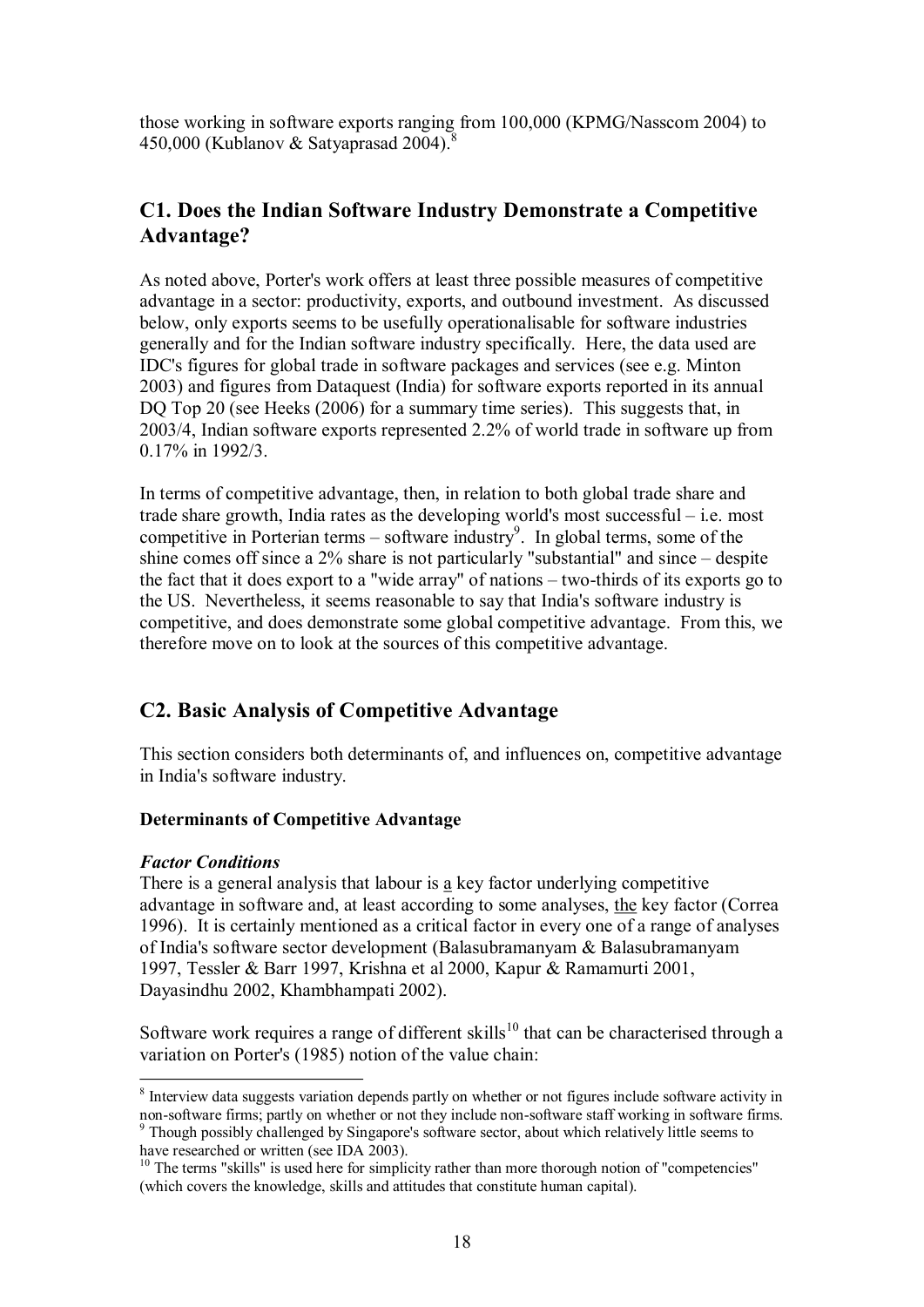- · *Core operational skills*: these are typically characterised in terms of the software lifecycle (analysis—design—construction—implementation—maintenance), with a particular differentiation being made between relatively lower-skilled downstream skills (required for the programming work within construction and maintenance) and relatively higher-skilled upstream skills associated with analysis and design.
- · *Other primary skills*: these relate particularly to project management skills (required for the internal management of software development) and what we might call 'contact' skills (ranging from rather lower-skilled sales/marketing to higher-skilled client account/contract management).
- · *Support activity skills*: the range of skills required to administer the finance, human resources, and technology management within the software firm, plus the higherlevel skills needed for senior/strategic management.

India has had a tradition of strong scientific and technical institutions and skills that predates but was significantly strengthened after Independence (Lema & Hesbjerg 2003). It is this that lay the foundation for development of the hardware, consulting and in-house software activity that, in turn, was the foundation for India's relatively early (by 'follower' standards) development of a software industry. The initial foundation for growth was a large supply of graduates (often from engineering colleges) who either had programming skills or who could rapidly develop them through company training. Though swimming in the shallow end of the skills pool in software terms, these are an advanced factor in Porter's terms, albeit one that is somewhat generalised, in being utilisable in a wide range of industries, not just software.

This factor source in itself is a created not inherited source of competitive advantage, but India made ongoing attempts to strengthen this factor further. The supply-side response to growing demand for skilled software labour has come partly from government, partly from the private sector, and has seen strong growth in generic technical education at tertiary level and also growth in software-specific training (Patibandla  $&$  Petersen 2002). Largely due to learning-by-doing, there has also been a development of more advanced, more specialised skills: a growth in the number of experienced programmers; a growth in the number of staff with expertise in developing software for particular niche markets (such as financial institutions); and a growth in project management expertise which, as noted above, has been a pre requisite for the move in exports from onsite to offshore working (which has tended to produce higher revenues). There has also been a development of knowledge: about software markets, business norms, and specific customer needs and values both at home and, more particularly, abroad (Lema & Hesbjerg 2003).

What Indian firms do not seem to have done in any major way, despite the cost and profit advantages this would bring, is move up the value chain to more highly-skilled software work, such as that involved with analysing client requirements or design program specifications (Arora & Gambardella 2004). There are limited amounts of product development, research and development work, and other high-skill activity.

From a simple economics perspective, labour costs would be seen as an important source of Indian advantage: annual programming wages are US\$5,000-10,000 as compared to more than US\$50,000 in the US (BLS 2003, Nasscom 2003), though this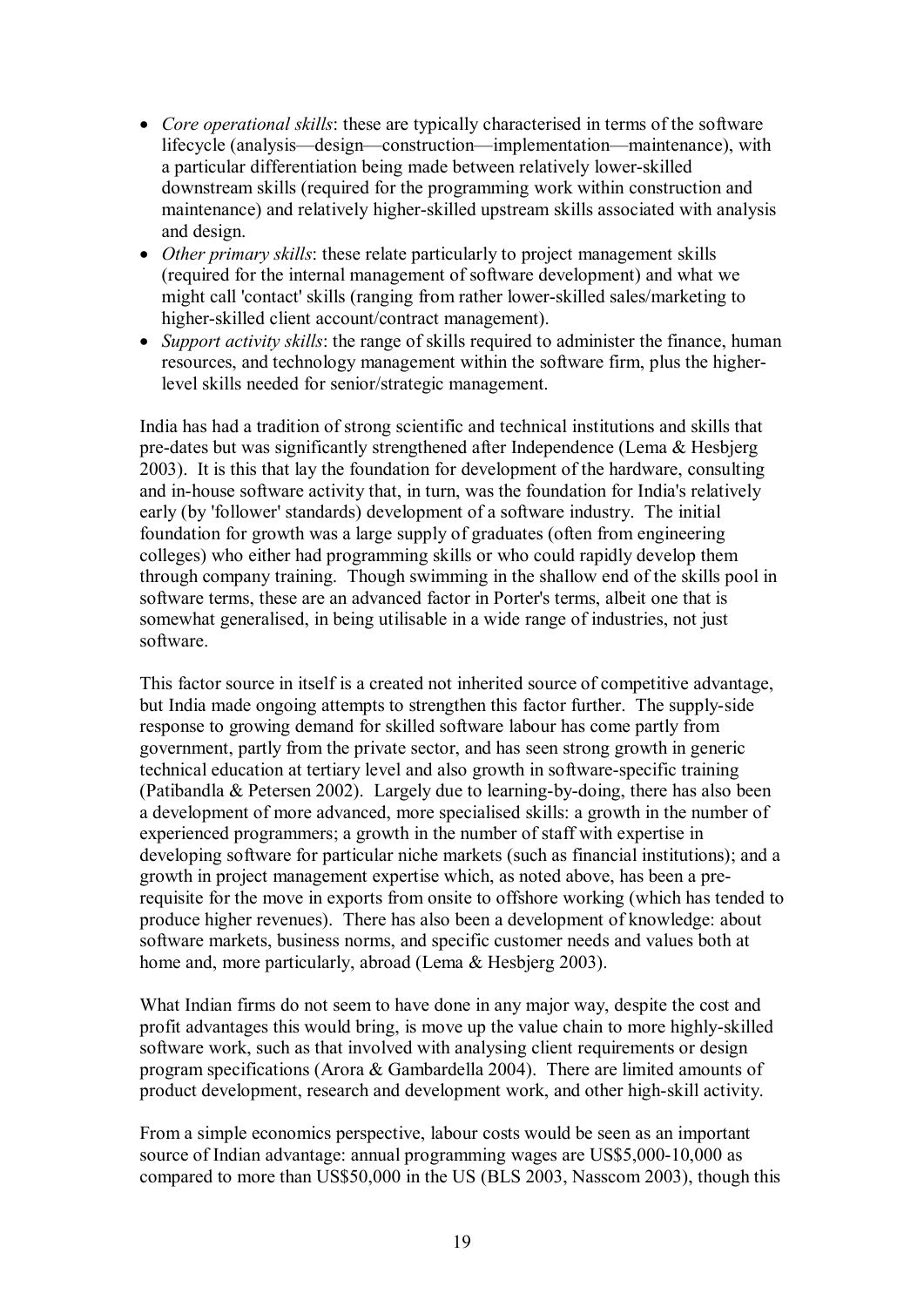is eroded somewhat because, at least in export and product work, labour costs make up only a minority of total production costs (Heeks 1996, neoIT 2004). Further, and echoing Porter's attempts to push consideration of factors beyond simple economics, interview and other evidence (Robb 2000) shows that clients and investors rate labour skills and motivation, and the ability to close their labour demand—supply gap as more important than costs.

One final skill-related source of competitive advantage must be acknowledged: the pervasive presence of English – the global business and IT language – in Indian higher education and business, including the software business. As with India's development of more advanced and specialised skills and knowledge, this has provided a competitive factor that – despite potentially lower labour costs – software industries in competing developing countries have found hard to imitate.

Other important input factors for software production include a base of hardware and software systems/tools, telecommunications infrastructure, finance, utilities and transportation, and  $-$  at least for software products  $-$  a sound R&D base. All of these follow a fairly similar trajectory in India. In the initial days of the industry in the 1980s, they were a source of competitive weakness rather than strength: the ICT infrastructure was very limited and outdated, financial institutions did not understand software financing, power cuts affected firms, and so on (Schware 1992).

For domestic-oriented production, this constrained the competitive performance of the software sector. For export-oriented production – as per Porter's formula – these were factor disadvantages that catalysed innovation: the development of bodyshopping which, at the time, was a new model for international trade in services (and one, incidentally, not included by Porter in his own typology of service trade models). The supply-led need for this new model was matched by a demand-led need: the uncertainty and lack of trust from export customers, which meant they preferred Indian staff to be working at their home sites rather than working offshore in India.

Gradually during the 1980s and building pace during the 1990s, though, these factors improved. Restrictive policies were liberalised, software firms imported more IT, there were heavy public and private investments in telecommunications and other business infrastructure, and India's venture capital industry became operational; much of this induced by the growth of the software industry and related IT sector. There has also been a build-up in software  $R&D$  work, especially by multinational firms (Patibandla & Petersen 2002), though the true depth of this work and its spillover effects are debatable.

Despite the improvements, it is hard to cite these other factors as sources of competitive advantage. They remain significantly concentrated in a few cluster locations rather than being generally diffused, and they only bring India up to – or close to – what might be seen as international standards. Save perhaps the development of software-friendly financing, most of the non-labour factors are relatively easily replicable and, indeed, are being replicated in other developing countries. What this build-up, though, has allowed in India is the gradual development of domestic-oriented software production and, in exports, a gradual change of dominant business model from *bodyshopping* to *offshore management*, with creation of 'offshore development centre' (ODCs). This – which as noted above is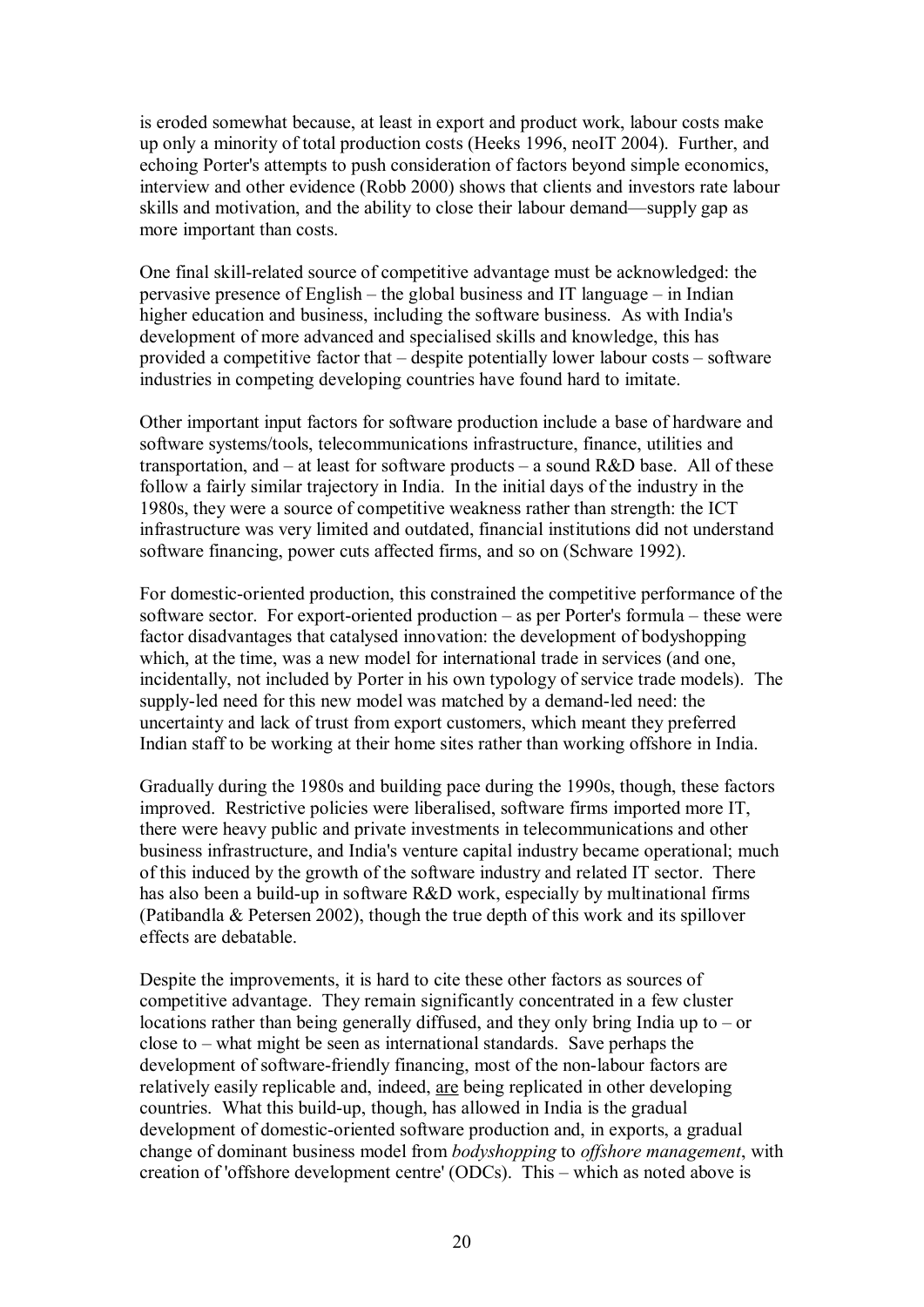also significantly predicated on skill build-up  $-$  has enabled India to keep ahead of new entrants.

Physical resources seem to play little role in software. There is the issue of location but it relates only to exports and its true importance is uncertain. In one sense, India is at a locational disadvantage because of its significant distance from all major export markets. This is something that developing countries located close to major markets (such as Central American or Central European nations) are trying to exploit through the development of 'nearshoring' (Sahay et al 2003). Beyond its catchy label, though, it is not clear how significant nearshoring is in software. Even if it does represent a factor disadvantage for India, it is one that the innovation of offshore development centres may partly neutralise. ODC-based models do still require some physical interchange of client and vendor staff, and some synchronous communication. Both of these are hampered by India's location. However, ODCs can run significantly in virtual/asynchronous mode. Not only should this mode neutralise issues of physical location, it might also bring some advantage. Because of time zone differences, Indian staff can in theory work 'overnight' on problems posted by North American and European clients, returning solutions in time for their clients' arrival to work next day. Again, though, beyond the striking 'elves and the shoemaker' image this conjures up, the true extent and value of this activity is not really clear as yet.

## *Demand Conditions*

According to Porter (1990:258) domestic demand is "perhaps the single most powerful determinant of national competitive advantage in services today". One might try to argue this for India's software industry. Since the late 1990s, there have been strong investments in e-commerce and e-government, and a market of US\$2bn in 2003/4 is sizeable. There are also cases in which activities in domestic niches have helped form the basis for exports of a software product or services; local multinational customers have been used as a conduit from the domestic to the export market; and domestic work is used as the basis for development of software expertise.

But, overall, trying to sell India's domestic market for software as a factor advantage will not work. Market size has been continually constrained by low spending on ICTs generally and by high rates of piracy. Socio-cultural as well as economic factors may also play a part: developing countries often have protected local niche markets due to requirements for software to be customised to local laws, customs or languages. India certainly has this but opportunities may be smaller due to the linguistic and other institutional legacies of colonialism (some of which can be competitive strengths in other ways), which allow some of these niches to be more readily penetrated by standard foreign packages. As a comparative example, then, India spent less than US\$2 per capita on software in 2003/4 whereas China spent more than US\$7 (Ahmad 2004, Xi 2004). Likewise, whatever its absolute size, domestic market revenue as a proportion of total revenue has fallen from around 40% in 1991/2 to less than 20% in 2003/4.

Beyond size, interview and other evidence (Kapur & Ramamurti 2001) suggests that local consumers are generally neither sophisticated nor demanding, and that market trends lag rather than leading global trends; all this partly due to the general lack of global orientation among most of India's business sectors.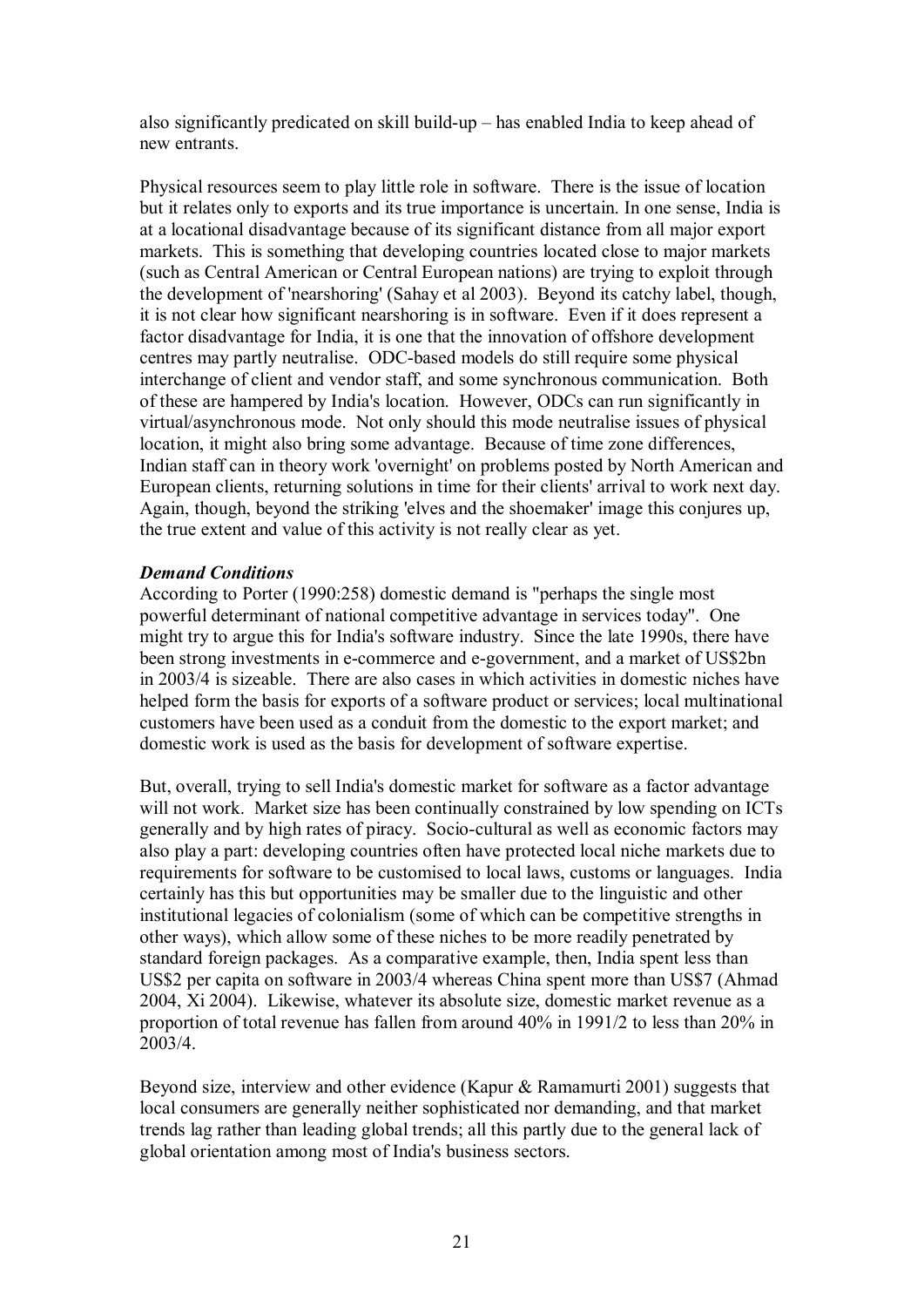The story of domestic demand that fits far better, then, is that of its role as a factor disadvantage, rather than advantage. As described in the overview above, it is the constraints of the domestic market – its small size and low profitability – that have driven entrepreneurs into exports. Alongside this push, has been the pull of global demand: the computer software and services market rose roughly 20 percent per annum on average from 1983-2003 creating, among other things, a demand—supply gap for hundreds of thousands of software professionals in the world's leading economies by the early years of the  $21<sup>st</sup>$  century (KPMG/Nasscom 2004).

## *Related and Supporting Industries*

Software's most important input is skilled labour so the most important 'supply industry' for India will be the educational establishments already mentioned in the section on factor conditions. The size and, in parts, quality and relevance of their human capital output has been continuously upgraded with some quite strong interactions between software companies and education providers. This has included private investments in equipment, teacher training and curriculum development as well as public—private partnerships like the Indian Institutes of IT (Patibandla & Petersen 2002).

These quite strong and competitively-beneficial synergies (which arguably fall into the 'factor conditions' heading rather than here) do not really find a parallel in software's relations to other domestic industrial sectors. Hardware is an important supply input and there are certainly links to India's sizeable hardware sector. However, those links are not about the hardware sector providing particularly low cost or high-quality or innovative computers on which software is written. Instead, the links mainly relate to the software work of hardware companies; especially their systems integration activities which can provide a (small) market for domestically produced products, and which also form a development pool for software labour.

If anything, the qualitative – if not quantitative – nature of software—hardware industry links has cooled over time (Heeks 2004). In the 1980s, India's hardware industry was independent, had a strong R&D function, and developed or purchased its own locally-innovated operating systems and applications software. Liberalisation and the dominance of global standards then drew hardware firms into alliances with MNCs. This created channels that encouraged those firms to diversify into software exports but it reduced the extent of local innovation in both hardware and systems/applications software.

As with Indian hardware firms, so with software firms, the more significant relationships have been with foreign not local IT firms: the multinationals, starting with Burroughs, who have set up everything from informal partnerships with Indian software firms to fully-owned Indian subsidiaries. Within these relationships the IT multinationals have provided the IT (hardware and software systems/tools) on which software is produced, have invested in training and other infrastructure, and have acted as both customer and source of customers for Indian software.

If we turn, lastly, to 'related industries', then the most obvious candidate is IT-enabled services such as call centres and back office processing. There is a definite relationship: software's offshore development centre model particularly has fostered a build-up of management skills, client contact skills, reputation and ICT infrastructure,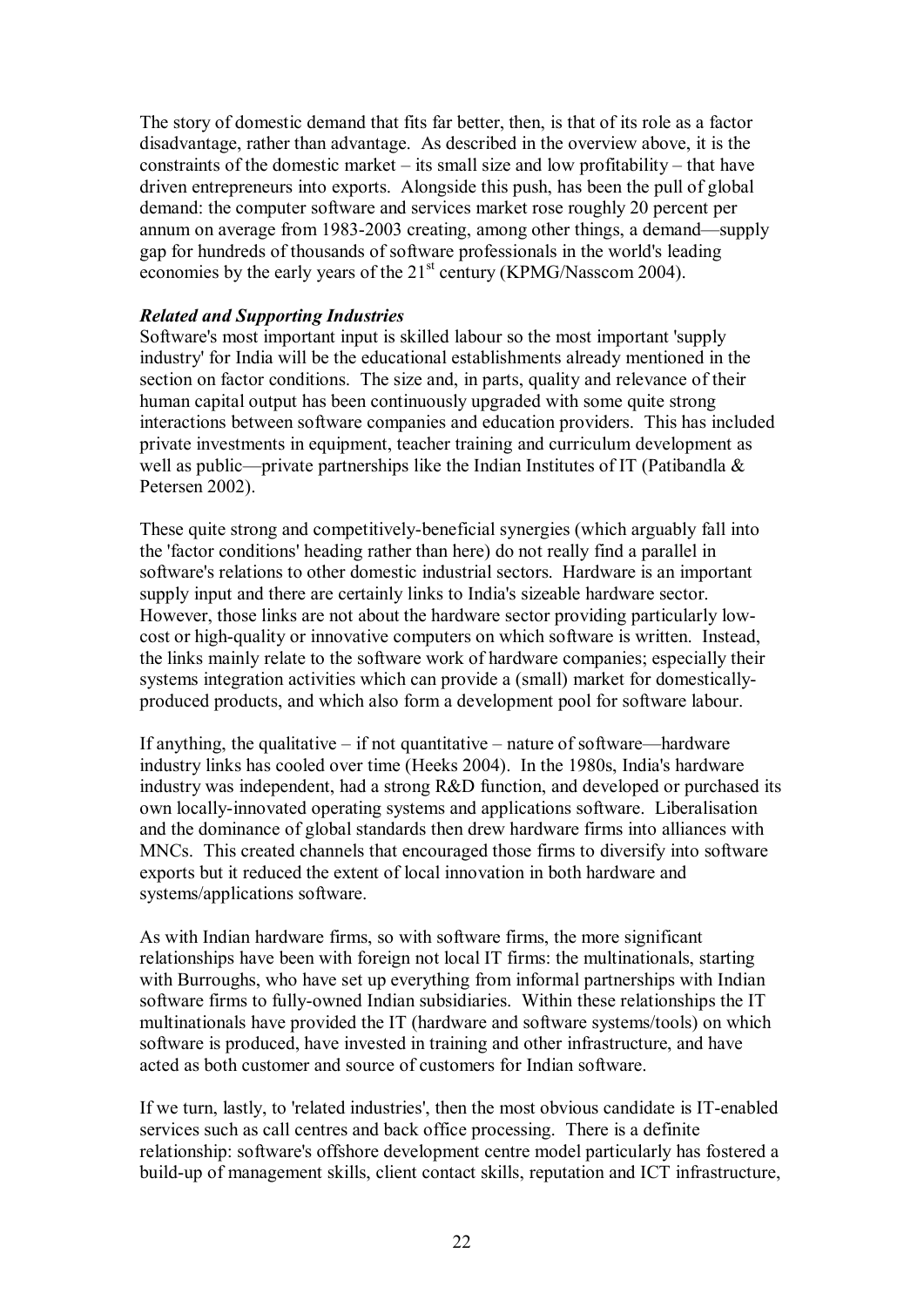all of which have had a strong pull-through that has helped establish IT-enabled services as a fast-growing sector in India (KPMG/Nasscom 2004). The presence of a local software sector has therefore been a strong source of competitive advantage for development of IT-enabled services. There are, though, few signs as yet of any reverse flow that could act as a source of advantage for software.

## *Firm Strategy, Structure and Rivalry*

The extent and impact of domestic rivalry in India's software industry is a little hard to pin down. On the one hand, there is evidence of competition: the industry is dominated by privately-owned players; barriers to entry and exit are relatively low and there are dozens if not hundreds of new entrants each year. As a result, there are thousands of firms jostling for a place in the software market and, to these, must be added the pressure imposed by growing numbers of other developing country locations for software development, something which Indian managers seem well aware of (KPMG/Nasscom 2004).

In domestic-oriented work, it seems reasonable to conclude that there are strong competitive pressures: there is always someone willing to undercut, and profitability is low (Kumar 2001). Other than encouraging entry into export markets, though, there seem few signs that this competition has fostered the kind of factor/quality improvements or new product/process developments that Porter hopes for.

Competitive pressures in exports may be more mixed. Concentration is quite high (the top ten firms earned 57% of revenues in 2003/4 (Ahmad 2004)) and the continuing strong growth of demand can leave Indian firms feeling they are 'pushing at an open door' (Krishna et al 2000). There may also be some segmentation with MNC subsidiaries serving the captive markets of their parent organisation, isolated from competition with other Indian firms (Athreye 2004). Company strategies can therefore be read as ones of imitation rather than innovation with all seeking to copy first bodyshopping and then the offshore management model.

There is another side, though. Some MNC subsidiaries branch out to serve their parent company's clients: a more competitive market; new entrants are continually arriving and sometimes try to undercut going rates; and the IT slowdown of 2001 2003 encouraged emergence of cost-cutting as a competitive tactic particularly given perceived cost threats from locations such as Russia and Vietnam (Field 2001). Firms have also been driven to differentiate or innovate in a number of ways – adopting certifications like the Capability Maturity Model (CMM), building specialised skills in market niches or project management, and developing new HR practices and incentive structures in the competition to recruit and retain skilled labour (Arora & Athreye 2002). Despite the inevitable imitation of such tactics<sup>11</sup>, they do quite strongly resemble the kind of outcomes of competition that Porter predicts.

We can analyse the remaining grab-bag of factors that fall under this heading by looking at two levels: the sectoral and the national. Sectorally, there are contextual factors that have enabled the software industry to represent something of a paradigm shift from the 'traditional' model of Indian business. These factors include a core

 $11$  For example, by 2004, of 80 companies worldwide certified to CMM level 5 (the highest level), 60 were Indian software firms (DoC 2004).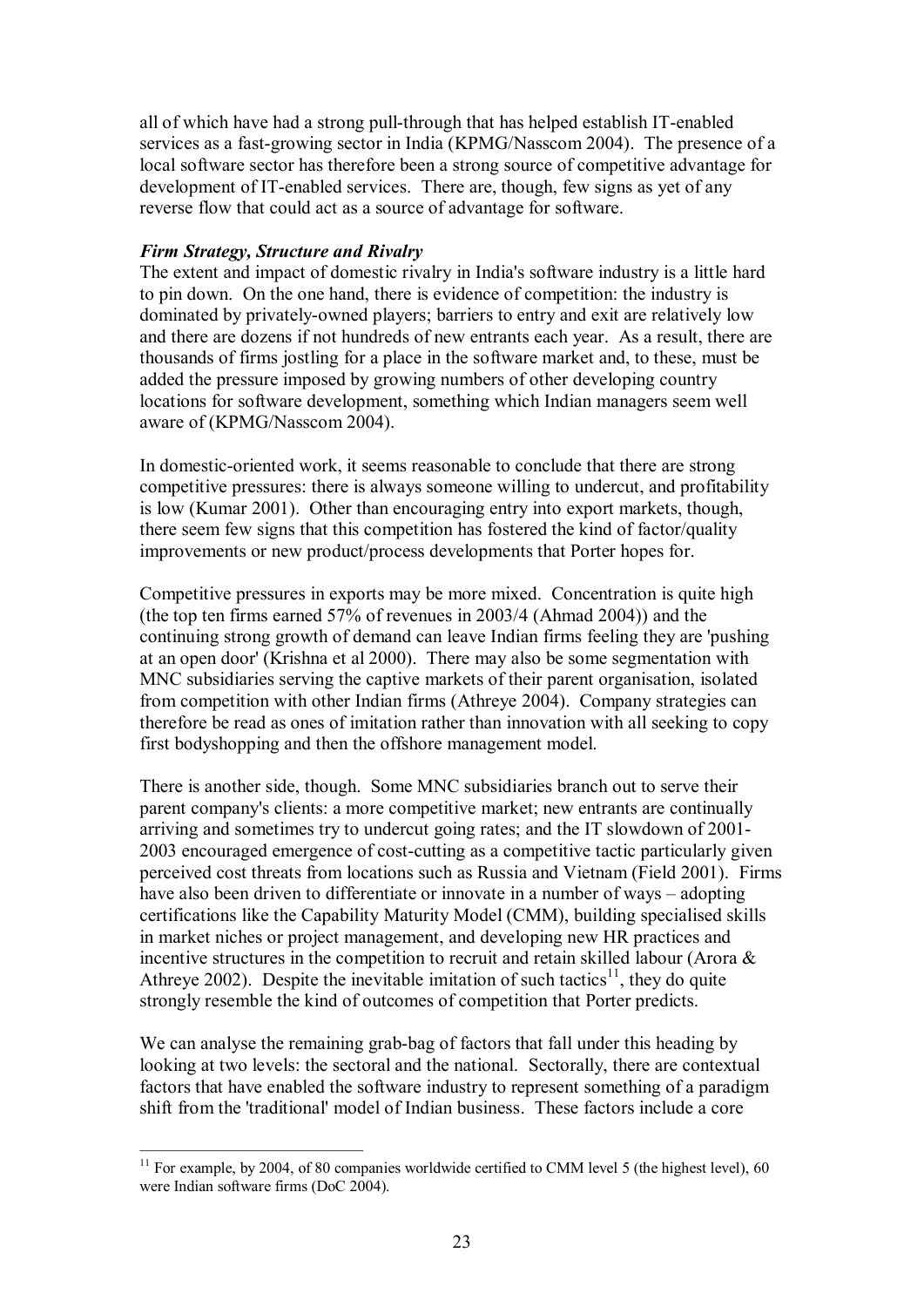vision – held by government officials and private entrepreneurs alike – of what software (especially exports) could achieve for the nation; financing and ownership models that supported entrepreneurship; and a government policy regime – interpreted by some as 'hands-off' and by others as supportive – that contrasted with the more direct regulatory intervention seen in other sectors. These, plus the direct and indirect influence of links to US and European firms, led software firms to have organisational structures and processes that – whilst still incorporating Indian elements – were different from those in other industries: flatter hierarchies, greater linkage between reward and performance, and a more participative and less paternalistic style (Krishna et al 2000).

Some commentators go beyond the proximate institutions of the sector to find competitive advantage for software in deeper national institutions or supposed characteristics: the "natural propensity for Indians to succeed in activities that require mental rather than physical skills, and flexible rather than standardised behaviour" and their "natural liking for sciences and mathematics" (Krishna et al 2000:188, 190). There are tensions here, though: how can a common set of institutional foundations be simultaneously responsible for, and supportive of, both traditional Indian sectors and the very different structures and processes seen in software? The nature of work on this issue is also problematic, too easily giving the appearance of empty stereotypes and assertions without a convincing chain of evidence.<sup>12</sup> As yet, then, the case for deep historical and cultural sources of national competitive advantage remains 'not proven'.

## <span id="page-25-0"></span>**Influences on Competitive Advantage**

## *Chance*

Porter seems to attribute the term "chance" to most factors other than government that are exogenous to the national diamond. For Indian software, one such could be the Y2K problem and the advent of the euro currency. Though hardly chance events, both provided significant opportunities for Indian firms to grow in the export market.

Going rather further back, many initial software export contracts and partnerships in the 1980s and 1990s arose because an expatriate Indian manager working in a US- or Europe-based multinational was able to suggest and/or facilitate the process. This too has nothing much to do with chance, and much more to do with the ongoing diaspora of Indian professionals to Western nations. These linkages have brought more than just trade contacts; they also provide market information and money. Saxenian's (2002) study, for example, found that half of Silicon Valley's Indiaborn population had business contacts in India while one-quarter had invested in an Indian start-up. The value of the diaspora – their knowledge, skills, and social and financial capital – has been further enhanced through reverse migration (Kapur & McHale 2002). Returnees have come home to invest in software start-ups, especially since the mid-1990s.

Finally, into this category we might mention factors that, while not a source of specific competitive advantage for India (and certainly not chance events), do help

<sup>&</sup>lt;sup>12</sup> Not to mention the argument that 'India' is a colonial creation that brings together a very disparate array of cultures and institutions.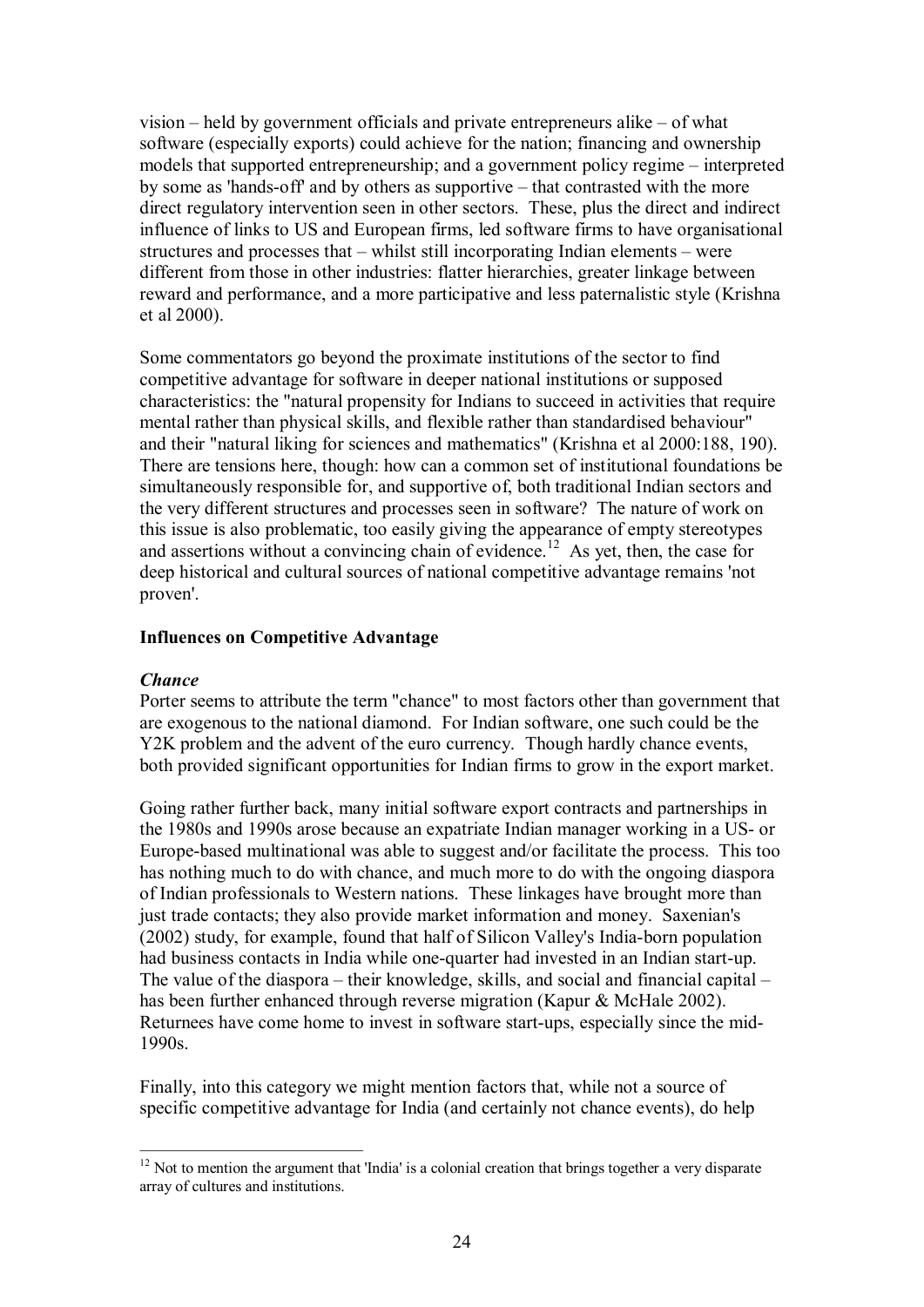explain why countries like India have been able to enter the software trade (Sahay et al  $2003:6-9$ :

- · the divisibility and separability of elements of the software production process, which has allowed certain lower-cost, lower-skill elements (notably coding and testing) to be outsourced with relative ease;
- the relative separability of software production from consumption (unlike some services such as healthcare which can only be produced at the point of consumption);
- the standardisation and accessibility of production tools (e.g. programming languages) so that, despite ongoing technological change, it is relatively easy for software firms to train staff to use these tools and then to have some longevity of return on that investment; and
- · the intangibility of software, which has facilitated globalisation of production, including to locations far from main markets.

#### *Government Intervention*

Government intervention in the Indian software industry has been a mix of pulling back and pushing forward. On the one hand, less government (such as liberalisations in telecommunications and finance) and absence of government (such as exemption of software from regulations covering other sectors, and absence of significant public ownership in software) have both contributed to growth of India's software sector (Arora et al 2001).

On the other hand, technocrat public servants created both the educational infrastructure and science-based industries that were software's ultimate foundation in India, particularly the original foundation for its skill base, and they largely created the vision for software exports. Key public sector ICT projects in the early 1980s – computerisations of the Asian Games and the Indian Railways – provided visible public demonstrations of Indian competence in software, and government followed these up by continuous subsidies for overseas marketing, provision of market information, and organisation of trade visits that created some of the original momentum for exports. There has also been continuous government investment in ICT infrastructure and education.<sup>13</sup>

There is continuing debate about the importance of government intervention in Indian software success. Some see the glass as half-empty: attributing success to the relative lack of intervention compared with other industrial sectors (Singh 2003). Others see the glass as half-full: noting government interventions played a key role in development of all Western software industries, and seeing India as no different (Tessler et al 2003). One partial resolution to this is to see that interventions were greater in scale and significance from the 1950s to the 1980s in the pre-history and early history of the industry; but that they have played a lesser role as private sector capacity to intervene has grown during the 1990s and 2000s.

<sup>&</sup>lt;sup>13</sup> The public sector has also always been a major consumer in the domestic software market. However, given the lack of clear competitiveness in domestic-oriented software production, procurement cannot be seen as a clear source of competitive advantage.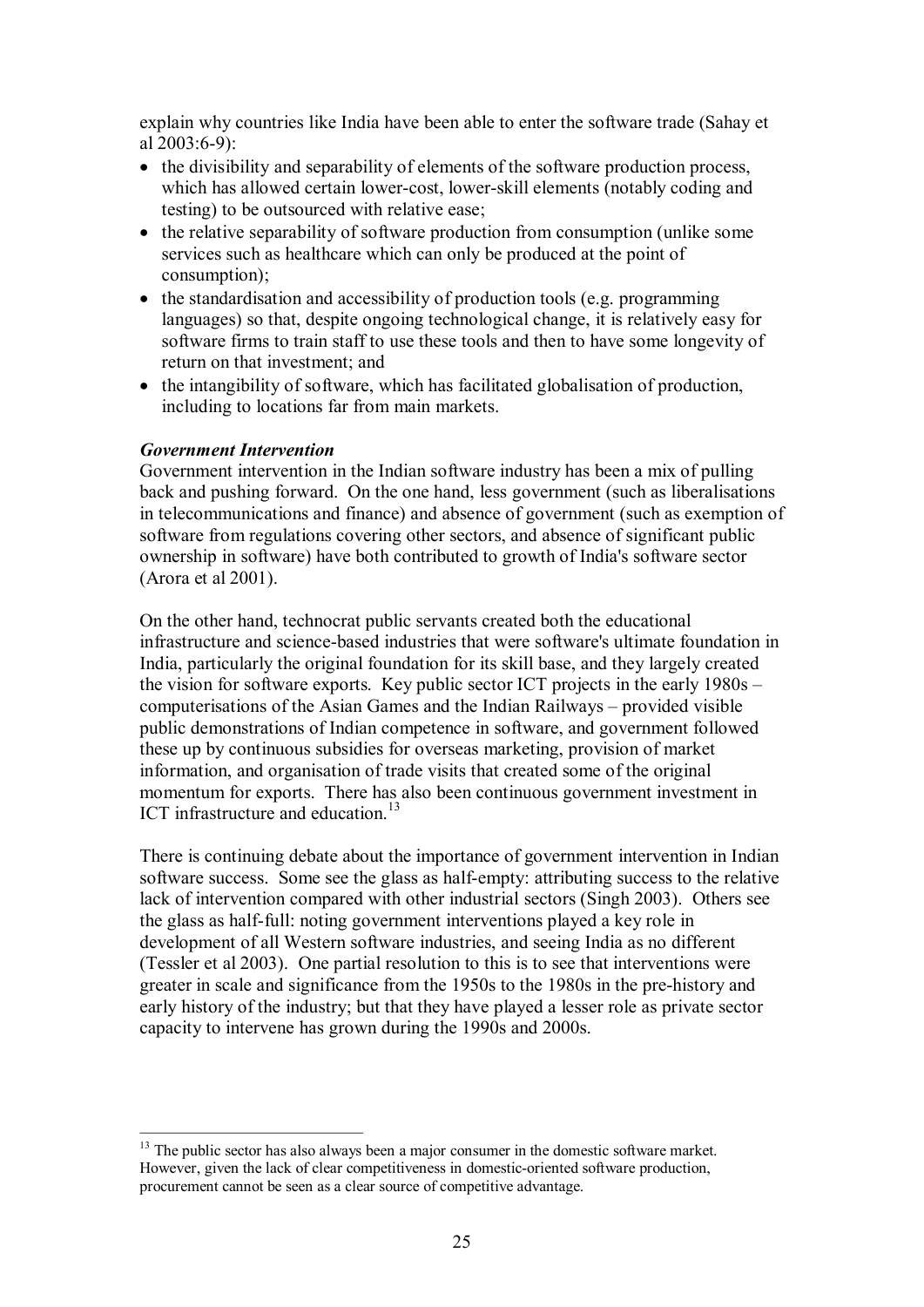## <span id="page-27-0"></span>**C3. Advanced Analysis of Competitive Advantage**

This takes in higher-level analysis based on the system dynamics view of competitive advantage within Porter's work.

## <span id="page-27-1"></span>**Systemic Analysis of Competitive Advantage**

Some of the determinant inter-relations have already been identified. These can be summarised as follows:

- · *Factor conditions*: these have been positively impacted by domestic rivalry as firms have competed and invested to improve creation and deployment of skills (and, to a lesser extent, other factors like ICT infrastructure). Excepting the notion of educational establishments as a supply industry, there seems little impact from related/supporting industries or from domestic demand. Global demand has pressurised India to improve local factor conditions.
- · *Demand conditions*: domestic demand, as noted, hardly seems a source of competitive advantage and has been little impacted by other determinants. Again, export demand has been affected, for example through creation of a national image for Indian software services, and through attraction of multinationals to access local factors (i.e. labour) who then create further channels of demand for exports.
- · *Related/supporting industries*: as noted, this has largely been an outbound not inbound effect with certain of software's factor conditions (and perhaps competitive pressures) supporting the development of the IT-enabled services sector.
- *Domestic rivalry*<sup>14</sup>: the impact of both domestic and global demand on competition is unclear but new firms have entered, presumably increasing competitive pressures, from the ranks of hardware suppliers, educational institution staff, and customer organisations.

This has not, perhaps, added very much to the earlier reductionist analysis in its elements, but it does bring home the conclusion that India's software industry does not have a fully-functioning diamond; a system of mutually-reinforcing determinants. Instead, it has only some partial sources of competitive advantage around factors and, perhaps, rivalry.

A systemic view also incorporates the idea of clusters which – in their geographical sense – have been important in India. Most software firms cluster around a few locations: Bangalore, Mumbai, Chennai, Delhi and Hyderabad (Sahay *et al.* 2003). There is evidence of locational economies in the more efficient provision of physical infrastructure and labour/capital supply inputs to a cluster of software firms than to the same number of firms that are dispersed (de Fontenay & Carmel 2003). Government has supported this by helping deliver infrastructure to the clusters. It has also been assumed that clusters enabled rapid interchange of information and knowledge, for example about best practices and about market opportunities. However, other than through the circulation of labour between firms, clear evidence of this has not yet been forthcoming (Dayasindhu 2002, Lema & Hesbjerg 2003).

 $14$  Porter (1990:140) lists this rather than "firm strategy, structure, and rivalry" in his discussion of inter-relations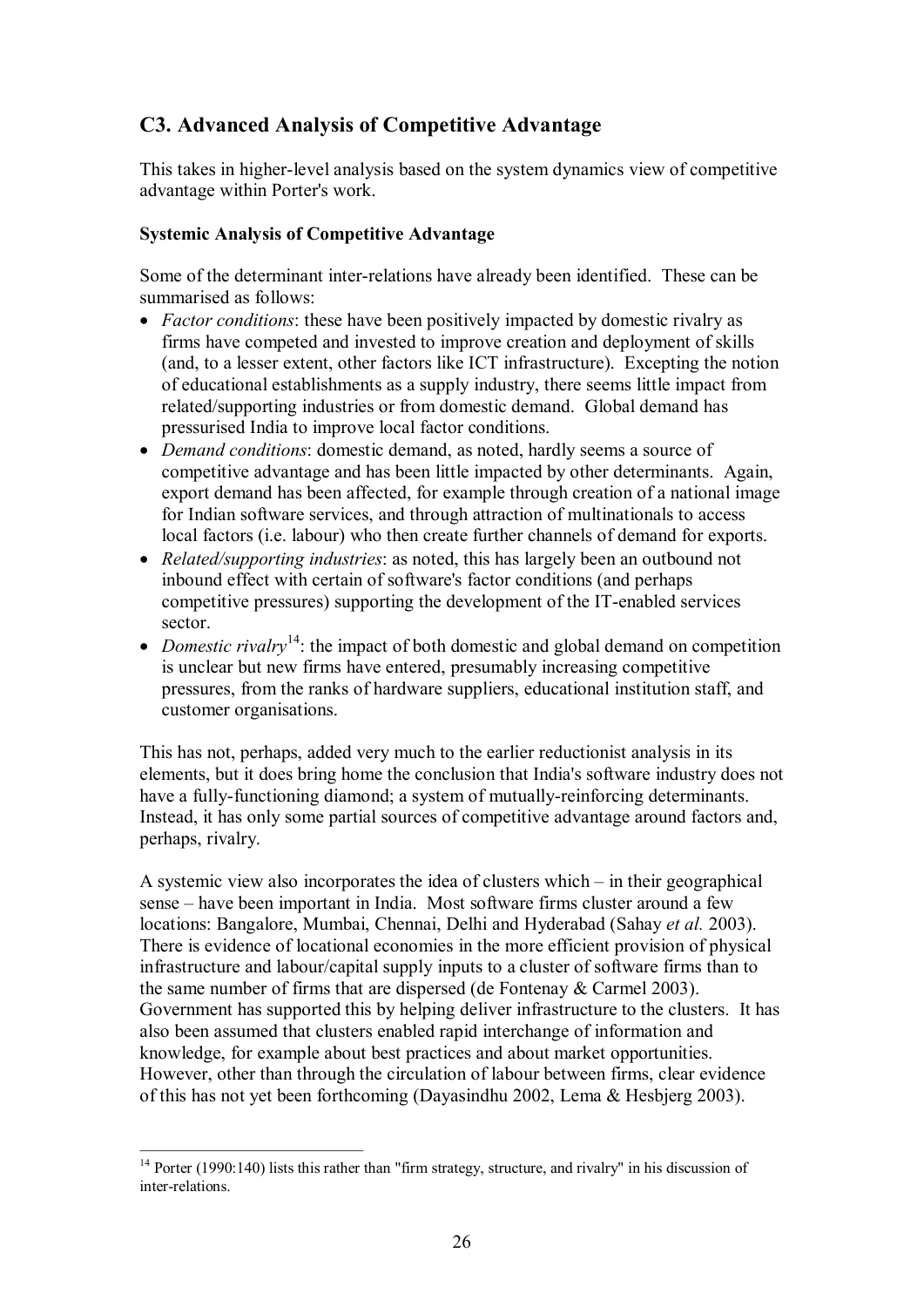Nevertheless, it is clear that the locational clustering of India's software firms has supported the competitiveness of this sector.

## <span id="page-28-0"></span>**Dynamic Analysis of Competitive Advantage**

The evolution described above from the bodyshopping to the offshore management model matches Porter's ideas quite well. The Indian software industry began in a factor-driven stage of competitive development in which one main factor (advanced rather than basic skills) was the source of advantage. Other factors were more a source of disadvantage needing to be overcome by a new business model than a source of advantage. Other determinants played little or no role.

Through sustained investment, most of the factor disadvantages have been transformed into factors that are either advantageous or neutral to competitive advantage. The main advantage – human capital – has been significantly upgraded. All of this has permitted the strategic innovation of a move to offshore management, and there are at least some signs of domestic rivalry. Domestic demand for software and related/supporting industries remain relatively unimportant. All of this fits Porter's description of the investment-driven stage, perhaps because software fits the description (1990:551) of sectors in which this stage is likely to emerge, having large labour cost components and technology that is readily transferable.

There are no real signs of an innovation-driven stage emerging in India given that the full diamond is not (yet) in place. One must also be careful about characterising the Indian software sector as having moved from a factor-driven to an investment-driven stage. These changes are seen in the more mature export-focused firms, especially those with strong client—developer relationships that have allowed trust to build. In the sector overall, though, domestic-oriented work could not be described as investment-driven and, in exports, there is still a lot of onsite work (bodyshopping). One gets an image of a vacuum effect as if, for every large firm that upgrades from a factor-driven to an investment-driven model, five new small firms enter the industry using the low-barrier bodyshopping approach.

## <span id="page-28-1"></span>**C4. Findings: the Contribution of Porter's Theory**

What contribution, then, has analysis using Porter's competitive advantage theory made to questions about software sector competitiveness?

It has helped to show that the Indian software industry is globally competitive, and it has charted the development of competitive advantage, starting from a factor-driven stage and partially moving to the investment-driven stage.

Secondly, application of this theory has helped to identify the sources of competitive advantage, among which are: India's ever-advancing skills base and the institutions that create that base, domestic rivalry, locational clustering and, perhaps, innovation to overcome factor and demand disadvantages. Government policy and its sustained vision for a software industry has also been fundamental.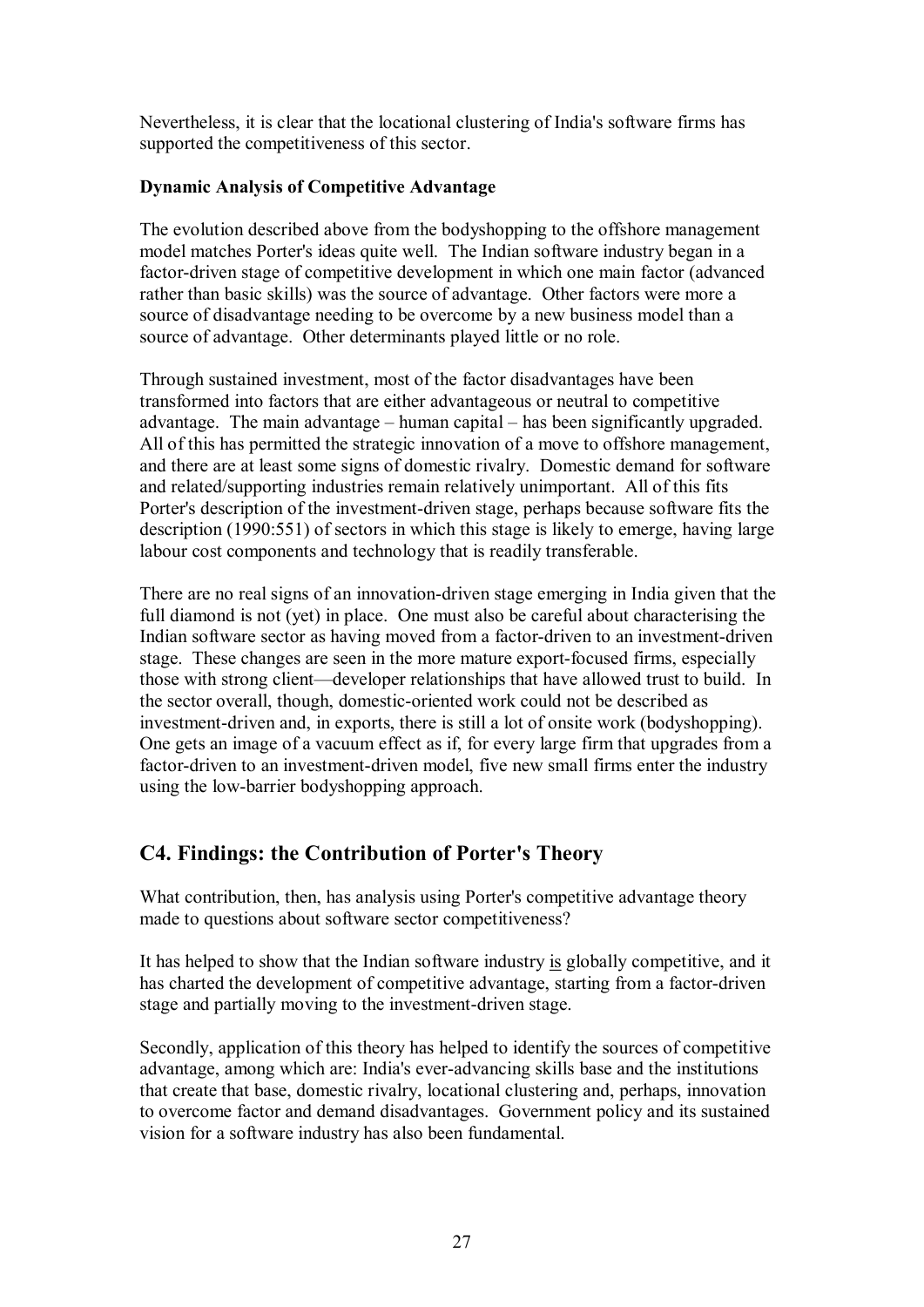Finally, use of Porter's theory has helped to address issues of what actions to take to sustain the competitiveness of this sector. In looking at the system of diamond determinants, for instance, one can see that government has been doing as Porter would recommend (see Porter 1990 Chapter 12) in a number of ways:

- · *Factor conditions*: upgrading both the general education and specific training that underpins advanced skills in software; investing or enabling investment in all aspects of infrastructure; facilitating readier access to capital; generating and disseminating market information.
- · *Firm strategy, structure, and rivalry*: enabling and sustaining competition by facilitating entry of new firms and multinationals, and by avoiding barriers to internal or trade competition.
- · *Clustering*: supporting locational clusters through infrastructure investments (though this has been carried out as much by state governments as by the national government).

Firms, too, have been trying to push themselves away from the low-cost, factor-driven strategy of bodyshopping towards higher-skill, offshore, niche-oriented software development through their investments and innovations in management strategies, structures and processes. They have been building advantages that are harder to imitate such as reputation and strong customer relations. They are also internationalising their own operations: investing in offices and subsidiaries in main markets such as the US, and investing in software development operations in other low-cost locations such as China (Heeks & Nicholson 2004). Again, this is much as Porter (1990, Chapter 11) would recommend.

For the future, Porter's work would recommend to India that government and firms consolidate an investment-driven strategy across more of the software sector, thus affording greater protection from other lowcost developing country competitors. It would also, for the medium-term, recommend development of a true diamond of competitive advantage. This will require work on the two determinants that have to date been rather dormant:

- · *Demand conditions*: actions to drive up the size and level of sophistication of domestic demand. Government could do, and indeed is doing, this through measures to increase spending on e-government applications, to create a much more pervasive ICT infrastructure, and to facilitate development of e-commerce in India. To some extent, such policies may help create a competitive advantage in serving the software markets of other developing nations. Indirectly, the value of domestic demand will also be enhanced through policies in sectors other than software: that encourage more foreign multinationals to set up subsidiaries in India and through policies that encourage Indian firms to internationalise.
- · *Relating/supporting industries*: India's software industry can be the nucleus for a successful collection of related industries. At least on the service side, this could take in IT-enabled services and management consulting/other professional services (such as accountancy). It may or may not include hardware production since hardware and software – though very much related – have very different sectoral profiles and implications. While firms diversify into the related industries, government can support this process through its standard menu of support, especially for factor development in the related industries.

In overall terms, application of Porter's theory does seem to score relatively well on some fairly obvious research tests. One may first ask whether it says anything new.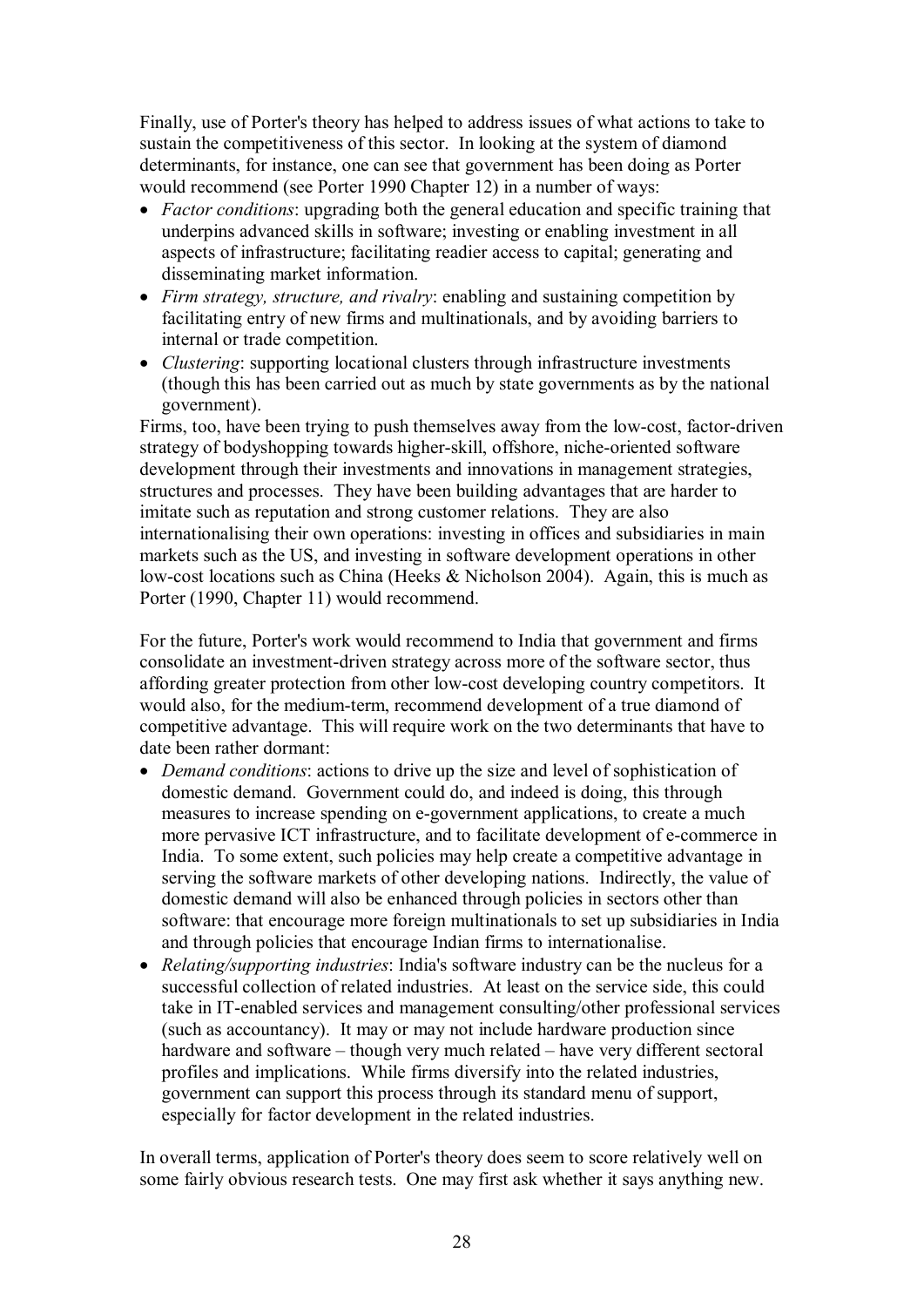This is a difficult test for the Indian software industry given the plethora of research on the topic. All one can say is that it has at least put previous ideas into a new shape with new priorities. Second, one may ask if it says anything credible. Some questions about Porter's theory will be raised next but one of the main values of using a clear and well-known model such as the diamond is that it does make results more convincing that the simple listing of factors found in other analyses. It also provides the basis for further argument and debate framed around the model rather than simple assertion vs. counter-assertion. Finally, does application of this model say anything useful? Although presented only briefly here, it does seem to, in giving industry and policy practitioners a clear sense of the forces at play in the sector, a sense of priorities, and a sense of what actions to take to maintain the sector's competitive position.

## <span id="page-30-0"></span>**D. Reflection and Review**

This section reflects on the application of Porter's theory of competitive advantage just undertaken, plus evidence from other applications of the theory. It finds some criticisms of Porter's theory are easier to contend with than others.

## <span id="page-30-1"></span>**D1. Tractable Criticisms of Porter's Theory**

## <span id="page-30-2"></span>**Falsifiability of Porter's Theory**

Some work applying Porter's theory concludes that the theory is wrong, almost always because it finds a sector (or sometimes nation) that can be seen as competitive, yet does not have a "diamond" in place (Davies & Ellis 2000). This has been the case for at least two studies of India's software industry, which have found poor infrastructure, weak domestic demand, a lack of related/supporting industries, and low levels of competition (Krishna et al 2000, Dayasindhu 2002). They therefore conclude that Porter's theory either does not fully explain the Indian software sector's success (Dayasindhu 2002) or that it is "unable to explain" the sector's success (Krishna et al 2000:195).

There are specific methodological criticisms one could level at these papers, such as lack of clarity about source of data (Dayasindhu 2002) and exclusion of elements such as high-quality software labour, ICT infrastructure and national institutional/cultural factors from the Porterian analysis, only to introduce these later in support of an alternative model (Krishna et al 2000). Alongside this, however, is the more general problem with attempted empirical criticisms of Porter's theory: that such work does not appear to have grasped two of Porter's key arguments. First, that certain determinant disadvantages (particularly factor disadvantages) can spur rather than constrain competitive advantage. Second, that one is only likely to find a fullyfunctioning "diamond" at the innovation-driven stage of a sector's (or nation's) development, and this is not a stage that most sectors have reached, especially not in developing countries.

As described above in the Indian case analysis, weaknesses of infrastructure, lack of domestic demand, and lack of related/supporting industries are thus entirely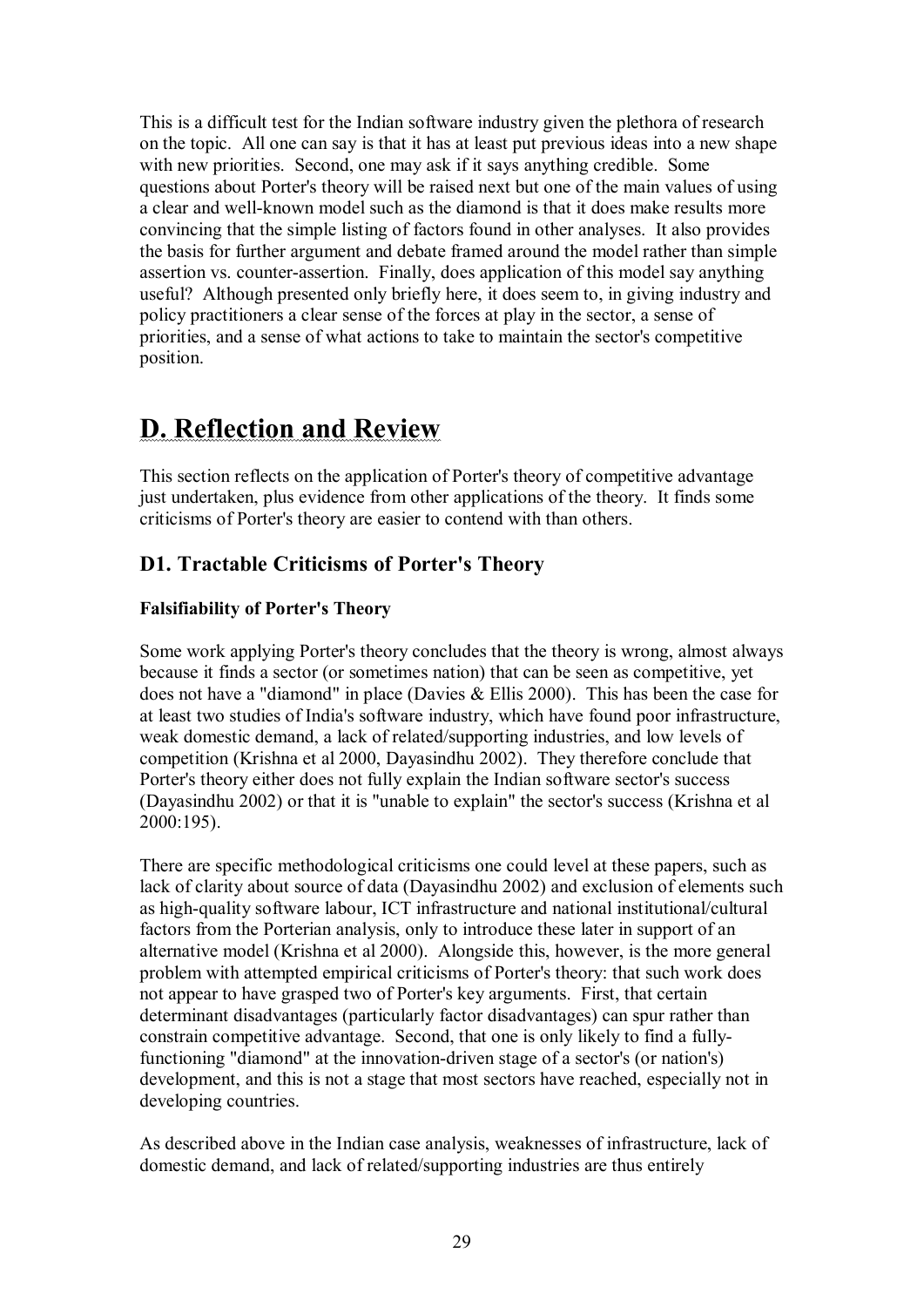consistent, not contradictory, with Porter's theory. He explicitly identifies these as components of competitive industries in their early stage, of the type one would expect to find in developing countries.

The problem with Porter's theory, then, is not so much that it might be wrong when applied to software sector analysis but that it is hard to falsify, thus weakening its credibility and value (Popper 1959). By including so many factors within his model – especially 'dump bin' categories like "firm strategy, structure, and rivalry" and "chance" – plus adding further systemic and dynamic features plus allowing both factor absence or presence to have a positive impact on competitiveness, Porter makes it easy to fit the story of any sector or nation into his theory.

This is often a danger with wide-ranging, systemic models and does not negate their value. Despite its broad factoral scope, the theory is still quite good at identifying some key elements that are likely to underlie a successful software industry, and which can be tested to some extent: strong technical skills, some size or sophistication of demand, and competition between firms leading to process or other innovations. Porter is also relatively clear about what both firms and governments need to do at any particular stage of a software industry's development; again, providing a practical value that offsets philosophical weaknesses of his theory.

## <span id="page-31-0"></span>**Operationalising Porter's Theory**

Although there is practical value from Porter's work, there are also practical challenges in operationalising his theory for research purposes.

## *Type and Level of Research*

As Ma (1999:3) notes "competitive advantage is a relational term" suggesting that, rather than undertake the type of single-case analysis provided here and by most other applications of Porter's theory, it would be better to do comparative studies. Comparative studies of, say, one country's software sector with another, have the advantage of controlling for certain common (typically global) factors and of highlighting differences in determinants of competitive advantage that lead to differences in performance. In practical terms, too, each country gets to sense how much of a competitive threat the other is, and may learn lessons (though these may be rather one-way if one country is more a leader and the other more a laggard in competitive terms).

In terms of the level of research focus, undertaking work at the level of the sector seems to be supported by relative strengths and weaknesses of Porter's theory. Although the main intention of the theory is to be applied at the level of the nation, it seems to work less well at that level. Porter himself points out that competitiveness resides at the sector/segment level and that it was difficult for him to write his country cases given "a theory that is aggressively industry (and cluster) specific." (Porter 1990:283).

National-level work also suffers measurement problems. Porter tries to commensurate measures of competitive advantage at both national and sectoral level; measures that are not only different but also inconsistent since, for example, low labour costs or a favourable/depreciating exchange rate could encourage exports (his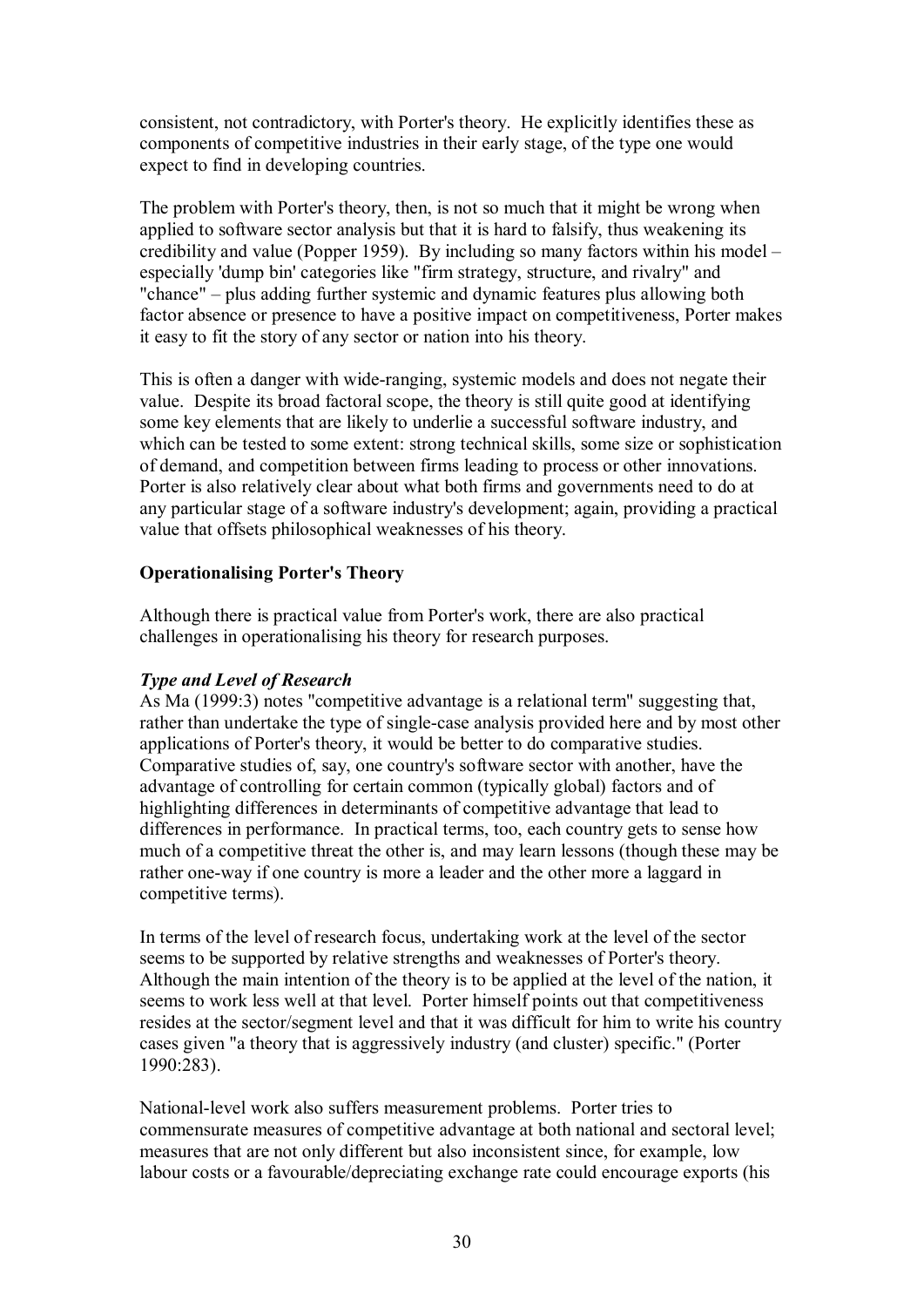sectoral measure) while leaving productivity (his national measure) flat or falling (Grant 1991, Davies & Ellis 2000).

All this supports the notion that application of Porter's theory to individual sectors like software will be more appropriate than application to whole countries. However, is 'software sector' itself too broad? The Indian case analysis questions whether a combined analysis of both export- and domestic-oriented work is viable given the latter may not be competitive while the former is. India's may be an extreme case, but there are other software industries in which firms have been 'born global' and partly compete in different contexts to domestic-oriented firms (Heeks & Nicholson 2004). Likewise, reflecting an issue touched on at the start of the paper, software products and software services can operate according to very different business models. Thus, following the model of strategic positioning in software (see Figure 5; Heeks 1999b), should we divide competitive analysis of software into at least four different segments?



**Figure 5: Strategic Positioning in Software**

The answer seems to be 'probably not'. Despite the complexities of trying to cover different segments in a single narrative. Figure 5 is a reminder that sector-rather than segment-level work may still be appropriate: because some software firms (indicated as 'E' in the diagram) straddle the intersections between segments. Such firms may use domestic market work as the basis for a move into exports, or they may produce 'semipackages' and then packages from an individual services/customisation contract. A more reductionist, segment-wise analysis would not encompass such firms, yet they are found to be significant in the development of many developing country software industries (*ibid.*).

## *Dependent Variable Measurement*

Once the particular focus has been chosen – comparative or not, software sector or segment – the next operational step is to assess the dependent variable of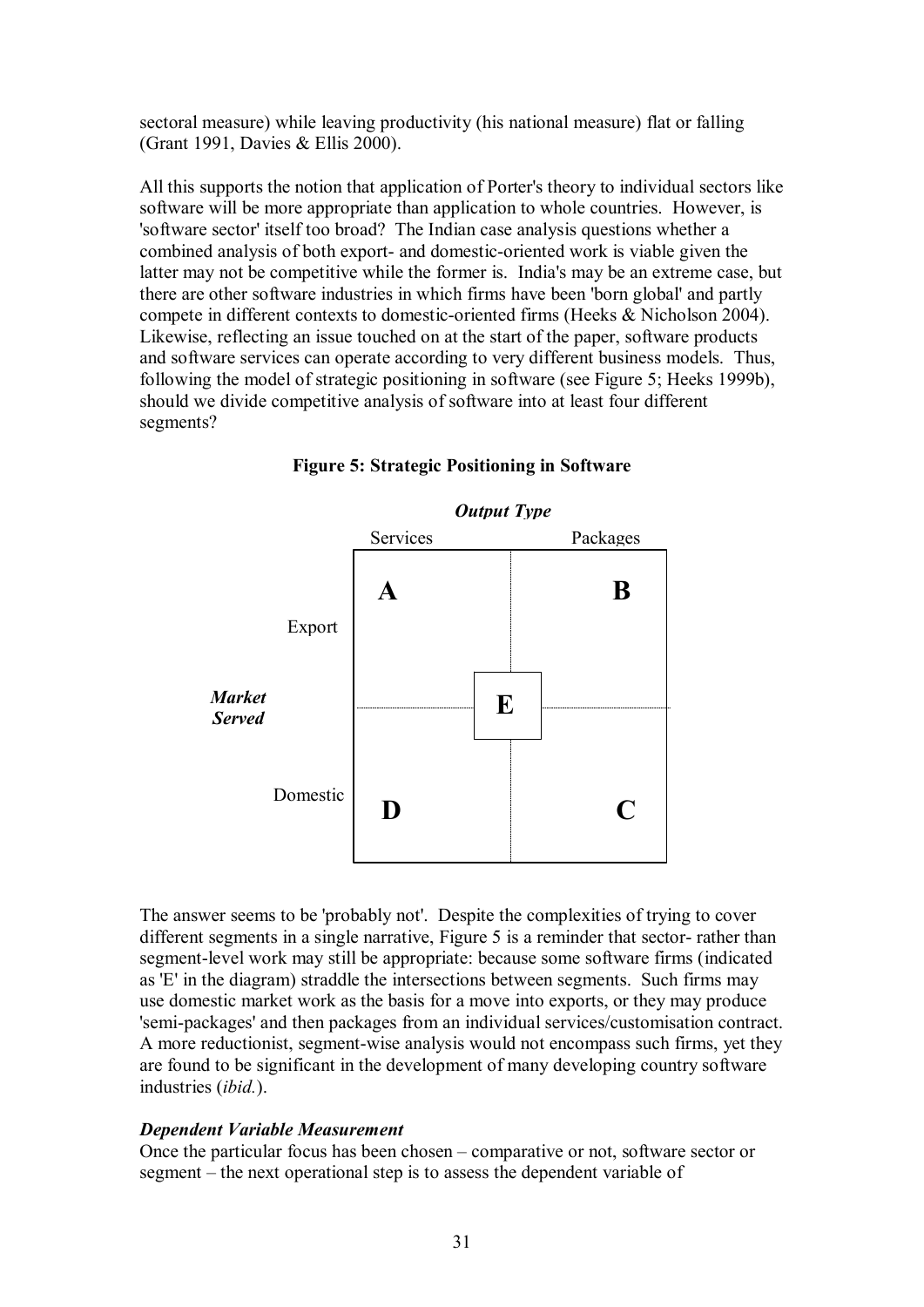competitiveness through some measure of performance. As noted above, Porter offers productivity, exports, and outbound investment as possible measures. In seeking to operationalise these for the Indian software industry, a number of points arose, some of which are generic, some of which are specific.

The first generic point is the static nature of the measures proposed and used by Porter, who – despite his emphasis on change, innovation and dynamism – relies on cross-sectional statistics. Although static measures are helpful and easily-available, they are surely not as good a representation of competitiveness as dynamic measures such as productivity growth or export growth.

Given the point about the relative nature of competitive advantage, one should arguably prefer comparative measures that help understand the performance of a sector relative to that of other countries. This is additionally relevant in software since the global market has averaged double-digit growth since at least the early 1980s (Schware 1992, OECD 2004). Given this booming demand, it might be relatively easy for a national sector to grow fast but still be less competitive and growing less strongly than the software industry in other developing countries. Of the three measures offered, only export share touches on this since it discounts global market growth and since a share increase by one country must necessarily be matched by a share decrease elsewhere.

By contrast, there are specific difficulties with some of Porter's other suggested measures, particularly for the software sector in developing countries. Productivity – measured in terms of revenue earned per employee – is quite widely used as a measure in discussions of software and development. This does correspond to at least one part of a core definition of productivity: "value of the output produced by a unit of labor or capital." (Porter 1990:6). However, there are still problems.

In India, for example, the measure of revenue per employee has risen for reasons such as currency devaluation (since exports are significant and booked in US\$ terms causing higher rupee revenues for equivalent work as the currency devalues); changes in the mix of onsite vs. offshore working (since expenditures on overseas travel/living are removed in the latter leading to higher revenues); and ongoing wage inflation in the sector (since rising wages lead directly to rising charges/revenues for software in such a labour-intensive activity). In other cases, where a significant role is played by software products, then a successful product will produce a vastly greater revenue per employee than an unsuccessful one. Yet in none of these cases has the productivity of the worker – in terms of amount of software written – necessarily changed at all. So productivity is not quite what it seems as a measure in software because of the particular nature of this sector.

Outbound investment could be used as a competitive advantage measure for software in a few developing countries (including India) since a number of leading firms have invested in offices and even subsidiaries overseas. However, overall figures seem not to exist and, in any case, such investments are rare from developing country software sectors, so there seems little mileage at present in using this as a competitiveness measure.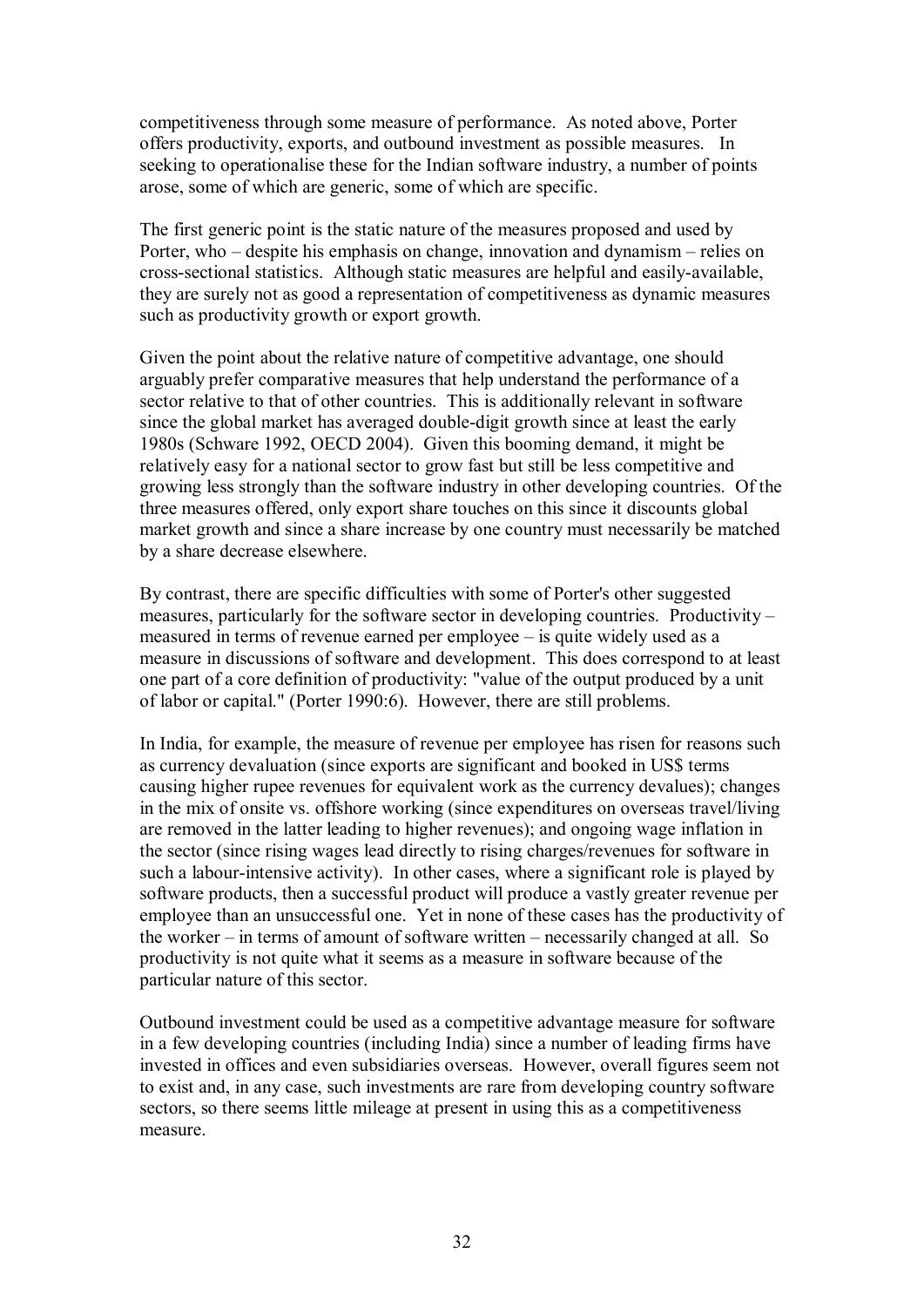Therefore, as a measure of competitive advantage for India's and other developing countries' software industries, one is left with share of world trade and/or growth in share of world trade. Even here, a problem arises because estimates of world trade in software vary significantly, as do statistics on software exports from developing countries: figures from one source may be two or more times different from those in another (DTI 2004). This arises partly due to the lack of clarity about software in industrial classification schemes, and partly due to issues of when, where and how revenues are booked for software (see Heeks 1996 for further discussion). One partial way around this – adopted in the case analysis provided above – is to identify one source for statistics and stick with it, in the hope that its scope/definition does not alter over time.

For those researching software industries without significant exports, Porter's work usefully identifies productivity – despite the shortcomings noted – as a measure of competitiveness. Porter's work is also helpful as a reminder that many of the other statistics typically cited in software industry research – total industry turnover or the number of jobs created or number of firms operating – tell us relatively little about competitiveness, especially if the figures are static and if they are not comparative with other nations or sectors.

However, there are other measures, not adopted by Porter, that may give insights into competitive advantage. One such is technological capability; a measure that draws particularly on threads of knowledge, learning and innovation within competitiveness (Lall 1987). It is a qualitative indicator and so must typically be drawn from field research but software-specific scales have been developed (see, for example, Grundey & Heeks 1998), and it does address a number of the argued shortcomings of other competitiveness measures.

Finally, the main emphasis of comparison has been inter-country: comparing the competitiveness of one country's software industry with another country's. An alternative interest might be the relative competitiveness of software vis-à-vis other sectors within a single country. In that case, one could also think about using average profitability as a measure. While not necessarily connected with other measures of competitiveness, it does offer some insight into relative returns on capital invested in the sector. Alternatively, one can look at comparative shares of GDP.

#### *Working with the Determinants*

In addition to the issues faced in measuring the dependent variable, there are challenges in operationalising Porter's determinants of competitive advantage.<sup>15</sup> One of these relates to – admittedly fairly minor – overlaps between the determinant categories.<sup>16</sup> As examples, the issue of factor inputs was discussed under both factor conditions and, in relation to suppliers, under related/supporting industries; language skills appear at times under both factor conditions and firm strategy, structure and rivalry; customers may appear under both demand conditions and related/supporting

<sup>&</sup>lt;sup>15</sup> A little surprisingly, Porter avoids some challenges posed in operationalising the diamond when presenting sectoral analyses in Chapter 5 of *The Competitive Advantage of Nations* since he does not systematically follow the diamond in structuring his work but instead adopts a hybrid structure that mixes diamond determinants, non-diamond factors and chronology.

<sup>&</sup>lt;sup>16</sup> Chance is also somewhat unclear: it was used above – not really appropriately – to lay out general sectoral context, which might be better presented as part of a general introductory analysis.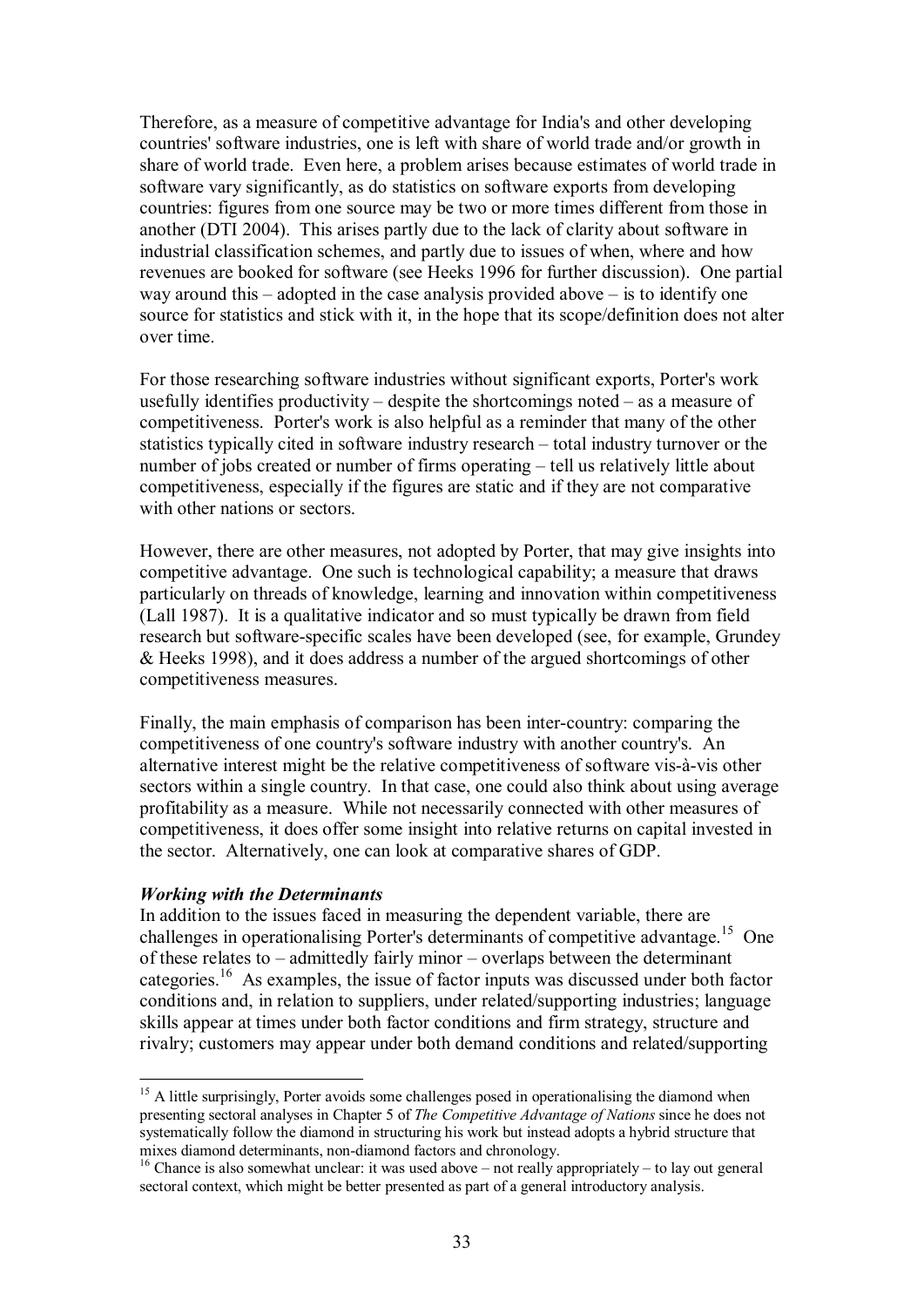industries. In practice, this can be solved by deciding under which category to place a particular factor, and then sticking with that decision.

Porter has also been criticised for the qualitative, even subjective, presentation of determinants, which can make his material feel more like assertion than proof (O'Toole 1996). This approach can weaken software sector analysis, at least for those readers who draw from a quantitative tradition. On the other hand, the qualitative method is fairly easy to operationalise, and those who have tried to quantify competitive determinants may present an even weaker case. Moon et al (1998) and Kyeong & Ho (1999) both follow this latter path but select quite unsatisfactory measures: using the percentage of respondents who agree that "foreigners are treated unequally as compared to domestic citizens" (Moon et al 1999:144) to measure firm strategy, structure and rivalry; or using the percentage of paved road as part of related/supporting industries (Kyeong & Ho 1999). If quantitative measures are to be used (and this would make sense for some factors, such as measuring domestic rivalry through concentration ratios), then they need to be directly appropriate and sector specific; typically gathered via a sectoral survey.

## <span id="page-35-0"></span>**The Emphases of Porter's Theory**

Porter appears particularly concerned about the shortcomings of macroeconomic work on competitiveness, and one of his work's strengths is to move beyond the unrealistic simplicity of models dealing with just a few input factors. Some critics (Davies  $\&$ Ellis 2000) argue that Porter's expansion of factors underlying competitiveness is nothing new; that he has merely repackaged issues from earlier economics debates for a business/policy audience. Such repackaging is common among successful academic models and not a source of concern in itself. However, the move away from simpler economic models to a more qualitative and systemic approach also brings three more serious criticisms.

The first is that, by mixing in so many other factors, Porter's theory loses sight of the major sources of *comparative* advantage for developing countries; particularly of low cost labour (Davies & Ellis 2000). In his advice about upgrading, he may therefore – wastefully and prematurely – be advising developing countries to be move away from the roots of their advantage. There may or may not be validity in this criticism in other sectors but in software is seems unlikely that cost is the 'elephant in the room'; so large a factor that everyone ignores it. Not only is it easy to build in to competitive advantage analysis, as seen above, but there is explicit evidence from both software vendors and clients that cost is only one among a number of issues shaping sectoral decisions. It is also fairly clear that India's software sector upgrading has helped rather than hindered its competitive position.

The second criticism is harder to refute: that Porter's theory lacks predictive power. Porter (1990:175) claims the diamond is "a tool for *predicting* future industry evolution" and he includes some (rather varied) predictive material in his case analyses. Yet overall, the theory is much stronger as a post-hoc tool for historical analysis rather than as a pre-hoc tool for futurology. Predictive power is undermined because of what has – not unreasonably – emerged from Porter's inductive approach to theory-building: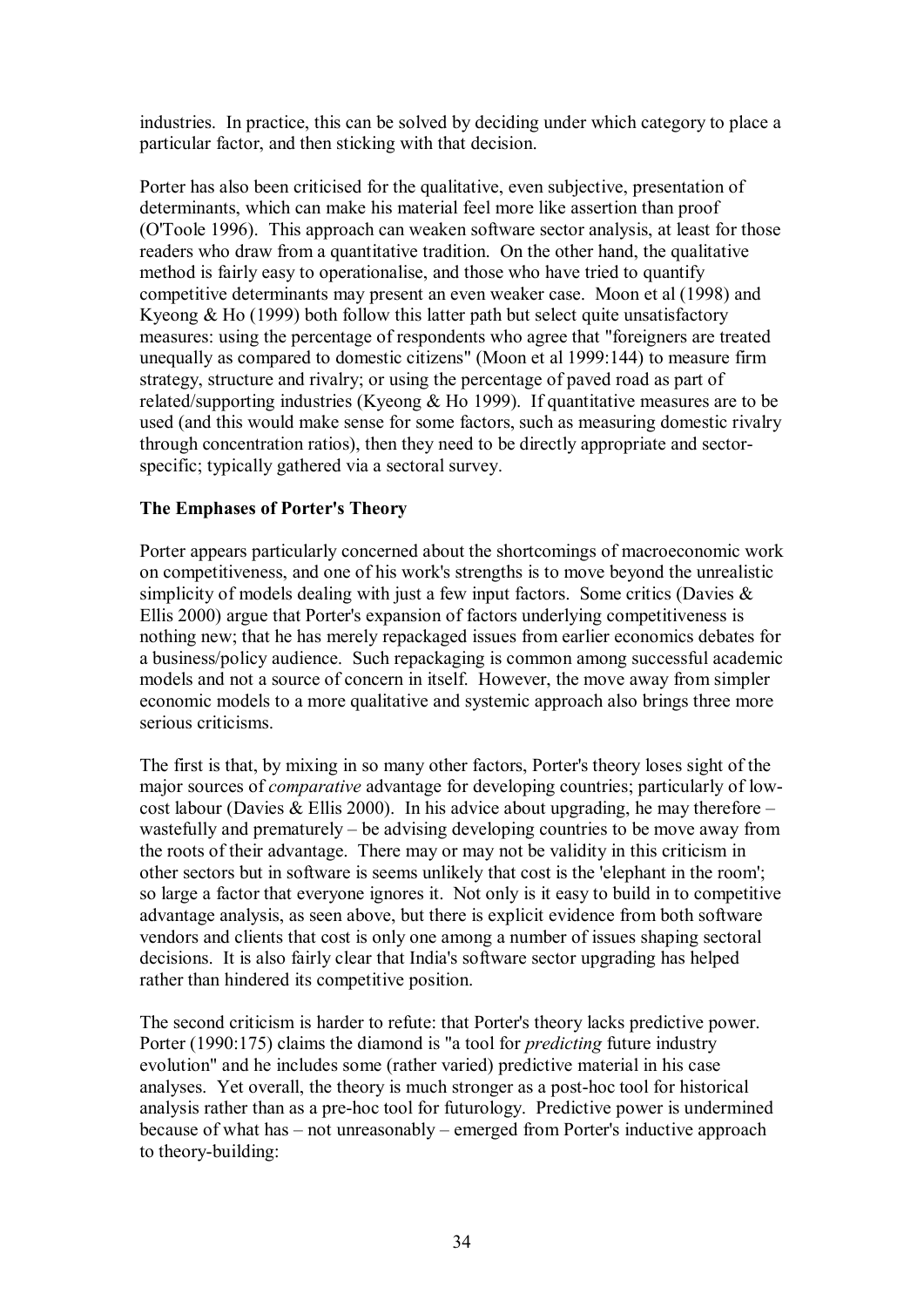- The inclusion of chance as an influence on competitive advantage since, by definition, chance events cannot be predicted.
- The fuzziness over the sign of variables. For example, both factor presence and absence and both large and small domestic markets are argued as sources of advantage in different situations. Porter does provide guidance that any weakness should offer neither too much nor too little pressure, and that other determinants such as supportive home demand, sustained commitment, and the right institutions, do need to be in place. But overall, how does one know which particular impact a variable will have in future?
- The complexity of the model with its systemic inter-relations and dynamism that make it very hard to foresee how a particular combination of current factors will emerge in future.

Yet, while Porter's work may be predictively weak in a specific sense – and it had little to offer about where India's software industry may be headed – he does offer a fairly clear generic 'roadmap' for sectoral development. From this some quite specific prescriptions for both government and industry could be drawn out for software sector development, meaning that his theory is not just for historical analysis. Prescriptive strength may thus partly compensate poor predictive power.

There is finally the more minor point that Porter does treat competitive performance as a dependent variable. Yet, in practice, the relationship between performance and "determinants" is two-way: determinants shape competitive performance but performance also impacts structures, resources and processes (Buckley et al 1988). Thus, for instance, India's software success draws more skilled labour and capital into the sector, increases rivalry, and even shapes demand.

## <span id="page-36-0"></span>**D2. More Challenging Critiques of Porter's Theory**

This discussion ends with three further issues on which Porter's theory has been criticised which are less tractable and which, it is argued, require some modifications to the theory if a full understanding of software (and other) sector competitiveness is to be achieved.

## <span id="page-36-1"></span>**The Role of Government**

Some critics make quite a fuss about what they see as the underemphasis given to government's role by Porter, wanting his model to be amended by incorporation of government into the diamond (van den Bosch and de Man 1994) or even by giving government its own diamond (Kyeong & Ho 1999).

On the basis of the Indian software evidence, one could argue both for and against the idea that government intervention has *directly* created competitive advantage for the Indian software industry (as opposed to Porter's view that government influence can only be indirect via the four determinants). Ultimately, though, this may just be a matter of semantics: what is clear is that government policy has indeed, as Porter claims, been "an important influence on competitive advantage". He is certainly no mainstream neo-liberal and is more akin to the "business-in-development" mindset; for instance, allowing for competitive benefits from both infant industry protection and certain regulatory standards.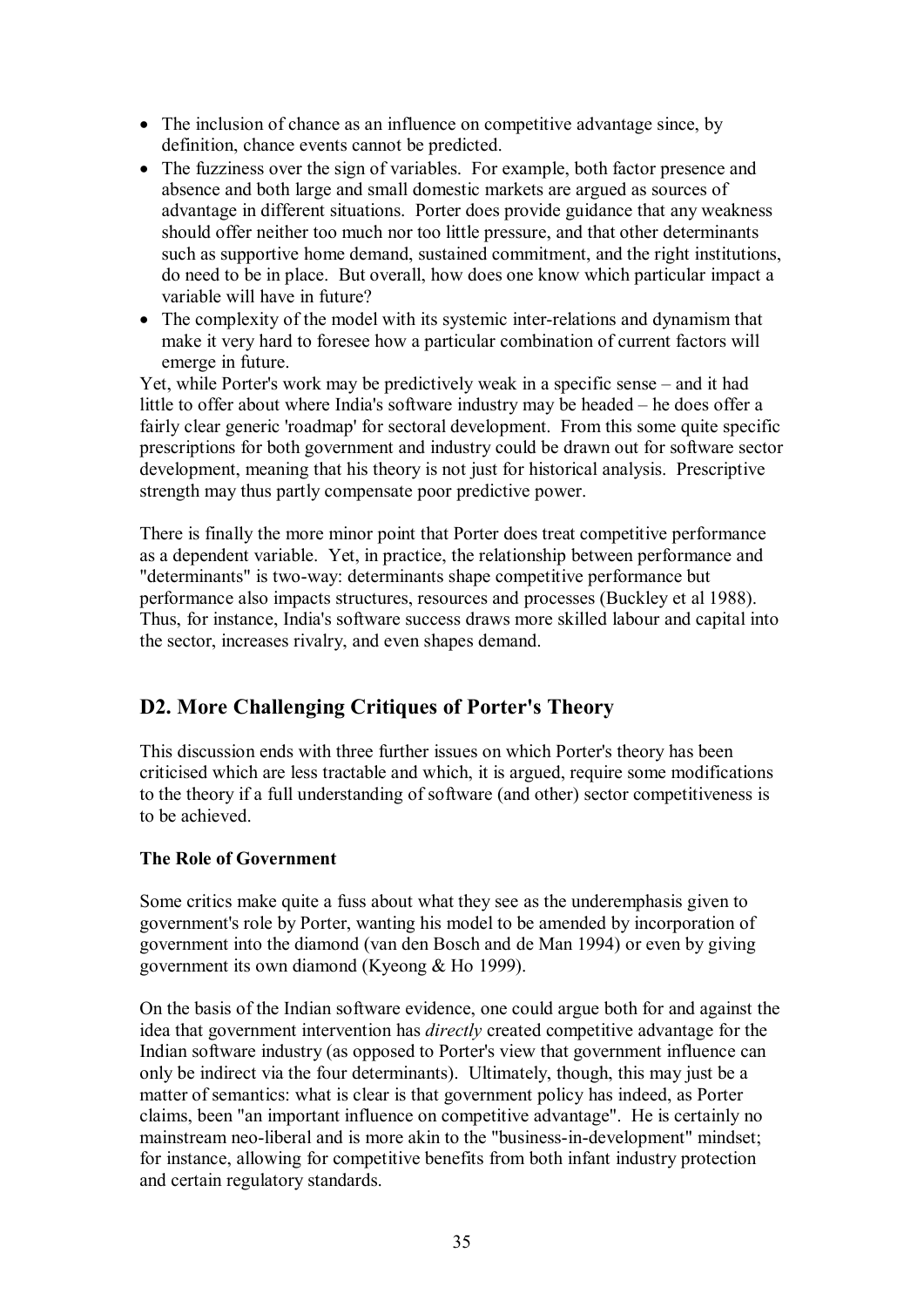Perhaps more useful to consider is the danger that Porter's work on policy is too concerned with prescription and content; i.e. with laying out the 'menu' of interventions that are required to upgrade sources of competitive advantage. Alongside content, though, policy prescriptions for software should also consider (Heeks & Nicholson 2004):

- · *Structural capacity and relations*: the need for autonomous and capable state agencies with software sector responsibilities, combined with a strong representative body for the firms in that sector *and* a mechanism forrobust interaction between these two groups.
- · *Processes*: the need for flexibility, learning and iteration within the institutions of sectoral intervention

Of course, given the comprehensive nature of Porter's work, both of these issues do receive at least a glancing mention but there does not seem to be recognition of the possibility that content of interventions may be less important than the capacity to observe and react to the impacts of interventions and contextual changes that beset the software sectors of developing countries.

## <span id="page-37-0"></span>**Upgrading and Innovation**

This issue of government is an instance of a broader criticism of Porter's theory: that – despite its very great length – it tends to provide a general sense of the 'what' of structure and process rather than specific details of the 'how' (Grant 1991). Thus, for example, while accepting that Porter makes constant reference to the need for processes of upgrading and innovation, one can argue that he does not satisfactorily explain how this happens. Indeed, one could further argue that there is a strongly misplaced emphasis in Porter's work: he focuses mainly on analysis of the determinants and influences on competitiveness. Yet, as he makes clear, what actually matter over time are the determinants of *upgrading competitiveness* and *innovation*. These determinants may be similar but they are not the same, and yet Porter only very briefly (1990:560-1) looks at the determinants of upgrading and innovation.

Hence, in general terms, other researchers have argued the need for greater detail about processes of innovation, learning and knowledge transfer, and about how relations between actors develop to facilitate these processes (Dayasindhu 2002, Wignaraja 2003). This requirement has at least two particular implications of relevance here.

First, in studying the software sector, there is a need for greater detail on how software firms upgrade and innovate. At present, there are still strong disagreements on this, with tactics lying on a continuum of perspectives from 'software as art' to 'software as science', which can prescribe tactics that range from 'throw away the rulebook' (see Patching & Chatham 2000) to the 'by numbers' approach of techniques such as the Capability Maturity Model.

Second, Porter does cover developing countries but, as he admits (1990:675), his focus is those countries like Korea and Singapore that have already moved some way along the road to industrialisation. The scope of enquiry needs to be broadened to cover the tactics used by firms in all developing countries. For those in contexts of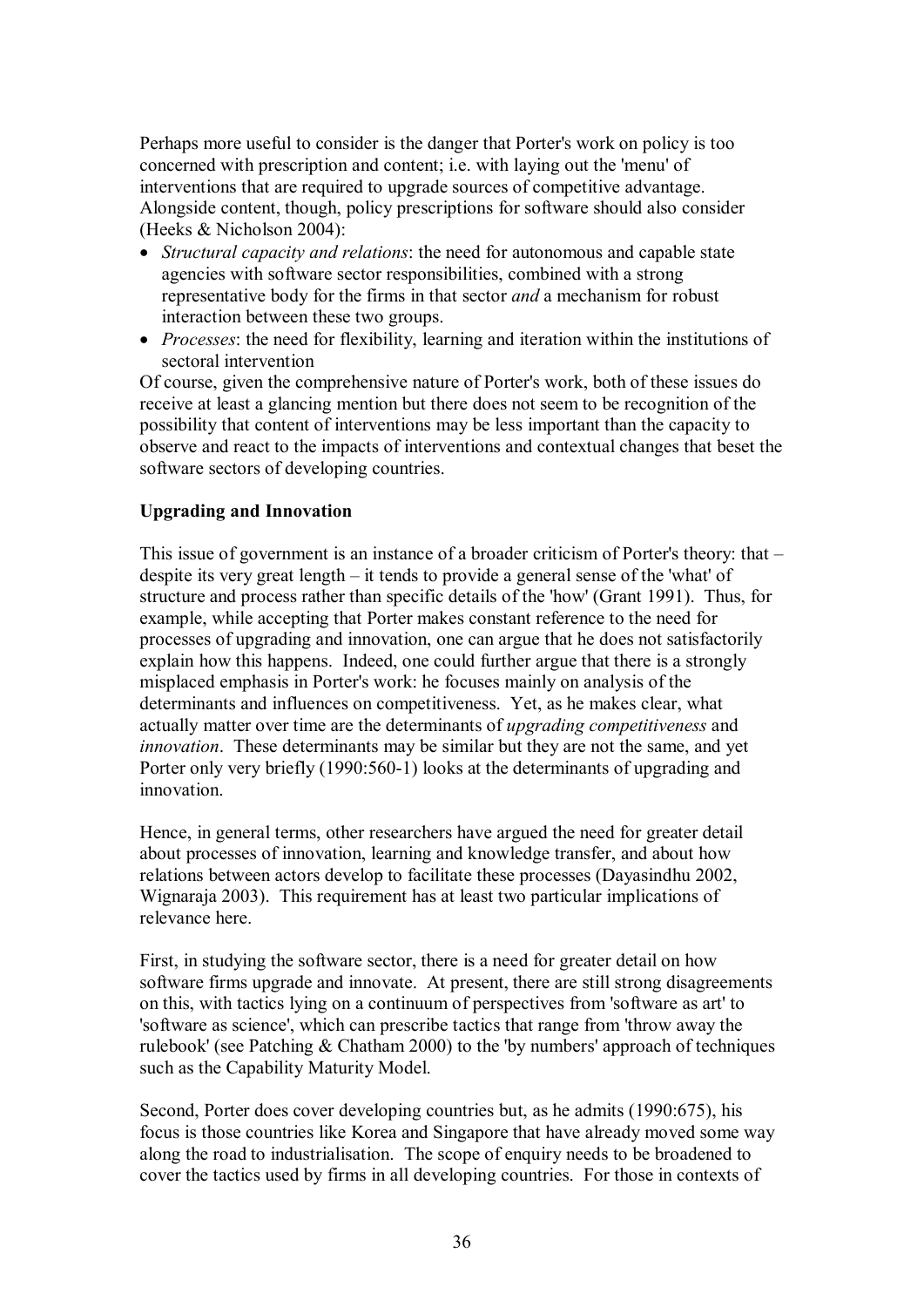very limited demand, these may have to include tactics of generating demand and diversifying into alternative businesses (Garcia-Murillo 2004).

## <span id="page-38-0"></span>**The Local and the Global**

Despite the fact Porter roots his work explicitly within the context of internationalisation, he has been criticised for his handling of this (e.g. Rugman 1992). Some of the criticisms can be deflected a little because of the way in which Porter deals with developing countries. Accusations that he focuses too exclusively on the domestic situation are addressed (albeit only once) by Porter's (1990:146) acknowledgement that competition in international markets can substitute for absent domestic rivalry. Criticism that he sees inbound foreign direct investment as essentially a 'bad thing' (Davies & Ellis 2000) is not borne out in Porter's analysis  $(1990:678-680)$  of the role of foreign direct investment in developing countries, where his view is quite balanced, and incorporates many potentially positive roles for multinationals. Other criticisms have also been slightly acknowledged: the 1990 framework treats domestic firms as those of the country of origin; later versions (e.g. Porter 2001, Porter 2004) include subsidiaries of multinationals based in the country, and changes the notion from "local firms" to "locally-based firms".

Nevertheless, Porter's theory still struggles to deal with the international dimension of competitive advantage. In theoretical terms, we can see an unmistakeable difficulty in dealing with multinationals in developing countries since they are all 'bi-domestic': being part of domestic industry in both their home and overseas location. In practical terms, it is international linkages – especially with markets and customers in the US and, to a lesser extent, Europe – that have been a key factor underlying the Indian software industry's competitive advantage (Heeks & Nicholson 2004). Some aspects of these linkages – the importance of global demand and the catalytic role of Indian managers abroad – were levered into various categories of the diamond determinants discussed above. Other aspects, though, were not included in the understanding of competitive advantage: the broader role of the Indian diaspora, Indian investments overseas, and the building of trust and reputation within client—developer relations.

Different authors have proposed different ways to deal with this shortcoming of Porter's theory. For example, Rugman & D'Cruz (1993) develop and apply a "double diamond" model that combines a relatively standard domestic diamond with an international one that considers input factors, demand and other linkages provided by international connections to the domestic sector. Other developments take this even further, seeking to move beyond the strong domestic emphasis of domestic models such as Porter's theory and related ideas such as business systems theory (Whitley 1992) and national innovation systems theory (Lundvall 1992). One example is global commodity chain theory, which offers a central focus on the institutions, relations, and processes of global connections (Gereffi et al 1994).

However, such radical surgery seems unnecessary, even for the strongly globalised Indian software industry. Other studies of that industry suggest more modest amendments. Kapur & Ramamurti (2001) propose addition of "US demand conditions" to sit alongside the weak interactions to domestic demand conditions. Heeks & Nicholson (2004) do not use Porter's model as their starting point but their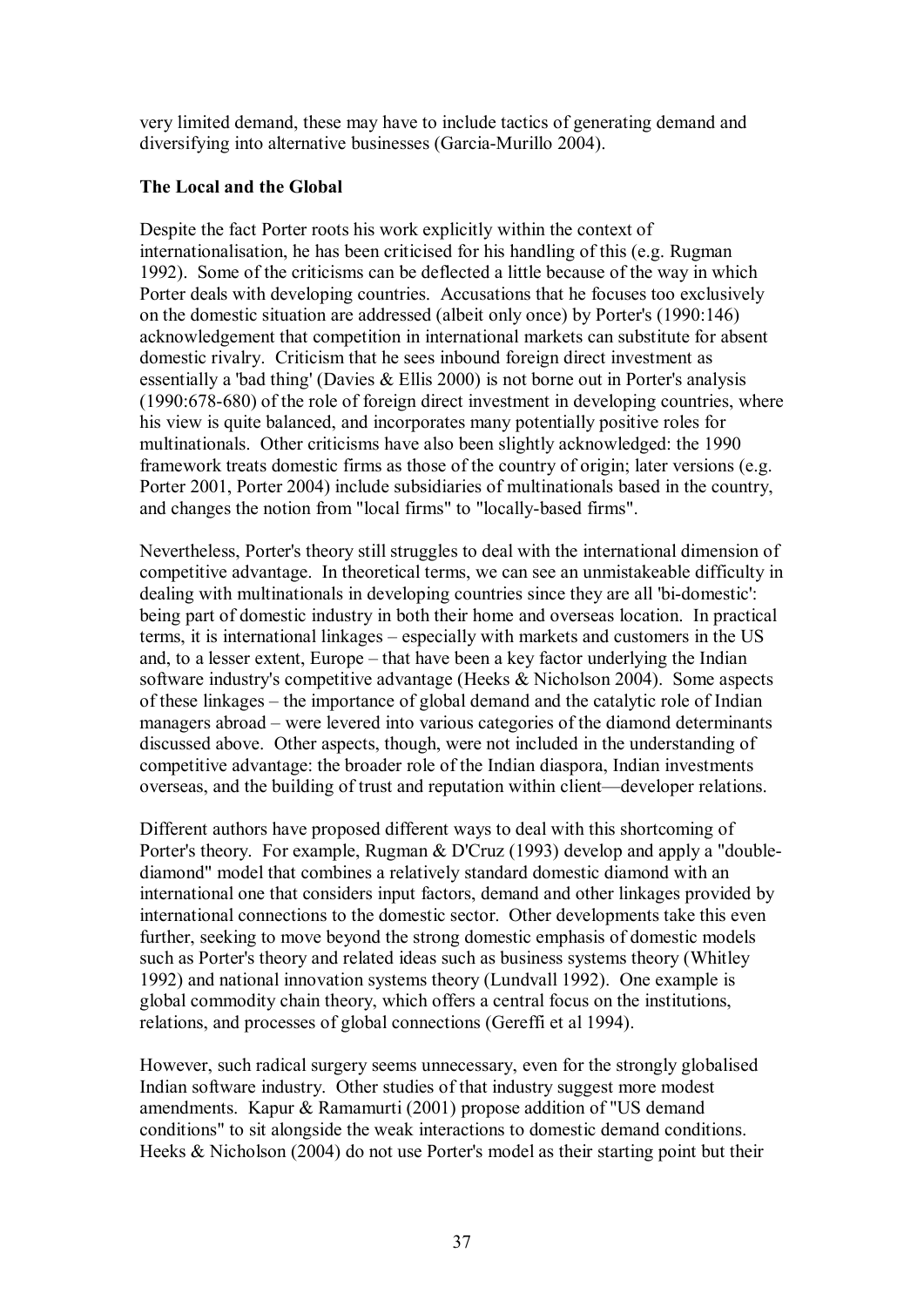work can be read as just adding international demand/linkages to Porter's framework as a fifth determinant.

## <span id="page-39-0"></span>**D3. Overall Conclusions About Competitive Advantage Theory and Development Informatics**

This paper has argued that ICT production can make a significant contribution to development – particularly economic development – and yet that it has been underresearched. In part, this underemphasis may be the result of mistaken assumptions about the relative priorities of ICT production and consumption; assumptions that particularly do not apply to developing countries and to the software/services component of ICT production.

When questions arise about the software industry, then frameworks drawn from literature on competitiveness have a role to play. Specifically, this paper has made use of Porter's theory of competitive advantage and has shown it has a contribution to make in answering at least three types of research question:

- Is this sector competitive?
- Why is this sector competitive?
- What can be done to improve or continue this sector's competitiveness?

That contribution was demonstrated in relation to India's software sector; a sector that does have some particular features not found in most developing countries, such as its being a first-mover among 'follower' nations, its strong export emphasis, and its relative competitive success. However, these features do not make any great difference to the applicability of Porter's model, which has been used for analysis of software sectors in other developing countries (e.g. Quarshie 2002, UNCTAD 2004). Further work would be required for confirmation but it is likely that the amendments to Porter's theory suggested in Section D2 would also be valuable for analysis of competitive advantage in other countries.

Of course there will be differences between countries. Analysis of the Indian case suggested that key sources of competitive advantage were: ever-improving advanced skills, rivalry, clustering, and government vision/policy. Only competitive analysis of other countries will show if these apply elsewhere. In addition, given the relative lack of success of software industries in many other developing countries, the second question above might need to be amended to:

· Why is this sector *not* competitive?

Alternatively, the recommended comparative approach could be used, amending the question to:

• Why is country X's software industry less competitive than country  $Y's$ ?

This paper has focused on application of competitive advantage theory to the software sector. However that theory will have broader value to development informatics research: it can be used, for example, to analyse the hardware sector in developing countries and a variety of IT-related sectors, such as IT training and IT-enabled services. We can sum up its main areas of applicability in development informatics research using Figure 6.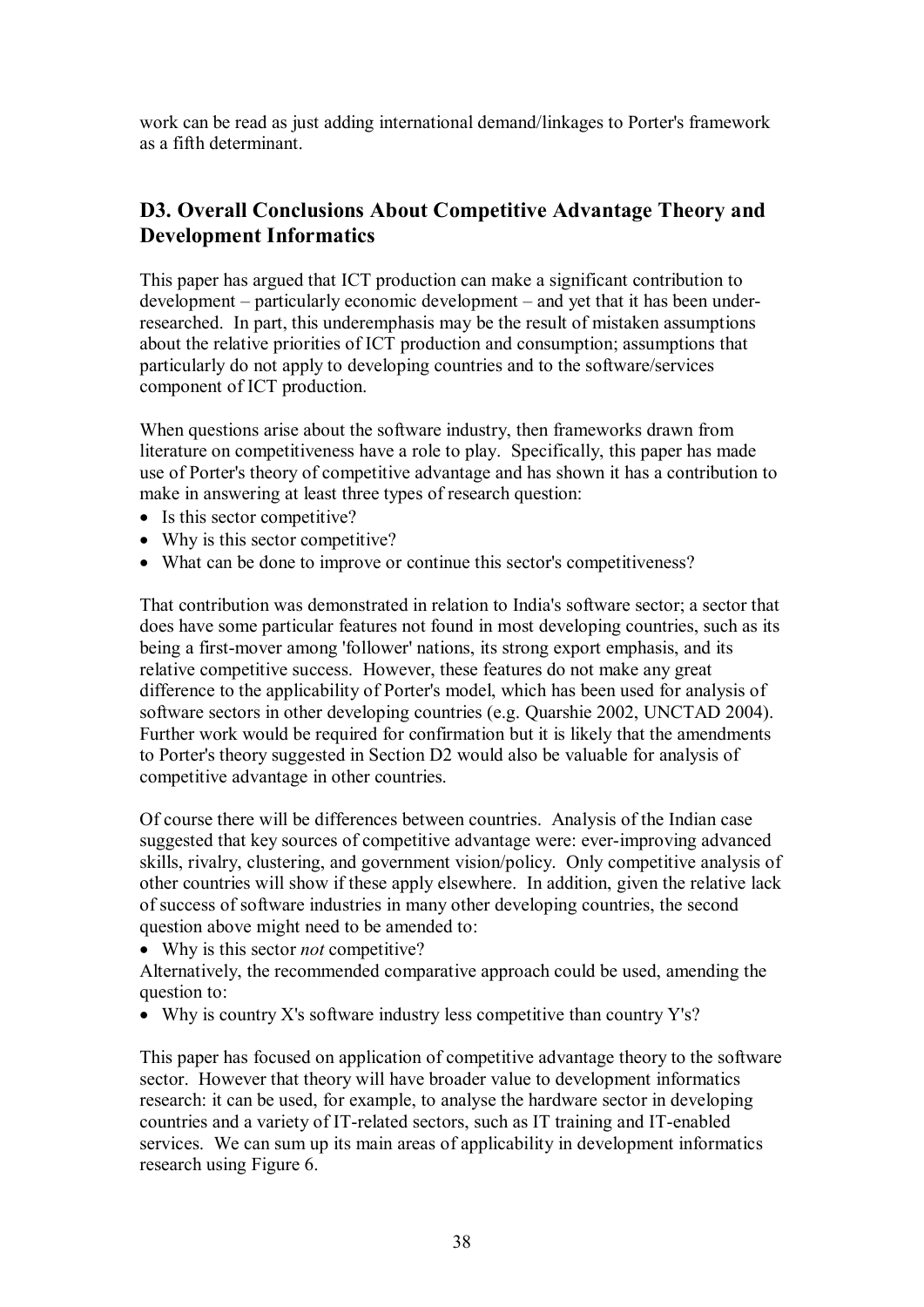## **Figure 6: Applying Competitive Advantage Theory in Development Informatics Research**

Lifecycle Stage of Applicability:



Finally, one can note the different ways in which Porter's ideas can be applied. In this paper, we have demonstrated a fairly comprehensive approach that works through all elements of the theory and which does not stray from the one theory. But there are other approaches. For example, a quick analysis using the theory could be the partial basis for a SWOT analysis, or it can be used in other ways to provide the background or context to other types of strategic analysis.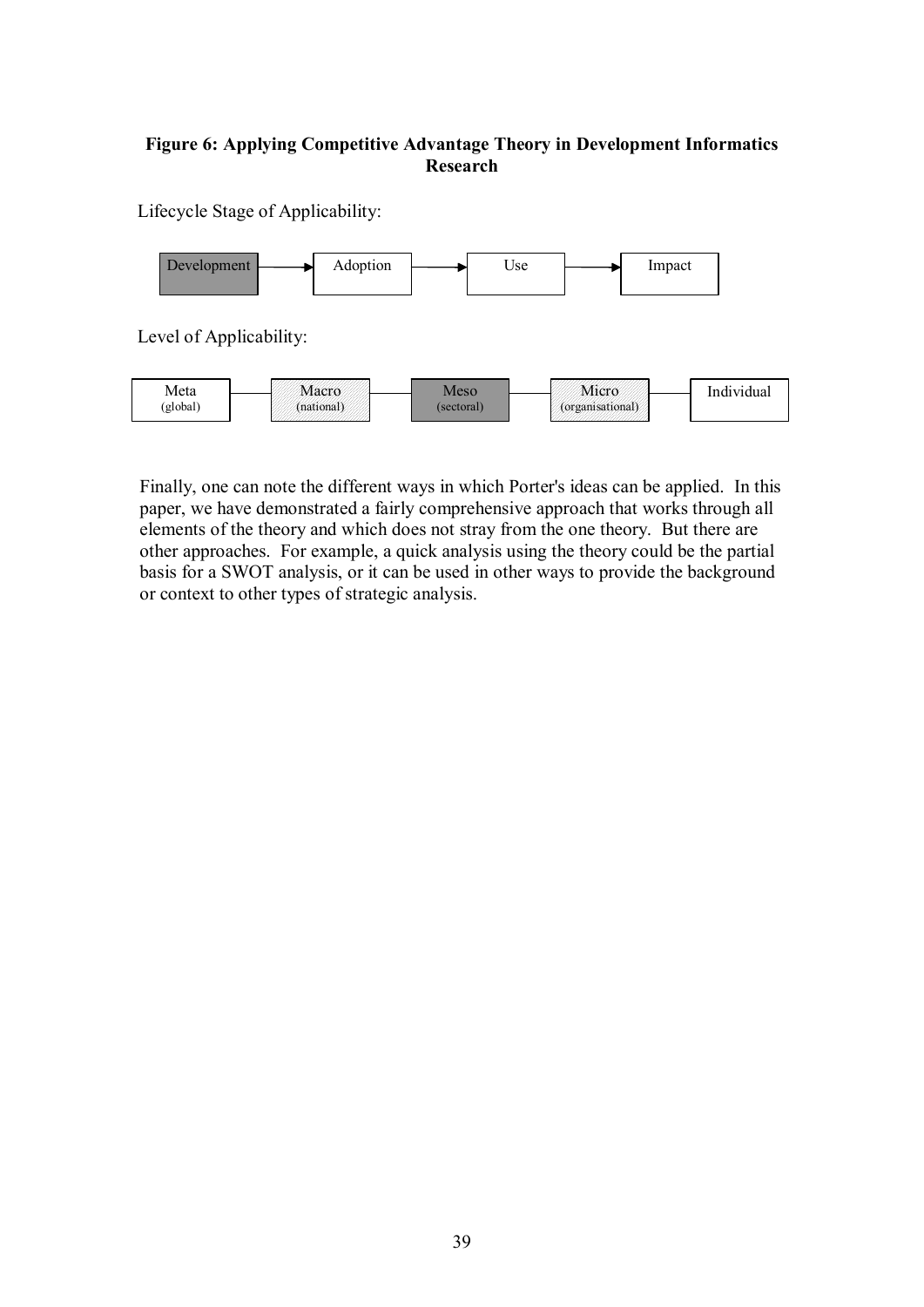## <span id="page-41-0"></span>**References**

Ahmad, I. (2004) Industry overview, *Dataquest (India)*, August. http://www.dqindia.com [accessed 7 Dec 2004]

Arora, A. & Athreye, S. (2002) The software industry and India's economic development, *Information Economics and Policy*, 14, 253-273

Arora, A. and Gambardella, A. (2004) The globalization of the software industry; perspectives and opportunities for developed and developing countries, *Innovation Policy and the Economy*, 5. http://www.nber.org/books/innovation5 [accessed 10 Jun 2004]

Arora, A., Gambardella, A. and Torrisi, S. (2001) *In the Footsteps of Silicon Valley? Indian and Irish Software in the International Division of Labour*, Working Paper no.2001-12, The Heinz School, Carnegie Mellon University, Pittsburgh, PA.

Athreye, S. (2004) "Role of transnational corporations in the evolution of a high-tech industry: the case of India's software industry" – a comment', *World Development*,  $32(3)$ , 555-560

Balasubramanyam, V.N. and Balasubramanyam, A. (1997) International trade in services: the case of India's computer software, *World Economy*, 20(6), 829-843

BLS (2003) *U.S. Computer Software Industry*, Bureau of Labor Statistics, Washington, DC. http://web.ita.doc.gov [accessed 10 Jun 2004]

Boehm, B.W. (1973) 'Software and its impact', *Datamation*, May, 48-50

Buckley, P.J., Pass, C.L. & Prescott, K. (1988) 'Measures of international competitiveness: a critical survey', *Journal of Marketing Management*, 4(2), 175-200

Carmel, E. (2003a) 'The new software exporting nations: impacts on national well being resulting from their software exporting industries', *Electronic Journal of Information Systems in Developing Countries*, 13(3), 1-6

Carmel, E. (2003b) The new software exporting nations: success factors, *Electronic Journal of Information Systems in Developing Countries, 13(4), 1-12* 

CITGE (2002) *IT in India – Tech Cluster Analysis*, Center for IT and the Global Economy, American University, Washington, DC http://www.american.edu/academic.depts/ksb/citge/India%202.htm [accessed 20 Dec 2005]

Correa, C. (1996) Strategies for software exports from developing countries, *World Development*, 24(1), 171-182

*Dataquest* (2001) The DQ top 20, *Dataquest (India)*, August. http://www.dqindia.com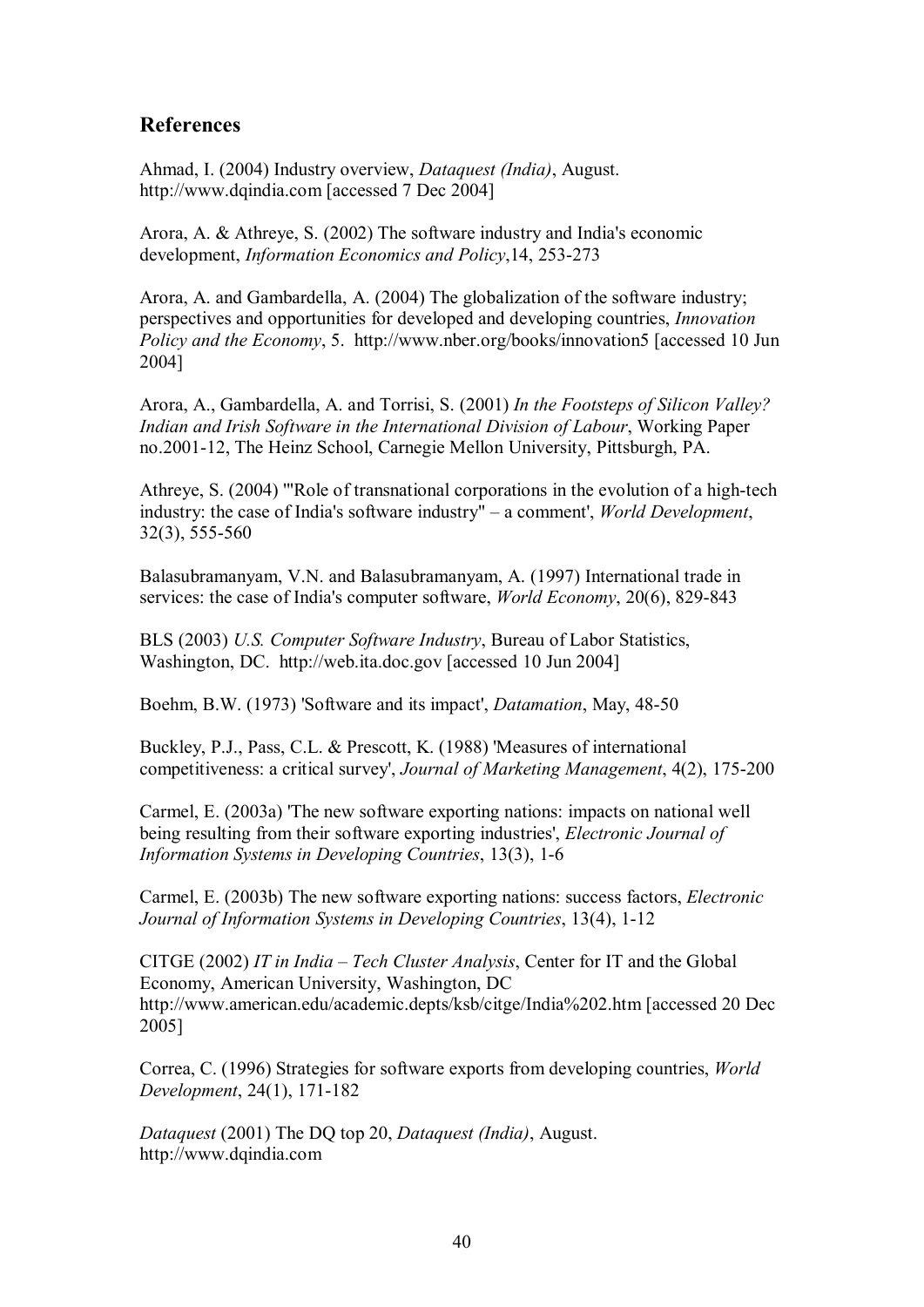Davies, H. & Ellis, P. (2000) 'Porter's *Competitive Advantage of Nations*: time for the final judgement?', *Journal of Management Studies*, 37(8), 1189-1213

Dayasindhu, N. (2002) Embeddedness, knowledge transfer, industry clusters and global competitiveness: a case study of the Indian software industry, *Technovation*, 22, 551-560

de Fontenay, C. and Carmel, E. (2003) 'Israel's silicon wadi: the forces behind cluster formation', in: *Building High-Tech Clusters*, T. Bresnahan and A. Gambardella (eds), Cambridge University Press, Cambridge, UK, 40-77

DoC (2004) *ExportITReport India*, Department of Commerce, Washington, DC. http://web.ita.doc.gov [accessed 15 Sep 2005]

DTI (2004) *Sector Competitiveness Analysis of the Software and Computer Services Industry*, Department of Trade and Industry, London

*Economic Daily* (2002) China's software industry vs India's software industry, *Economic Daily*, 13 June. http://iic.ni.in [accessed 10 Jun 2004]

Field, T. (2001) Hard times, *CIO*, 20 September

*Financial Times* (1989) 'Software sales top \$100bn a year', *Financial Times*, 22 February

Garcia-Murillo, M. (2004) 'Institutions and the adoption of electronic commerce in Mexico', *Electronic Commerce Research*, 4, 210-219

Gereffi, G., Korzeniewicz, M. & Korzeniewicz, R.P. (1994) 'Introduction: global commodity chains', in: G. Gereffi & M. Korzeniewicz (eds.), *Commodity Chains and Global Capitalism*, Praeger, Westport, CT

Grant, R.M. (1991) 'Porter's 'Competitive Advantage of Nations': an assessment', **Strategic Management Journal, 12, 535-548** 

Grundey, M. & Heeks, R.B. (1998) *Romania's Hardware and Software Industry: Building IT Policy and Capabilities in a Transitional Economy*, IDPM Development Informatics Working Paper no.2, University of Manchester, UK

Heeks, R.B. (1996) *India's Software Industry*, Sage Publications, New Delhi

Heeks, R.B. (1999a) The uneven profile of Indian software exports, *Networks and Communications Studies, 13(1-2), 197-221* 

Heeks, R.B. (1999b) Software strategies in developing countries, *Communications of the ACM*,  $42(6)$ ,  $15-20$ 

Heeks, R.B. (2002) 'Information systems and developing countries: failure, success and local improvisations', *The Information Society*, 18(2), 101-112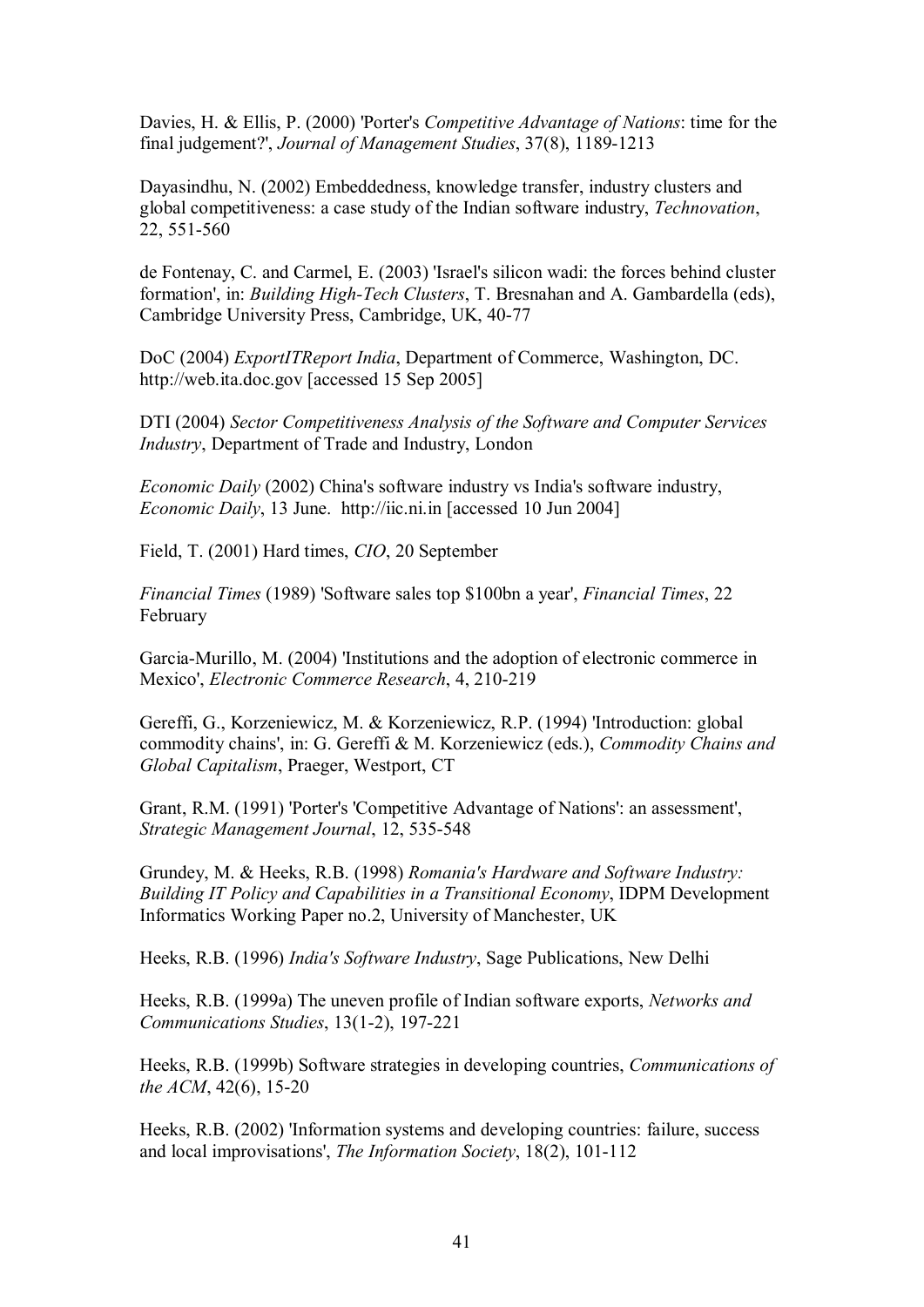Heeks, R.B. (2003) Most *eGovernment-for-Development Projects Fail: How Can Risks be Reduced?*, IDPM i-Government Working Paper no.14, University of Manchester, UK

Heeks, R.B. (2004) 'Facing in, facing out: information technology production policy in India from the 1960s to the 1990s', in *Information Technology Policy*, R. Coopey (ed.), Oxford University Press, Oxford, 276-303

Heeks, R.B. (2006) *India's Software Industry*, IDPM, University of Manchester, UK. http://www.sed.manchester.ac.uk/idpm/research/is/isi/index.htm [accessed 31 Jan 2006]

Heeks, R.B., Arun, S. & Morgan, S. (2004) *Researching ICT-based Enterprise for Women in Developing Countries: An Enterprise Perspective*, research report, IDPM, University of Manchester, UK

Heeks, R.B. & Kenny, C. (2002) 'ICTs and development: convergence or divergence for developing countries?', International Federation for Information Processing WG9.4 conference on *ICTs and Development*, Indian Institute of Management Bangalore, 29-31 May

Heeks, R.B., Krishna, S., Nicholson, B. & Sahay, S. (2001) 'Synching or sinking: global software outsourcing relationships', *IEEE Software*, March/April, 54-61

Heeks, R.B. & Nicholson, B. (2004) 'Software export success factors and strategies in "follower" nations', *Competition & Change*, 8(3), 267-303

IMF (2001) *World Economic Outlook: The Information Technology Revolution*, IMF, Washington, DC

Kalvet, T., Pihi, T. & Tiits, M. (2002) *Analysis of the Estonian ICT Sector Innovation System*, Archimedes Foundation, Tartu, Estonia

Kambhampati, U.S. (2002) The software industry and development: the case of India, *Progress in Development Studies, 2(1), 23-45* 

Kapur, D. and McHale, J. (2002) *Sojourns and Software: Internationally Mobile Human Capital and High-Tech Industry Development in India, Ireland, and Israel,* Draft Working Paper. http://web.business.queensu.ca/faculty/jmchale/research.php [accessed 20 Dec 2005]

Kapur, D. & Ramamurti, R. (2001) 'India's emerging competitive advantage in services', *Academy of Management Executive*, 15(2), 20-32

KPMG/Nasscom (2004) *Strengthening the Human Resource Foundation of the Indian ITenabled Services/IT Industry*, Nasscom, New Delhi. http://www.nasscom.org [accessed 15 Sep 2005]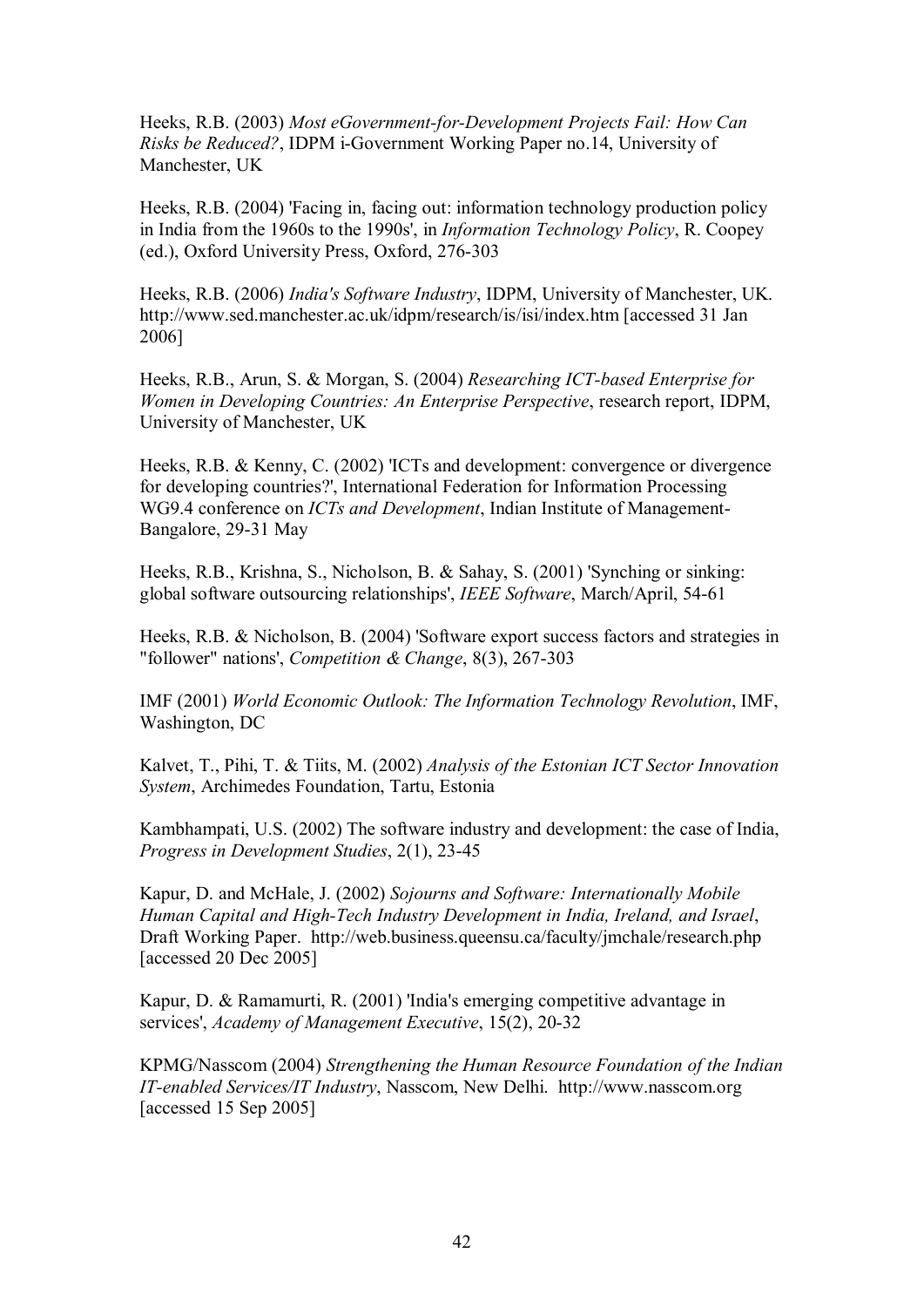Kraemer, K. & Dedrick, J. (1994) 'Payoffs from investment in information technology: lessons from the Asia-Pacific region', *World Development*, 22(12), 1921-1931

Kraemer, K. & Dedrick, J. (1998) *Information Technology and Economic Development: Results and Implications of CrossCountry Studies*, UNU WIDER Working Paper, World Institute for Development Economic Research, United Nations University, Helsinki

Kraemer, K., & Dedrick, J. (2001). *The Productivity Paradox: is it Resolved? Is There a New One? What Does It All Mean for Managers?* Center for Research on Information Technology and Organizations, University of California, Irvine, CA.

Krishna, S., Ojha, A.K. & Barrett, M. (2000) 'Competitive advantage in the software industry: an analysis of the Indian experience', in: *Information Technology in Context*, C. Avgerou & G. Walsham (eds), Ashgate, Aldershot, UK, 182-197

Kublanov, E. and Satyaprasad, S. (2004) *Mapping Offshore Markets Update 2004*, neoIT, San Ramon, CA

Kumar, N. (2001) *Indian Software Industry Development in International and National Development Perspective*, RIS Discussion Paper #19, Research and Information System for the Non-aligned and Other Developing Countries, New Delhi, India

Kyeong, M. & Ho,S. (1999) *National Competitiveness of Mobile Telecommunication Industry*, Seoul National University, Seoul, Korea http://sias.snu.ac.kr/ [accessed 15 Sep 2005]

Lal, K. (1996) 'Information technology, international orientation and performance: a case study of electrical and electronic goods manufacturing firms in India', *Information Economics and Policy*, 8, 269-280.

Lall, S. (1987) *Learning to Industrialize*, Macmillan, Basingstoke, UK

Laudon, K.C. & Laudon, J.P. (2004) *Management Information Systems*, 8<sup>th</sup> edition, Pearson Education, Upper Saddle River, NJ

Lema, R. and Hesbjerg, B. (2003) *The Virtual Extension: A Search for Collective Efficiency in the Software Cluster in Bangalore*, Roskilde University, Denmark

Liedholm, C. & Mead, D.C. (1999) *Small Enterprises and Economic Development*. Routledge, London

Lundvall, B.A. (ed.) (1992) *National Systems of Innovation*, Pinter Publishers, London.

Ma, H. (1999) 'Competitive advantage as a theoretical construct: a conceptual assessment', *Journal of Global Competitiveness*, 7(1), 1-8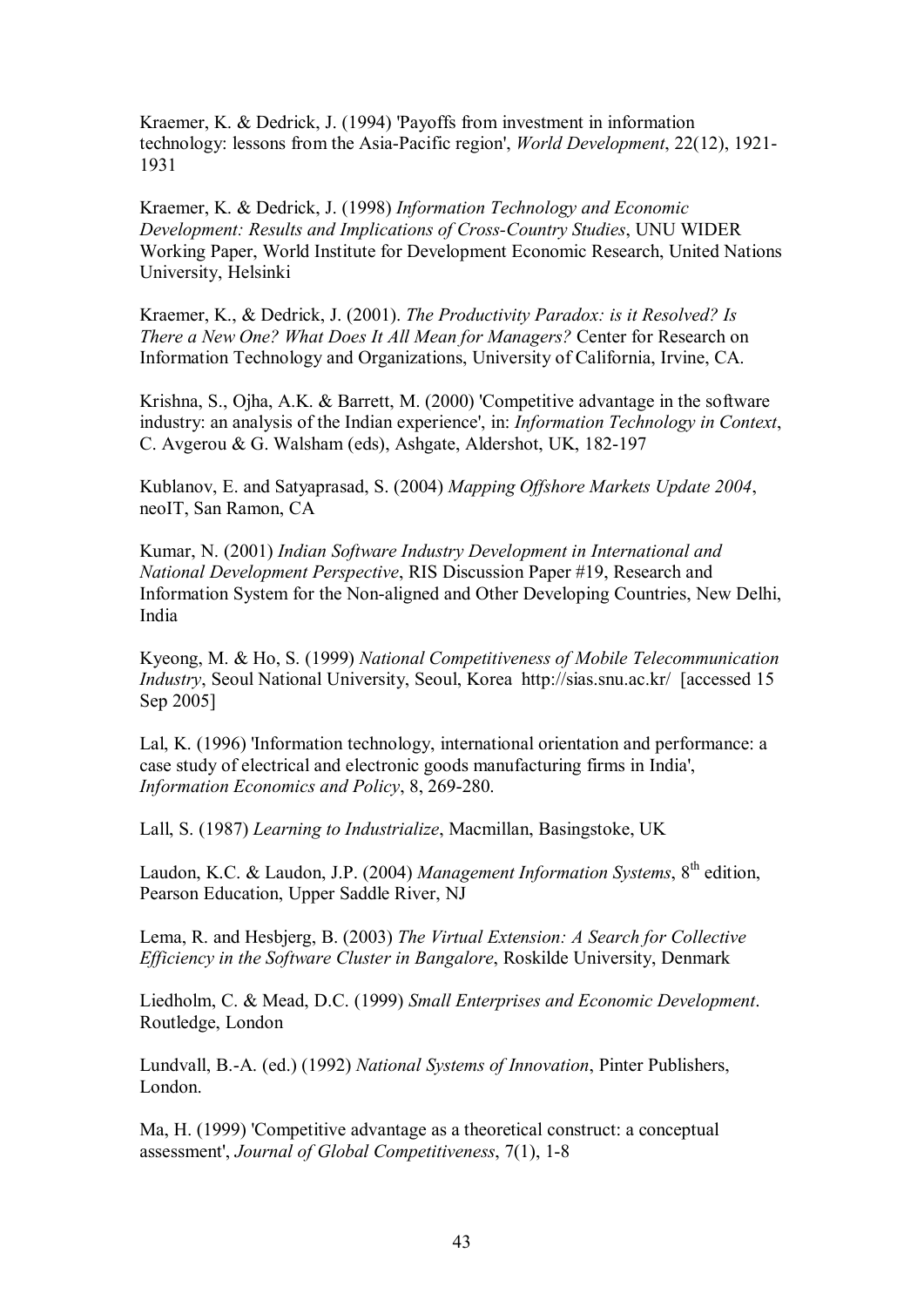McNurlin, B. (2003) *Offshore Outsourcing Part I*, Sourcing Interests Group, Bell Canyon, CA

Minton, S. (2003) Untitled, *Speen Street Journal*, 7 October. http://www.idc.com

Molla, A. (2005) *Exploring the Reality of eCommerce Benefits Among Businesses in a Developing Country*, Development Informatics working paper no.22, IDPM, University of Manchester, UK

Moon, H.C., Rugman, A.M. & Verbeke, A. (1998) 'A generalized double diamond approach to the global competitiveness of Korea and Singapore', *International Business Review, 7, 135-150* 

Nasscom (2003) *The IT Industry in India*, Nasscom, New Delhi. http://www.nasscom.org [accessed 10 Jun 2004]

Nasscom (2004) *IT Software and Services Market*, Nasscom, New Delhi. http://www.nasscom.org [accessed 15 Sep 2005]

neoIT (2004) *Total Cost of Offshore (TCO)*, neoIT, San Ramon, CA

OECD (2004) *OECD Information Technology Outlook*, OECD, Paris

O'Malley, E. & O'Gorman, C. (2001) 'Competitive advantage in the Irish indigenous software industry and the role of inward foreign direct investment', *European Planning Studies*, 9(3), 303-321

O'Toole, B.J. (1996) 'Porter's diamond and its relevance to Irish trade', *Student Economic Review* http://www.tcd.ie/Economics/SER/archive/1996/BTOOLE.HTM [accessed 20 Dec 2005]

Patching, K. & Chatham, R. (2000) *Corporate Politics for IT Managers*, Butterworth Heinemann, Oxford

Patibandla, M. & Petersen, B. (2002) 'Role of transnational corporations in the evolution of a high-tech industry: the case of India's software industry', *World Development*, 30(9), 1561-77

Pohjola, M. (1998) *Information Technology and Economic Development: An Introduction to the Research Issues*, UNU WIDER Working Paper no.153, World Institute for Development Economic Research, United Nations University, Helsinki

Pooparadai, K. (1999) *Software Sourcing Strategies and the Development of Indigenous Software Technological Capabilities*, PhD thesis, PREST, University of Manchester, UK

Popper, K. (1959) *The Logic of Scientific Discovery*, Hutchinson, London

Porter, M.E. (1985) *Competitive Advantage*, The Free Press, New York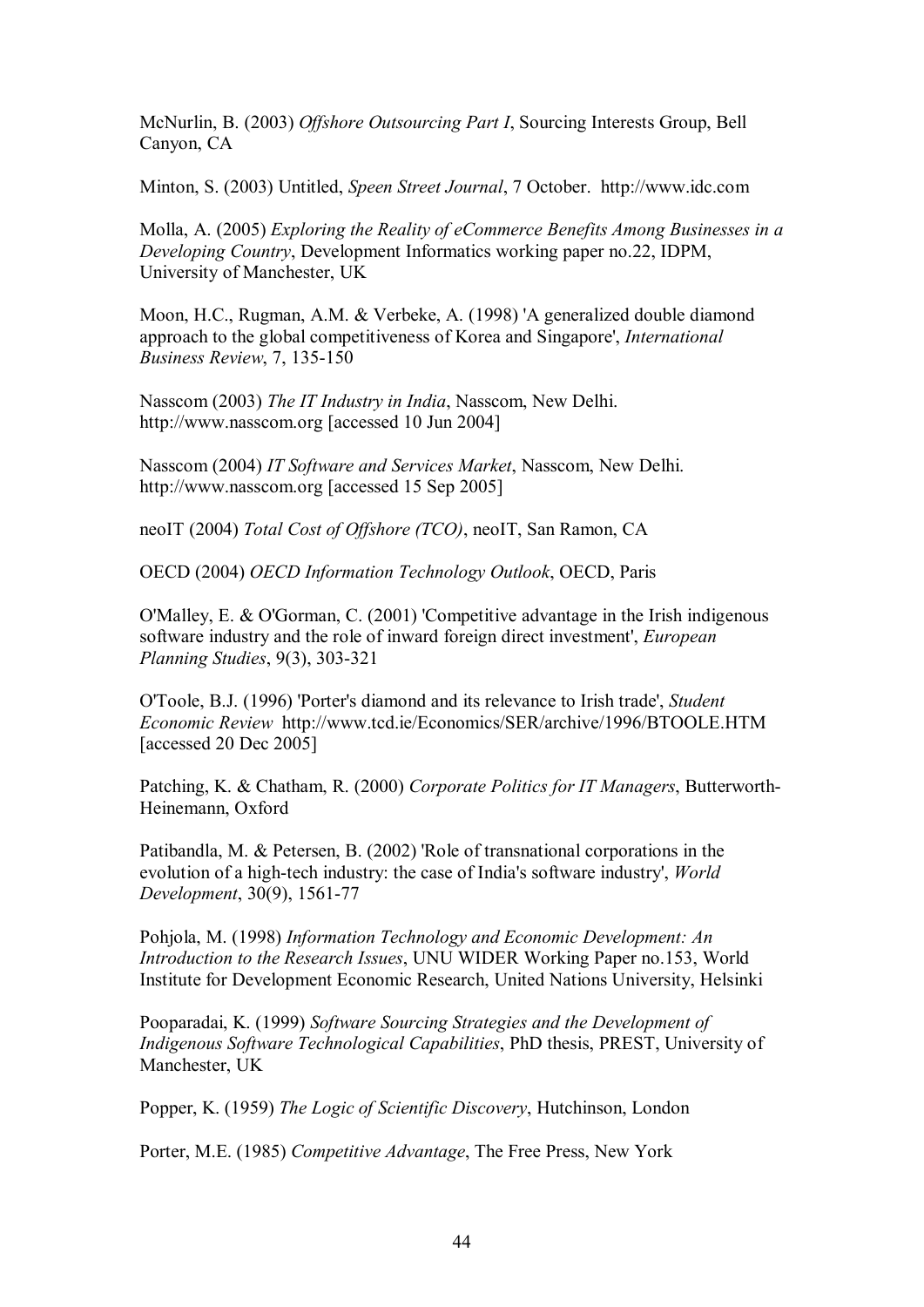Porter, M.E. (1990) *The Competitive Advantage of Nations*, Macmillan Press, London

Porter, M.E. (2001) 'How government matters: influences on prosperity, competition, and company strategy', paper presented at *Academy of Management All-Academy Session*, Washington, DC, Aug. 6 http://www.isc.hbs.edu/ [accessed 23 Dec 2005]

Porter, M.E. (2002) 'Building the microeconomic foundations of prosperity', in: *Global Competitiveness Report 20023*, World Economic Forum, Geneva

Porter, M.E. (2004) 'Indian competitiveness: where does the nation stand?', paper presented at Mumbai, India, Jan. 21 http://www.isc.hbs.edu/ [accessed 23 Dec 2005]

Quarshie, M. (2002) *Building National Competitive Advantage in the Software and ICT Industry*, Persol Systems, Accra, Ghana

Robb, D. (2000) Offshore outsourcing nears critical mass, *Information Week*, 12 June

Rugman, A.M. (1992) 'Porter takes a wrong turn', *Business Ouarterly*, 56(3), 59-64

Rugman, A.M. & D'Cruz, J.R. (1993) 'The double diamond model of international competitiveness', *Management International Review*, 33(2), 1739

Sahay, S., Nicholson, B. and Krishna, S. (2003) *Global IT Outsourcing: Software Development Across Borders*, Cambridge University Press, Cambridge, UK

Saxenian, A. (2002) *Local and Global Networks of Immigrant Professionals in Silicon Valley*, Public Policy Institute of California, San Francisco, CA

Sauvant, K.P. (1986) *Trade and Foreign Direct Investment in Data Services*, Westview Press, Boulder, CO

Schware, R. (1992) 'Software industry entry strategies for developing countries', *World Development*, 20(2), 143-164

Singh, N. (2003) *India's Information Technology Sector: What Contribution to Broader Development?*, Technical Paper no. 207, OECD Development Centre, Paris

Tessler, S. and Barr, A. (1997) Software R&D strategies of developing countries, paper presented at Council on Foreign Relations' Study Group on the Globalization of Industrial R&D, 9 Jan

Tessler, S., Barr, A. & Hanna, N. (2003) 'National software industry development: Considerations for government planners', *Electronic Journal of Information Systems in Developing Countries*, 13(10), 1-17

UNCTAD (2004) *E-Commerce and Development Report 2004*, United Nations, New York

van den Bosch, F. & de Man, A.P. (1994) 'Government's impact on the business environment and strategic management', *Journal of General Management*, 19(3)